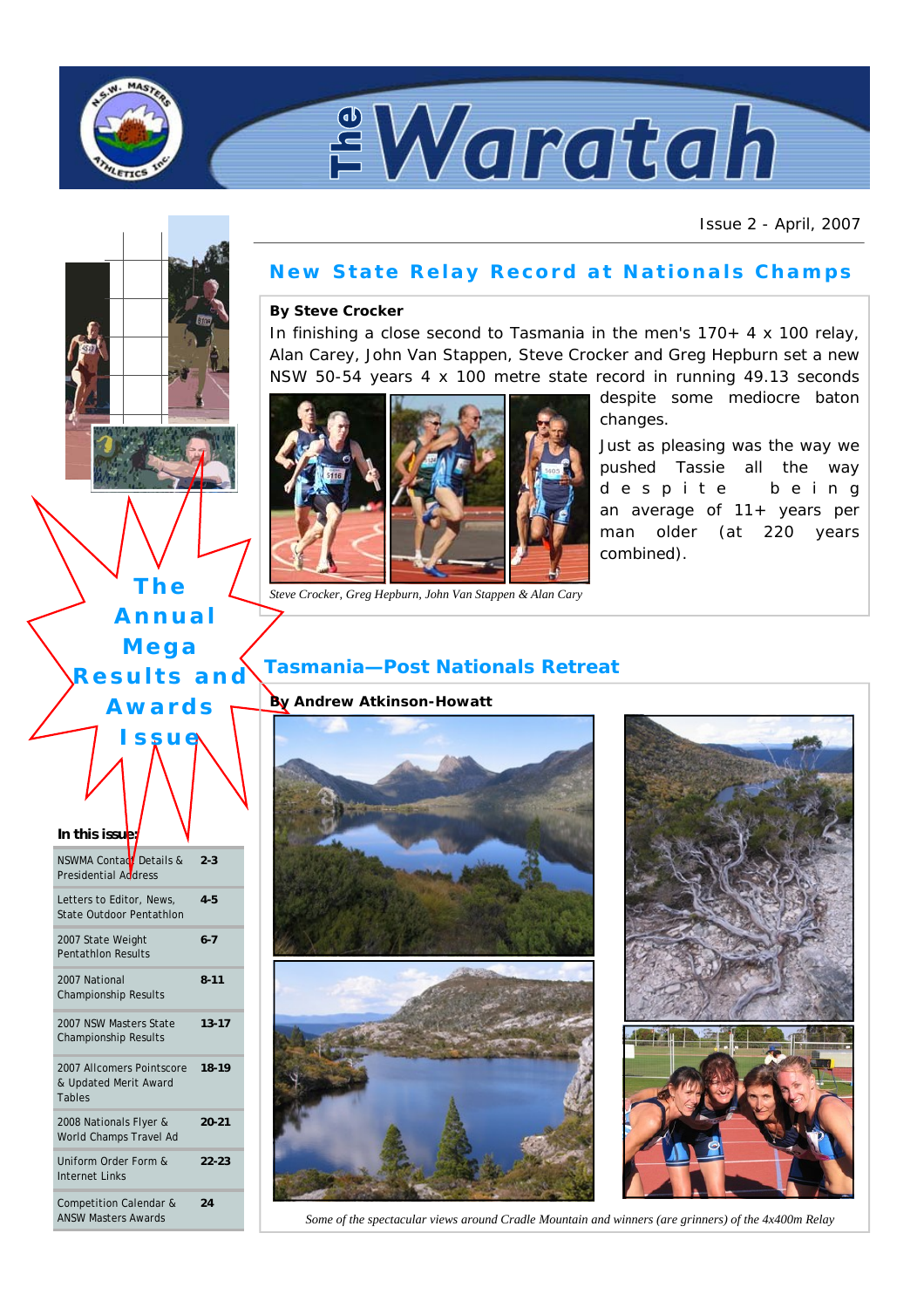| MAS <sub>7</sub><br>W<br>The Waratah is the official newsletter of NSWMA Inc.<br>MLETICS IN                                          | <b>New South Wales Masters Athletics Inc.</b><br>Postal Address: 8 Edinburgh Crescent, ST ANDREWS, NSW 2566, Australia<br>Disclaimer: the views expressed in the Waratah are not necessarily the views of NSWMA Inc. |
|--------------------------------------------------------------------------------------------------------------------------------------|----------------------------------------------------------------------------------------------------------------------------------------------------------------------------------------------------------------------|
| <b>Committee and Office Bearers</b><br><b>President: Mark Johnston</b>                                                               | 33 Andrews Ave, TOONGABBIE, NSW 2146<br>registrar@nswmastersathletics.org.au                                                                                                                                         |
| 8 Edinburgh Crescent, ST ANDREWS, NSW 2566<br>02 9820 2146<br>Mob:<br>0419 914 915<br>Phone:<br>president@nswmastersathletics.org.au | <b>Records &amp; Awards: Jim McGrath</b><br>35 Sylvan Ave, EAST LINDFIELD, NSW 2070<br>records@nswmastersathletics.org.au                                                                                            |
| <b>Vice-Presidents:</b><br><b>Susan Newton</b>                                                                                       | Track Representative: Alec Walker<br>secretary@nswmastersathletics.org.au                                                                                                                                            |
| SNewton@alznsw.asn.au<br><b>Greg Nicol</b>                                                                                           | Field Representative: Andrew Atkinson-Howatt<br>javelin3@optusnet.com.au                                                                                                                                             |
| rnic@optusnet.com.au<br>Secretary:                                                                                                   | Walks Representative: Jim Seymon                                                                                                                                                                                     |
| secretary@nswmastersathletics.org.au                                                                                                 | Distance Running: Frank Scorzelli                                                                                                                                                                                    |
| Treasurer: Nancy Lloyd<br>0411 270 393<br>Phone:<br>treasurer@nswmasterathletics.org.au                                              | <b>Uniforms:</b> Lynette Smith (acting)<br>Lynette.Smith@dnr.nsw.gov.au                                                                                                                                              |
| Editor: Phil Frkovic<br>0400 385 611<br>Phone:<br>editor@nswmastersathletics.org.au                                                  |                                                                                                                                                                                                                      |
| <b>Registrar: Garry Womsley</b>                                                                                                      |                                                                                                                                                                                                                      |

# **Life Members**

| Alexander Hunt OAM     | (deceased) | <b>Bob Cartwright</b> | (1996) |
|------------------------|------------|-----------------------|--------|
| Logan Irwin            |            | Norm Windred          | (1998) |
| Ron Whitham            |            | Max McKay             | (2004) |
| <b>Victor Townsend</b> | (1984)     | Jim Seymon            | (2006) |
| Yvonne Piper           | (1984)     |                       |        |
| Fred O'Connor          | (1994)     |                       |        |

# **Birthday Roll Call:**

Many happy returns to our members celebrating with Birthdays in April 2007 and May 2007

| April                  |    | May                   |    |                        |    |    |
|------------------------|----|-----------------------|----|------------------------|----|----|
| <b>William TYLER</b>   | 45 | Tatiana SUDARIKOVA    | 30 | Ron PERKINS            | 55 |    |
| Wayne MARRIOTT         | 50 | Cheri WOMSLEY         | 30 | Phillip CARRERO        | 55 |    |
| <b>Kerrie MACEY</b>    | 50 | Krzysztof WARDECKI    | 35 | Anatoly TRACHTENBERG   |    | 60 |
| <b>Michael ROBERTS</b> | 65 | <b>Kylie STRONG</b>   | 40 | Mary THOMAS            | 60 |    |
| Michael HODGSON        | 65 | <b>Clifford KEEN</b>  | 45 | <b>Victor TOWNSEND</b> | 85 |    |
| Norman WINDRED         | 75 | Peter BYRNE           | 45 | Marie PARTRIDGE        | 85 |    |
|                        |    | Simon BUTLER-WHITE 45 |    |                        |    |    |
|                        |    | Lana ADAMS            | 45 |                        |    |    |
|                        |    | Volodymyr SHELEVER    | 45 |                        |    |    |
|                        |    | Lajos JONI            | 50 |                        |    |    |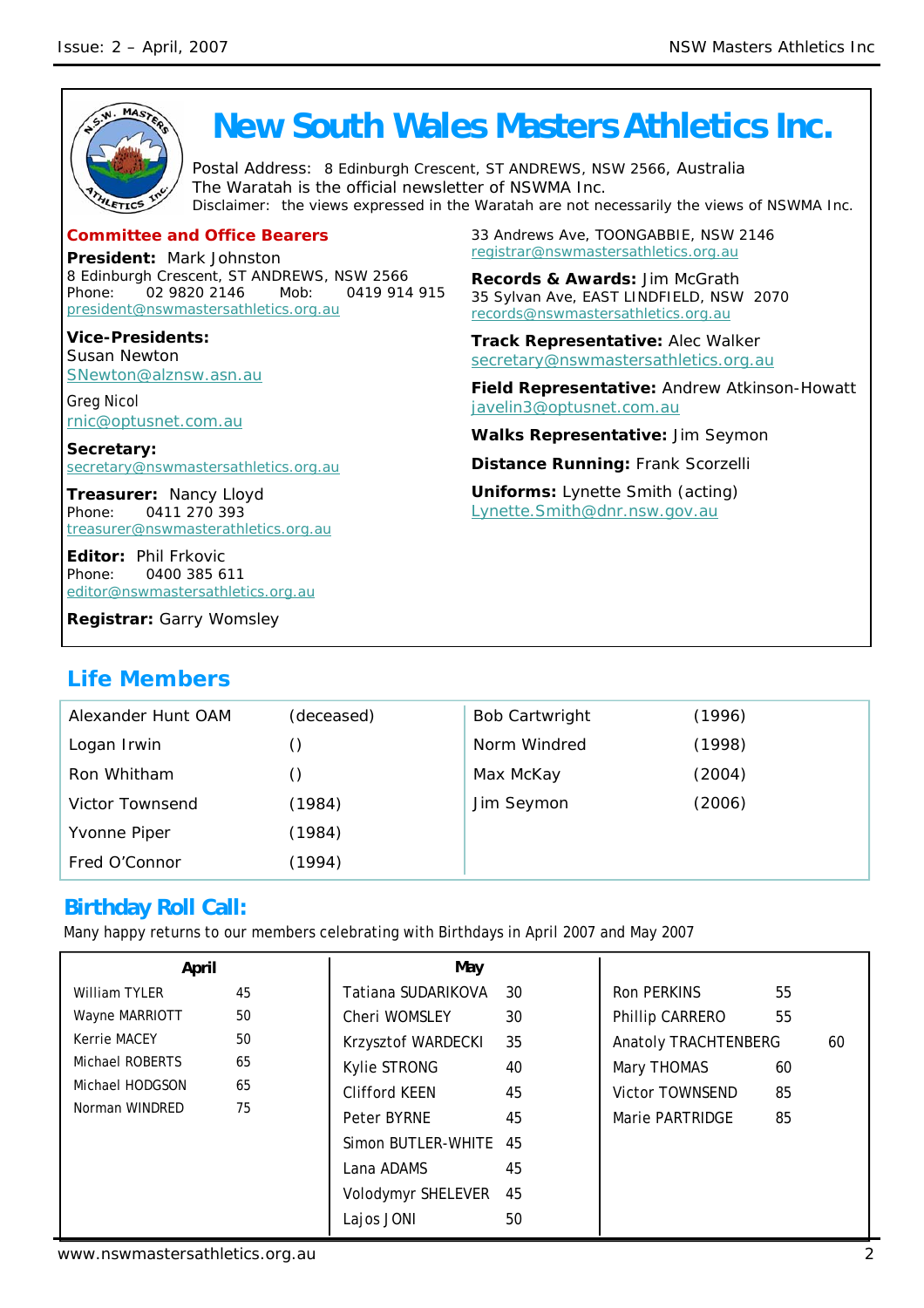# **The Presidential Address**

Well that's another season gone. Lots of records broken, PBs set, a number of new members joined up, things seemed to run fairly smoothly. Merit awards have been updated to include 60m now. Check out our website or see elsewhere in this newsletter.

Looking ahead, we have the major challenge of putting on the Masters' Nationals next Easter. The steering committee has chosen the venue, it will be Blacktown Olympic Park. This was done after careful consideration of the alternatives and I'd like to thank the members of the committee for their time and effort. The members of the committee are myself, VP Susan Newton, Treasurer Nancy Lloyd, Registrar Garry Womsley, Janet Naylon, ANSW's Andrew Matthews and Janelle Eldridge. Now that the venue is settled there are many other issues that need to be tackled such as the venue and style for the awards dinner, the program etc, etc. If anyone has any suggestions for something unique for the social function(s) please let us know. At this stage the organising group is small but in reality there's a lot to do and many helpers will be needed as it draws closer. The choice of Blacktown for the Nationals means it is likely that the State Titles will be held there also.

The other big future event is the World Masters Games in 2009. I've been invited to join the local organising committee for athletics which at least will ensure we have some say in the planning. Again if you have any ideas or concerns let me know.

Whilst our website is not accessible by all members, it is quite extensively used, having registered over 8000 'hits' over the course of a year or so. It is planned to update it this year to in-

clude on-line registration similar to that which we've trialled on the ANSW website, on-line shopping and meet entry. One of our members, Phillip Carrero, has kindly offered to maintain the site and assist with its development. I'm hoping also to make it mobile friendly which means you'll be able to access it on your mobile phone. This will really bring us into the 21st century!

The AGM is coming up in June and as usual the committee will be up for re-election. I'm expecting to stand again to follow through with the 2008 Nationals and 2009 WMG. I'll take this opportunity to publicly thank the present committee, especially the new members who have stepped up to the plate and taken on jobs which involve a bit of paperwork, time and effort. It's important to have a certain amount of change to ensure new ideas are injected together with some old hands to maintain some 'corporate knowledge'. Alec Walker, our secretary of some 8 years, has called it quits as he has threatened on many occasions. Special thanks to him for much effort over this time, particularly in organising the Waratah Winter Series and State Relay teams. We therefore need a new secretary. These days a lot of information is on websites and much less comes in written form on paper as compared to say 10 years ago. In itself the job is not too onerous and shouldn't frighten anyone. The main requirement these days is to have a facility with email and websites. Let's see some hands go up. Also note we don't use the PO Box 359 any more for correspondence (snail mail), see the front of this newsletter for current addresses.

Regards,

Mark

### **US Indoor Champs has Aussie Visitor**

On a recent trip to America—to attend a family friends wedding—our own Terry Gibbs took advantage of the opportunity to have a crack at the US Indoor Track and Field Championships in taking on the might of the US in the M50 Weight Throw and finishing in 6th place with a very credible throw of 14.25m.

Note: we were not using a cage as we threw after everyone had gone home (well everyone but the hardcore) They have a dedicated throwing area in the corners of the building but the biggest area is only 20ms, so they moved the mobile throwing circle (the other is fixed and better) onto the middle of the infield and used the pole vault bags to cover the sides.

Details from: http://www.usatf.org/events/2007/USAMastersIndoorTFChampionships/

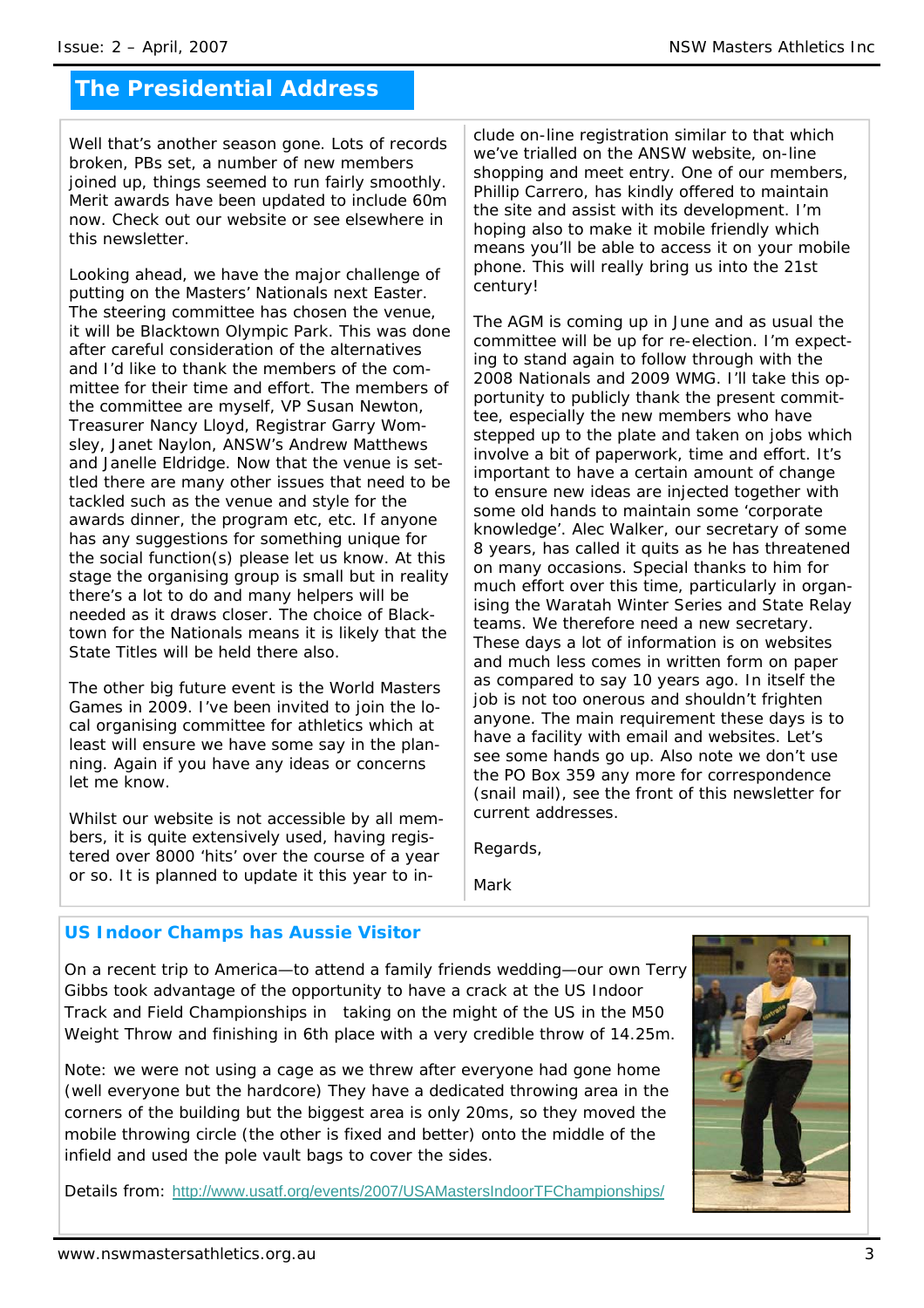# **Letters to the Editor**

| Dear Editor,<br>2008 National Championships<br>How terribly disappointing to read that the Nation-<br>als in 2008 are to be held at Blacktown. Competi-<br>tors will come from interstate to the "Harbour<br>City" to find they have to travel to the far west of<br>Sydney, to the bleak surroundings and the high<br>temperatures.<br>The Blacktown athletics track is not a fun place<br>to compete and it isn't near any fun places to visit<br>after competition.<br>To go there would be bad enough for those travel-<br>ling by car but for those relying on public trans-<br>port----well they will deserve a medal just for get-<br>ting there.<br>I know other venues have problems too. Camp-<br>belltown is a long way from town ; Narrabeen<br>doesn't have adequate facilities; Bankstown may<br>be a little far from public transport. But what<br>about Homebush? | Easter Show. One cannot drive there and park.<br>However it has an excellent bus and train service<br>at Show time. It has good facilities. It has the<br>magic of its Olympic connection. For both local<br>and interstate competitors there is the world fa-<br>mous Royal Easter Show next door waiting to be<br>visited. There is even accommodation on site for<br>those that book early and it is closer to Sydney's<br>other attractions and accommodation than other<br>venues are.<br>Consider also that NSWM biggest problem in con-<br>ducting the Nationals has been the availability of<br>officials. Well just how many can we entice all the<br>way to Blacktown at Easter time after a long sum-<br>mer season?<br>I hope it is not too late to reconsider this decision.<br>Hobart has done a great job this year I would hate<br>to see NSW prestige suffer from a bad placement<br>of the next Nationals.<br>Regards, |
|-----------------------------------------------------------------------------------------------------------------------------------------------------------------------------------------------------------------------------------------------------------------------------------------------------------------------------------------------------------------------------------------------------------------------------------------------------------------------------------------------------------------------------------------------------------------------------------------------------------------------------------------------------------------------------------------------------------------------------------------------------------------------------------------------------------------------------------------------------------------------------------|------------------------------------------------------------------------------------------------------------------------------------------------------------------------------------------------------------------------------------------------------------------------------------------------------------------------------------------------------------------------------------------------------------------------------------------------------------------------------------------------------------------------------------------------------------------------------------------------------------------------------------------------------------------------------------------------------------------------------------------------------------------------------------------------------------------------------------------------------------------------------------------------------------------------------------------|
| Homebush at first glance has the problem of the                                                                                                                                                                                                                                                                                                                                                                                                                                                                                                                                                                                                                                                                                                                                                                                                                                   | John Sturzaker                                                                                                                                                                                                                                                                                                                                                                                                                                                                                                                                                                                                                                                                                                                                                                                                                                                                                                                           |
| <b>Editors Wrap</b>                                                                                                                                                                                                                                                                                                                                                                                                                                                                                                                                                                                                                                                                                                                                                                                                                                                               | Expect to see some of the NSWMA<br>$\bullet$<br>Committee looking for untold stories                                                                                                                                                                                                                                                                                                                                                                                                                                                                                                                                                                                                                                                                                                                                                                                                                                                     |
| Please send in any results, photos,                                                                                                                                                                                                                                                                                                                                                                                                                                                                                                                                                                                                                                                                                                                                                                                                                                               | to be shared in Member Profiles.                                                                                                                                                                                                                                                                                                                                                                                                                                                                                                                                                                                                                                                                                                                                                                                                                                                                                                         |

articles, details of upcoming events or anything else you can find. This newsletter depends on its members input,

## **Membership Subscriptions Now Due**

### Dear All,

Just a reminder that club subs are due. I have now activated the on-line renewal process via the ANSW IMG facilities. Both Nancy and I have tested it by renewing with our credit cards. It appears to work OK. There are two methods depending upon whether you are registered with ANSW with us or not. Most of you are not. See instructions below. Why not give it a try?

### **Renew your subs on-line**

Yes, now you can renew your Masters' subs on-line with your credit card. This can be done via the Athletics NSW website using the "Members Section" option on the home page menu. There are two slightly different procedures depending upon whether you are registered with Athletics NSW through Masters or not.

Not registered with Athletics NSW through NSWMA (most people)

We'd like everyone to feel part of our track and field community;

editor@nswmastersathletics.org.au

Choose "New Registration" then select "NSW Masters Athletics" from the dropdown list of clubs and then select "NSWMA member only" from the list of possible fees. From there on just follow the prompts leading eventually to credit card payment.

Registered with Athletics NSW through NSWMA (only about 20 people)

Choose "Login" instead of "New Registration". To do this you need to know your username and password. This can be obtained from Club Registrar Garry Womsley (g.womsley@olex.com.au). Once you have logged in select "Registration Renewal" and follow the prompts leading to credit card payment. You can also change your id and password to something you can more easily remember.

regards,

Mark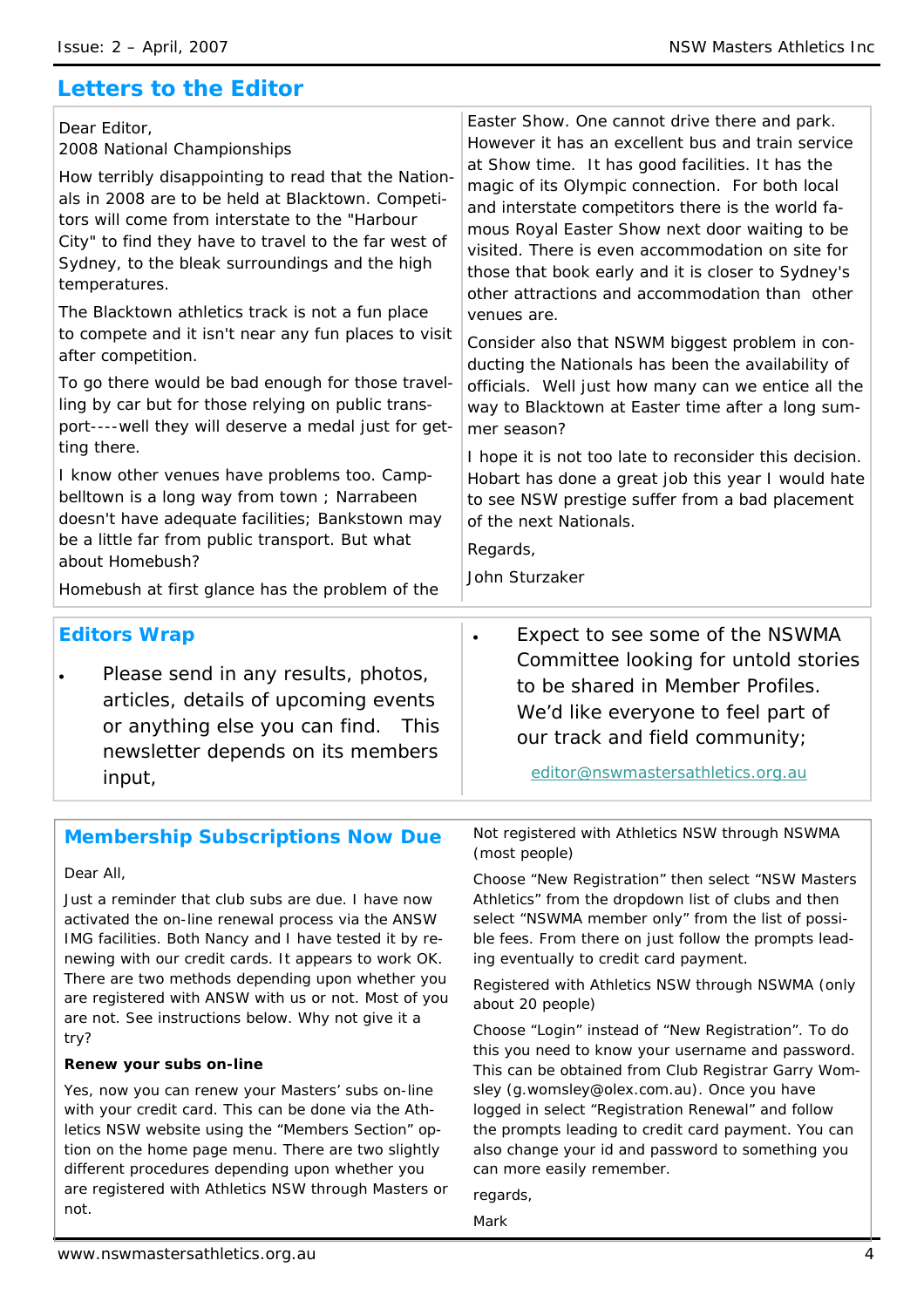| <b>Women's State Outdoor Pentathlon Championship Results</b>                                                                   | Points | LJ    | <b>JT</b>                             |                      | 200 DT 800  |
|--------------------------------------------------------------------------------------------------------------------------------|--------|-------|---------------------------------------|----------------------|-------------|
| 1 Gore, Suzanne (Ryde) 2.94m 9.57m 31.51 17.08m 2:45.23                                                                        |        |       |                                       |                      |             |
| W44 Team Points: 10 1589 (150) (114) (501) (258) (566)                                                                         |        |       |                                       |                      |             |
| 2 Senior, Jillian (UTS Norths) 2.92m 9.76m 37.90 15.14m 3:57.43<br>W55 Team Points: 8 1490 (294) (198) (476) (309) (213)       |        |       |                                       |                      |             |
| 3 Brown, Judy (Gosford) 2.35m 12.19m 48.32 15.67m 4:37.66<br>W57 Team Points: 6 829 (137) (267) (65) (323) (37)                |        |       |                                       |                      |             |
| 4 Buhler, Jenny (Blacktown City T&F) 2.40m  11.78m  50.30  15.90m  DNF<br>W47 Team Points: 5 527 (76) (190) (0) (261) (0)      |        |       |                                       |                      |             |
| DNF Hord, Wendy (Blacktown City Rams) DNS 8.74m 36.50 14.30m 3:51.94<br><b>W46</b>                                             |        |       | $(0)$ $(121)$ $(327)$ $(227)$ $(105)$ |                      |             |
| <b>Men's State Outdoor Pentathlon Championship Results</b>                                                                     |        |       | Points LJ JT                          |                      | 200 DT 1500 |
| 1 Gay, Albert (Campbelltown) 4.16m 27.79m 28.43 24.33m 6:01.91<br>M65 Team Points: 10 3285 (691) (527) (867) (473) (727)       |        |       |                                       |                      |             |
| 2 Fisher, Kevin (Parramatta City) 44m 39.22m 27.14 20.31m 5:22.62<br>M48 Team Points: 8 2584 (427) (562) (671) (297) (627)     |        |       |                                       |                      |             |
| 3 Butt, Anthony (Nepean)<br>M30 Team Points: 6 2463 (576) (512) (624) (473) (278)                                              |        |       | 5.95m  44.81m  24.79  30.42m  5:56.59 |                      |             |
| 4 Crook, Geoff (Nowra)<br>M46 Team Points: 5 2252 (377) (474) (514) (353) (534)                                                |        | 4.22m | 34.34m                                | 29.24 23.11m 5:40.26 |             |
| 5 Daniels, Frederick (NSW Masters) 3.07m 18.19m 32.68 18.86m 7:24.58<br>M74 Team Points: 4 2236 (419) (324) (651) (399) (443)  |        |       |                                       |                      |             |
| 6 Butler-White, Simon (NSW Masters) 3.99m 34.75m 30.43 28.10m 6:03.98<br>M47 Team Points: 3 2117 (326) (481) (434) (455) (421) |        |       |                                       |                      |             |
| 7 Cepak, Mark (UTS Norths) 4.09m 29.91m 29.74 27.45m 6:17.58<br>M47 Team Points: 2 2025 (348) (395) (479) (441) (362)          |        |       |                                       |                      |             |
| 8 Goldman, Ken (Randwick Botany) 3.07m 15.92m 35.09 16.02m 7:07.03<br>M67 Team Points: 1 1722 (339) (247) (422) (273) (441)    |        |       |                                       |                      |             |
| 9 womsley, Garry (Girraween) 4.07m 18.25m 28.42 15.65m 5:17.62<br>M43                                                          |        |       | 1721 (294) (169) (496) (192) (570)    |                      |             |
| DNF McKay, Max (Illawarra Blue Stars) 2.75m  13.77m  50.1h  12.80m  DNS<br>M83                                                 |        |       | $(508)$ $(276)$ $(156)$ $(355)$ $(0)$ |                      |             |

-------------------------------------------------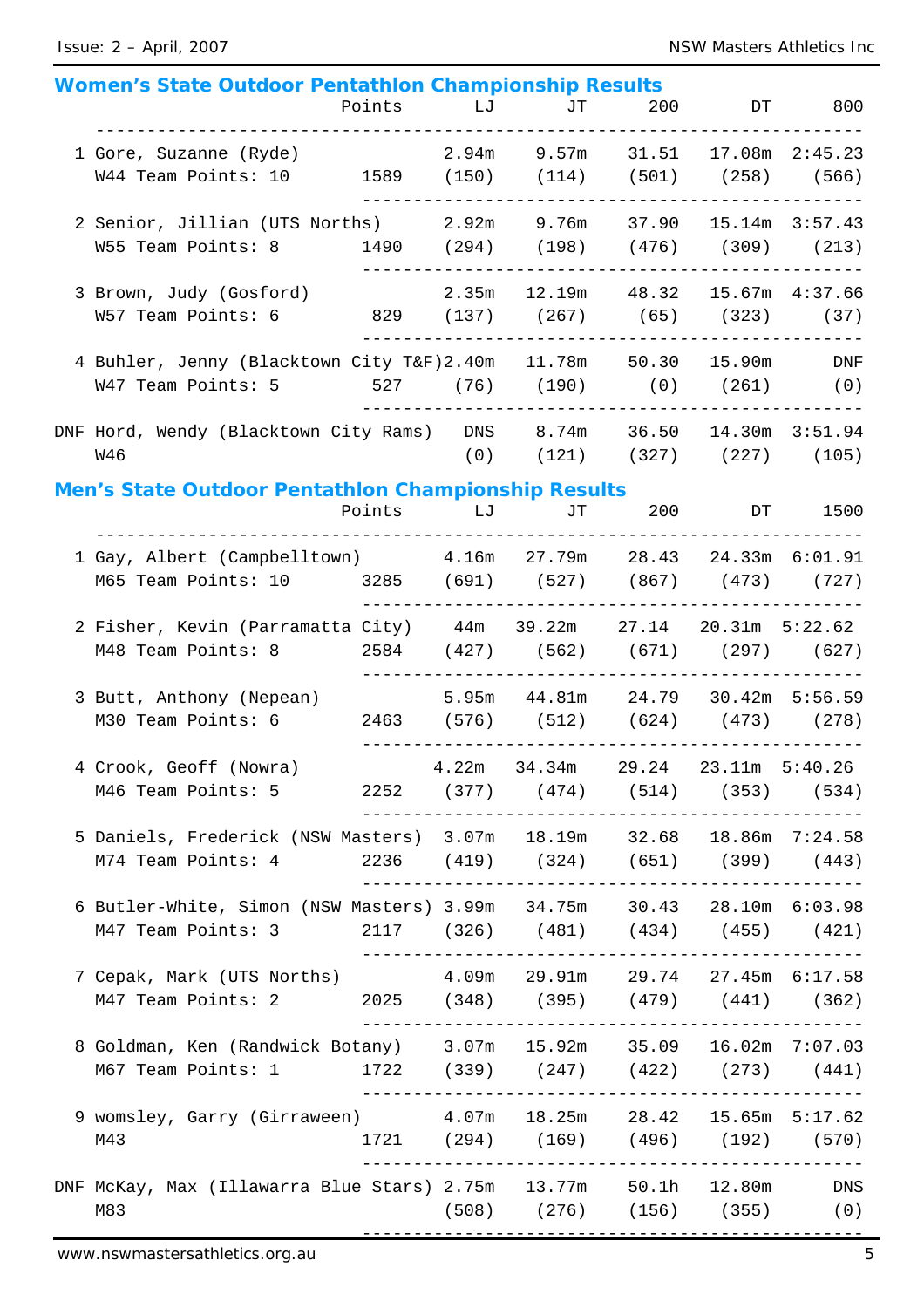# **State Championships Womens Weight Pentathlon**

| Campbelltown-17th March 2007<br>---------------------------------                                                                                | Points |                             |                          | HT SP DT JT WT                                                               |              |
|--------------------------------------------------------------------------------------------------------------------------------------------------|--------|-----------------------------|--------------------------|------------------------------------------------------------------------------|--------------|
| $-- W30$ $---$<br>1 Sudarikova, Tatiana<br>Nsw Masters                                                                                           |        | $2366$ $-448$ $-516$ $-286$ |                          | 27.57m 9.79m 20.48m 31.93m 10.09m                                            | $-513 - 603$ |
| $-- W35$ $---$<br>1 Smith, Lynette<br>Gir (Girraween)                                                                                            |        |                             |                          | 30.00m 9.70m 32.21m 33.63m 10.02m                                            |              |
| 2 Bonser, Melissa<br>Nsw Masters                                                                                                                 |        |                             |                          | 27.17m 9.04m 24.05m 21.72m 9.15m<br>2291 -513 -499 (364) (321) -594          |              |
| __________________________________<br>3 Mumberson, Lisa<br>Campbelltown Uws Collegia 1808 -561 -306 -191 -170 -580<br>_________________          |        |                             |                          | 29.09m 6.21m 14.67m 13.53m 8.97m                                             |              |
| $-- W40$ $---$<br>1 Plug, Jo-Anne<br>Par (Parramatta City Trac $2838$ -1002 -492 -332 -246 -766<br>--------------                                |        |                             | ________________________ | $40.84$ m $8.04$ m $20.76$ m $16.18$ m $10.31$ m                             |              |
| DNF Watts, Gabriele<br>Nepean District Athetic C                                                                                                 |        | $-617$ $-647$ $-537$ 0      |                          | 27.46m  10.05m  30.67m  DNS  DNS                                             | $\sim$ 0     |
| $-- W45$ $---$<br>1 Buhler, Jenny<br>Par (Parramatta City Trac 1862 -423 -417 -271 -232 -519                                                     |        |                             |                          | 17.64m 6.29m 16.38m 13.63m 6.71m                                             |              |
| 2 Tillman, Annette<br>Nepean District Athetic C $1277$ -298 -346 -191 -156 -286                                                                  |        |                             |                          | 13.76m 5.45m 12.59m 10.28m 4.22m                                             |              |
| 3 Agius, Salvina                         13.57m     4.92m   11.05m   10.92m     3.86m<br>Nepean District Athetic C 1176 -292 -302 -159 -171 -252 |        |                             |                          |                                                                              |              |
| $---$ W50 $---$<br>1 Jones, Karen<br>Uts Norths                                                                                                  |        |                             |                          | 20.44m 5.42m 13.16m 8.86m 5.89m<br>$1466$ $-398$ $-368$ $-227$ $-143$ $-330$ |              |
| $---$ W55 $---$<br>1 Palmer, Denise                                                                                                              |        |                             |                          | 36.57m 9.87m 25.04m 19.11m 10.88m                                            |              |
| 2 Van Bockel, Adriana<br>Wol(Athletics Wollongong) 2166 -602 -495 -335 -288 -446                                                                 |        |                             |                          | 25.49m 6.24m 16.15m 12.93m 6.79m                                             |              |
| 3 Brown, Judy<br>Gosford City Athletics 		 1508 		 -281 		 -450 		 -243 		 -236 		 -298                                                          |        |                             |                          | 14.58m 5.78m 12.60m 11.09m 4.98m                                             |              |
| $---$ W60 $---$<br>1 Thomas, Mary                                                                                                                |        |                             |                          | 26.55m 7.97m 21.18m 25.77m 10.93m                                            |              |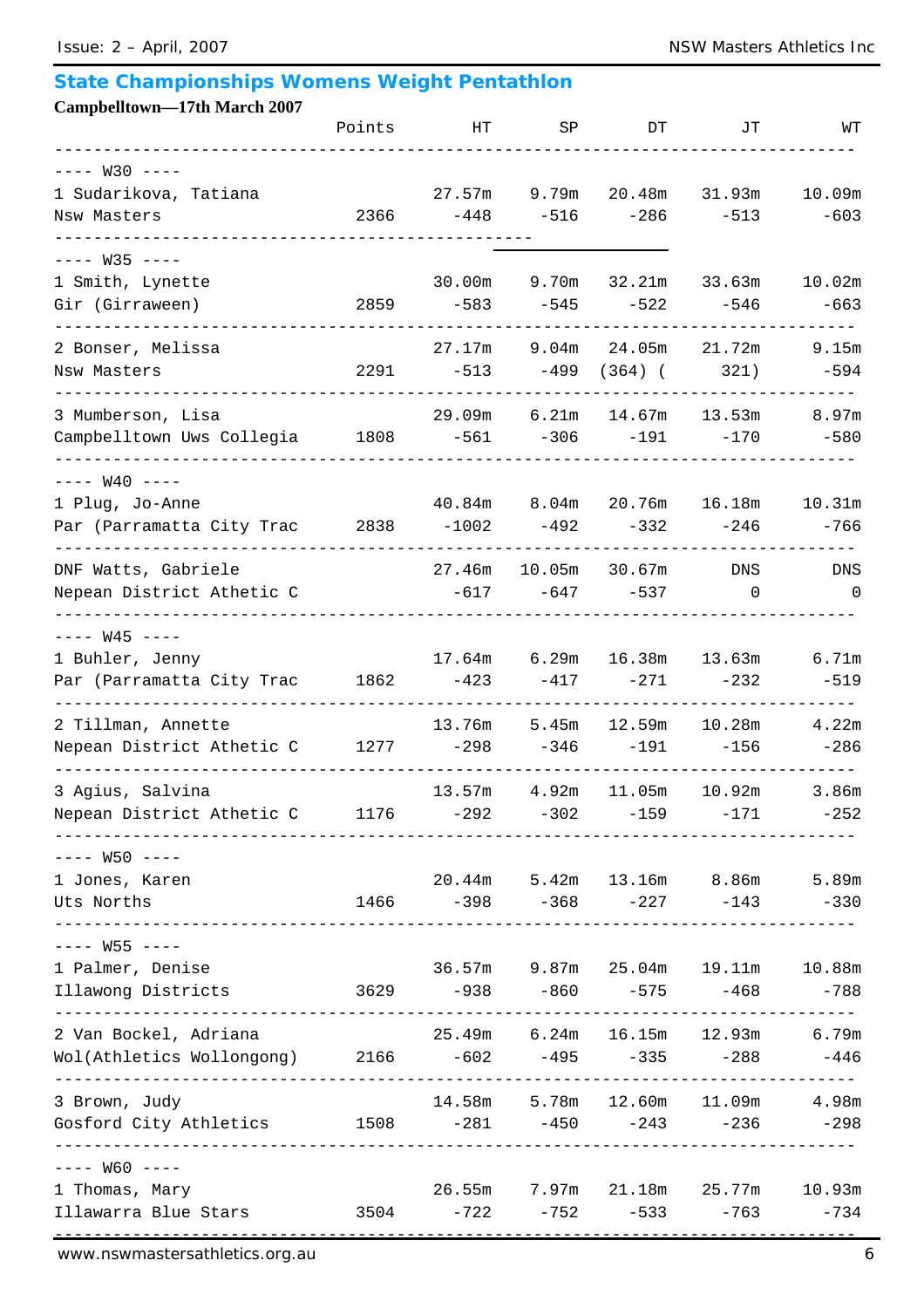| <b>State Championships Mens Weight Pentathlon</b>         |                                           |                                           |                 |                |                                        |                |
|-----------------------------------------------------------|-------------------------------------------|-------------------------------------------|-----------------|----------------|----------------------------------------|----------------|
| Points                                                    |                                           | HТ                                        | SP              | DT             | JT                                     | WТ             |
| $---$ M30 $---$                                           |                                           |                                           |                 |                |                                        |                |
| 1 Kingston, Brett                                         |                                           |                                           |                 |                | 28.67m 8.47m 23.27m 25.71m             | 9.53m          |
| Blue Mountains Athletic C $1722$ -329 -394 -334 -239 -426 |                                           |                                           |                 |                |                                        |                |
|                                                           |                                           |                                           |                 |                |                                        |                |
| $---$ M40 $---$                                           |                                           |                                           |                 |                |                                        |                |
| 1 Frkovic, Philip                                         |                                           |                                           |                 |                | 38.86m 11.40m ND 27.72m 11.86m         |                |
| Wol(Athletics Wollongong) $2068$ -544 -588                |                                           |                                           |                 | $\overline{0}$ |                                        | $-317$ $-619$  |
| $--- M45 ---$                                             |                                           |                                           |                 |                |                                        |                |
| 1 Horsnell, Matthew                                       |                                           |                                           |                 |                | $30.73m$ $8.45m$ $25.87m$ $35.94m$     | 9.33m          |
| Min (Mingara)                                             |                                           | $2320$ $-454$ $-450$ $-409$ $-502$ $-505$ |                 |                |                                        |                |
| 2 Lang, Peter                                             |                                           | 28.50m                                    | 9.68m           |                | 25.81m 31.67m                          | 8.34m          |
| Uts Norths                                                |                                           | $2217$ $-411$ $-532$ $-408$ $-426$ $-440$ |                 |                |                                        |                |
|                                                           |                                           |                                           |                 |                |                                        |                |
| 3 Cepak, Mark                                             |                                           |                                           |                 |                | 21.70m 8.34m 25.78m 33.53m 7.75m       |                |
| Uts Norths                                                |                                           | $1992 -282 -443$                          |                 |                | $-407$ $-459$ $-401$                   |                |
| 4 Butler-White, Simon                                     |                                           |                                           |                 |                | 21.43m 8.81m 27.33m 34.17m             | 5.36m          |
| Nsw Masters                                               |                                           | $1908$ $-277$ $-474$ $-439$ $-471$ $-247$ |                 |                |                                        |                |
|                                                           |                                           |                                           |                 |                |                                        |                |
| $--- M50 ---$                                             |                                           |                                           |                 |                |                                        |                |
| 1 Atkinson-Howatt, Andrew                                 |                                           |                                           | $33.26m$ 9.92m  |                | 35.33m 41.86m                          | 11.70m         |
| Ryd (Ryde)                                                | 2893                                      | $-492 -568$                               |                 | $-570$ $-641$  |                                        | $-622$         |
| 2 Joni, Lajos                                             |                                           | 38.83m                                    |                 |                | 11.35m 30.37m 25.17m                   | 13.54m         |
| Gir (Girraween)                                           | 2806                                      | $-598$                                    | -668            |                | $-472 -330 -738$                       |                |
|                                                           |                                           |                                           |                 |                |                                        |                |
| 3 Crumpton, Geoff                                         |                                           | 33.58m                                    | 10.91m          | 31.58m         | 22.10m                                 | 13.64m         |
|                                                           |                                           |                                           |                 |                |                                        |                |
| 4 hanbury-brown, robert                                   |                                           | 26.05m 8.94m 33.19m 25.50m 10.42m         |                 |                |                                        |                |
| Syp (Sydney Pacific)                                      | $2262$ $-356$ $-501$ $-528$ $-336$ $-541$ |                                           |                 |                |                                        |                |
| $---$ M55 $---$                                           |                                           |                                           |                 |                |                                        |                |
| 1 Banens, Bob                                             |                                           |                                           |                 |                | 39.10m  11.73m  34.54m  41.80m  12.96m |                |
| Act (Australian Capital T 3591 -690 -785 -623 -719 -774   |                                           |                                           |                 |                |                                        |                |
|                                                           |                                           |                                           |                 |                |                                        |                |
| DNF Barber, Tom                                           |                                           |                                           |                 |                | 23.12m 7.25m DNS DNS DNS               |                |
| Nsw Masters                                               |                                           |                                           | $-351$ $-440$ 0 |                | $\mathbf 0$                            | $\overline{0}$ |
|                                                           |                                           |                                           |                 |                |                                        |                |

### *Results continuded on page 12*

### **Lost Property from Tassie Nationals**

- 1 mid blue Adidas cap (Ladies) with a black hair band & 1 pair sunglasses (Fabris Lane)
- 1 pair black short tempo brand (small 3/4 tear in back)
- 1 navy rugby top with red collar size small logo 2000 NSW Masters Games Coffs Harbour
- 1 light blue Mountain Design jacket size 12 1 toyota car key in pocket

Contact Jenny Stevenson at mick.stevenson@utas.edu.au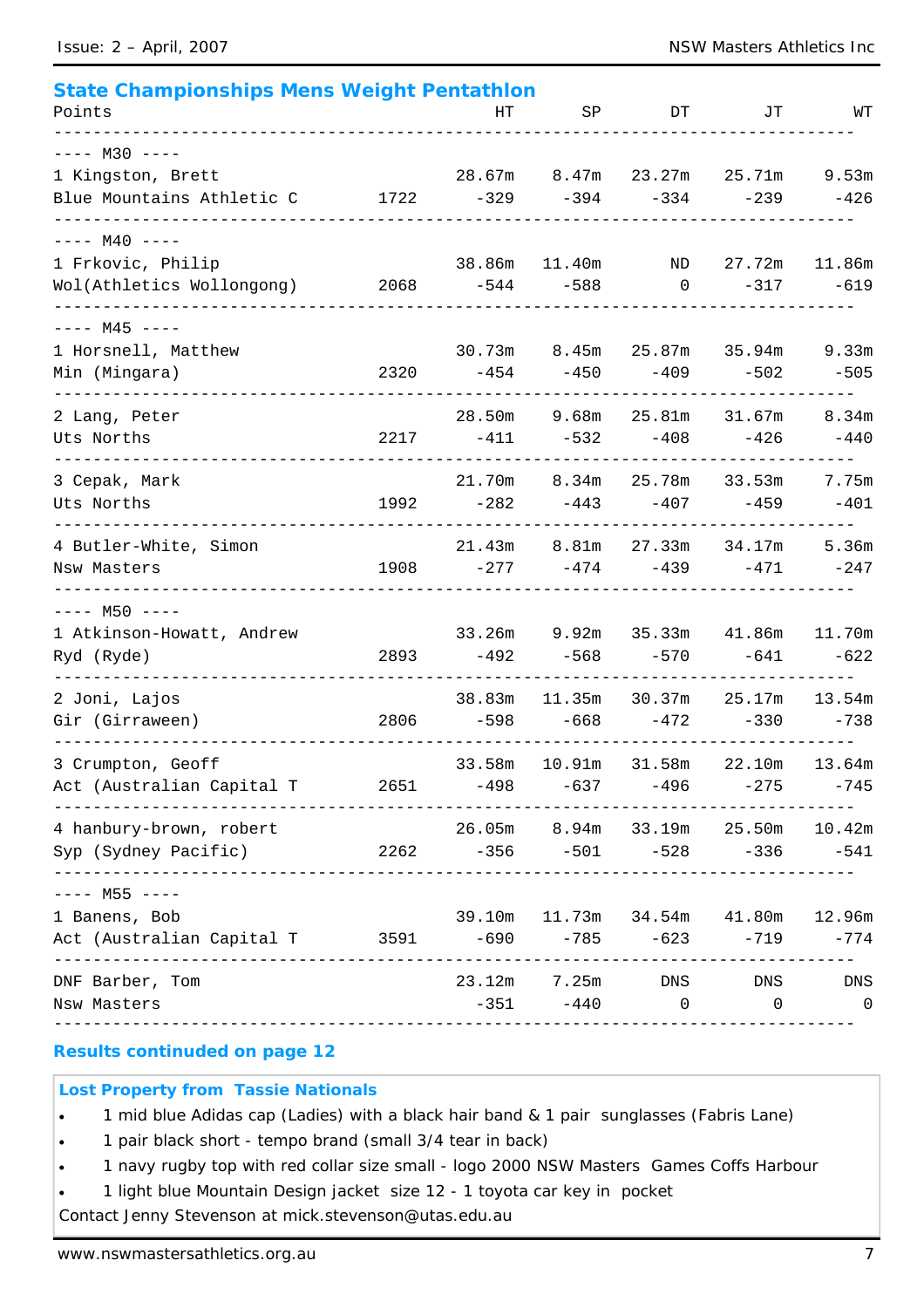| <b>Telstra AMA National Championships</b>   |            |                                               | Triple Jump                                           |                   |                  |
|---------------------------------------------|------------|-----------------------------------------------|-------------------------------------------------------|-------------------|------------------|
|                                             |            |                                               | 1 Kylie Strong                                        | W39               | 10.29m           |
| 6/04/2007 to 9/04/2007                      |            |                                               | Shot Put<br>1 Lynette Smith                           | W36               | 9.66m            |
| 35th Annual Track & Field Championships     |            |                                               | 3 Lisa Mumberson                                      | <b>W38</b>        | 6.38m            |
| Domain Athletic Centre, Hobart, Tasmania    |            |                                               | Discus Throw                                          |                   |                  |
| Women 100 Metres                            |            |                                               | 1 Lynette Smith                                       | W36               | 33.85m           |
| Champions<br>2 Gianna Mogentale             | <b>W43</b> | 11.33                                         | 5 Lisa Mumberson                                      | <b>W38</b>        | 16.37m           |
| 4 Julie Forster                             | W45        | 11.90                                         | Hammer Throw<br>1 Lisa Mumberson                      | W38               | 30.71m           |
| Women 4x100 Metres Relay W160+              |            |                                               | 2 Lynette Smith                                       | W36               | 29.31m           |
| $^{\prime}$ A $^{\prime}$<br>4              |            | 57.51                                         | Javelin Throw                                         |                   |                  |
| 1) Trish Stallard 49<br>3) Caroline Layt 41 |            | 2) Suzanne Brown 41<br>4) Jackie Bezuidenhout | 1 Lynette Smith                                       | W36               | 37.21m           |
| 40                                          |            |                                               | 4 Lisa Mumberson<br>Weight Throw                      | <b>W38</b>        | 17.80m           |
| Women 4x100 Metres Relay W120+              |            |                                               | 1 Lynette Smith                                       | W36               | 9.93m            |
| 1<br>' A'                                   |            | 48.86                                         | 2 Lisa Mumberson                                      | <b>W38</b>        | 9.37m            |
| 1) Julie Forster 45<br>3) Ranell Hobson 34  |            | 2) Kylie Strong 39<br>4) Gianna Mogentale 43  | Outdoor Pentathlon <field></field>                    |                   |                  |
| Women 4x400 Metres Relay W120+              |            |                                               | 1 Lynette Smith                                       | W36               | 2759             |
| $1 \quad$<br>' A'                           |            | 4:14.96                                       | Weight Pentathlon<br>1 Lynette Smith                  | W36               | 2665             |
| 1) Lynette Smith 36                         |            | 2) Ranell Hobson 34                           | 2 Lisa Mumberson                                      | W38               | 1831             |
| 3) Julie Forster 45                         |            | 4) Gianna Mogentale 43                        |                                                       |                   |                  |
| Women Shot Put Champions<br>2 Lynette Smith | W36        | 20.80m                                        | <b>Women 40-44</b><br>60 Metres                       |                   |                  |
|                                             |            |                                               | 1 Gianna Mogentale                                    | W43               | 7.86             |
| <b>Women 30 - 34</b>                        |            |                                               | 3 Jackie Bezuidenhout                                 | <b>W40</b>        | 8.46             |
| 60 Metres                                   |            | 8.02                                          | 5 Caroline Layt                                       | W41               | 9.04             |
| 1 Ranell Hobson<br>4 Cheri Womsley          | W34<br>W31 | 13.42                                         | 100 Metres                                            | <b>W43</b>        |                  |
| 100 Metres                                  |            |                                               | 1 Gianna Mogentale<br>3 Jackie Bezuidenhout           | <b>W40</b>        | 12.37<br>13.32   |
| 1 Ranell Hobson                             | W34        | 12.72                                         | 6 Caroline Layt                                       | W41               | 14.87            |
| 4 Cheri Womsley                             | W31        | 22.45                                         | 200 Metres Run                                        |                   |                  |
| 200 Metres Run<br>1 Ranell Hobson           | W34        | 26.04                                         | 2 Gianna Mogentale                                    | <b>W43</b>        | 25.36            |
| 400 Metres Run                              |            |                                               | 3 Jackie Bezuidenhout<br>6 Suzanne Brown              | <b>W40</b><br>W41 | 27.31<br>28.98   |
| 1 Ranell Hobson                             | W34        | 1:02.99                                       | 400 Metres Run                                        |                   |                  |
| 3 Cheri Womsley                             | W31        | 1:56.15                                       | 1 Gianna Mogentale                                    | W43               | 58.09            |
| 5000 Metres Run                             | W34        | 18:41.95                                      | 800 Metres Run                                        |                   |                  |
| 1 Mary Fien<br>Short Hurdles <100m>         |            |                                               | 3 Suzanne Brown<br>1500 Metres Run                    | W4 1              | 2:41.36          |
| 1 Ranell Hobson                             | W34        | 17.42                                         | 5 Suzanne Brown                                       | W41               | 6:05.75          |
| Long Hurdles <400m>                         |            |                                               | 5000 Metres Race Walk                                 |                   |                  |
| 1 Ranell Hobson                             | <b>W34</b> | 1:09.94                                       | 3 Suzanne Brown                                       | W4 1              | 31:10.49         |
| 2000 Metres Steeplechase<br>1 Mary Fien     | W34        | 7:24.74                                       | Short Hurdles <80m><br>2 Jackie Bezuidenhout          | W4 0              | 14.51            |
| High Jump                                   |            |                                               | High Jump                                             |                   |                  |
| 1 Ranell Hobson                             | W34        | 1.37m                                         | 1 Jackie Bezuidenhout                                 | <b>W40</b>        | 1.43m            |
| Long Jump<br>1 Ranell Hobson                |            |                                               | Long Jump                                             |                   |                  |
| 3 Cheri Womsley                             | W34<br>W31 | 4.59m<br>2.31m                                | 2 Jackie Bezuidenhout                                 | W40               | 4.72m            |
| Triple Jump                                 |            |                                               | 3 Gianna Mogentale<br>Triple Jump                     | <b>W43</b>        | 4.71m            |
| 1 Ranell Hobson                             | W34        | 9.18m                                         | 2 Gianna Mogentale                                    | W43               | 10.30m           |
| Shot Put                                    |            |                                               | Shot Put                                              |                   |                  |
| 4 Cheri Womsley<br>Discus Throw             | W31        | 4.26m                                         | 1 Gabriele Watts                                      | W4 1              | 10.58m           |
| 5 Cheri Womsley                             | W31        | 11.68m                                        | 3 Caroline Layt<br>Discus Throw                       | W41               | 9.80m            |
| Javelin Throw                               |            |                                               | 2 Gabriele Watts                                      | W41               | 36.17m           |
| 2 Cheri Womsley                             | W31        | 9.60m                                         | 3 Caroline Layt                                       | W4 1              | 28.07m           |
| <b>Women 35-39</b>                          |            |                                               | Hammer Throw                                          |                   |                  |
| 60 Metres                                   |            |                                               | 2 Gabriele Watts<br>3 Caroline Layt                   | W4 1<br>W41       | 34.27m<br>33.43m |
| 1 Kylie Strong                              | W39        | 8.13                                          | Javelin Throw                                         |                   |                  |
| 100 Metres                                  |            |                                               | 3 Gabriele Watts                                      | W4 1              | 23.90m           |
| 1 Kylie Strong<br>200 Metres Run            | W39        | 12.80                                         | Weight Throw                                          |                   |                  |
| 1 Kylie Strong                              | W39        | 26.15                                         | 1 Gabriele Watts                                      | W4 1<br>W41       | 12.52m           |
| 800 Metres Run                              |            |                                               | 3 Caroline Layt<br>Outdoor Pentathlon <field></field> |                   | 11.20m           |
| 4 Cristine Suffolk                          | W37        | 2:50.39                                       | 3 Suzanne Brown                                       | W41               | 2209             |
| 1500 Metres Run<br>1 Cristine Suffolk       | W37        | 5:28.48                                       | 4 Caroline Layt                                       | W41               | 1552             |
| 5000 Metres Run                             |            |                                               | Weight Pentathlon                                     |                   |                  |
| 1 Cristine Suffolk                          | W37        | 19:44.07                                      | 2 Gabriele Watts<br>3 Caroline Layt                   | W4 1<br>W4 1      | 3420<br>2815     |
| 8k Run CC                                   |            |                                               |                                                       |                   |                  |
| 1 Cristine Suffolk<br>10000 Metres Run      | W37        | 33:26.00                                      | <b>Women 45-49</b>                                    |                   |                  |
| 1 Cristine Suffolk                          | W37        | 41:13.76                                      | 100 Metres<br>1 Julie Forster                         | W45               | 13.09            |
| High Jump                                   |            |                                               | 200 Metres Run                                        |                   |                  |
| 1 Lynette Smith                             | W36        | 1.58m                                         | 1 Julie Forster                                       | <b>W45</b>        | 26.42            |
| 2 Kylie Strong<br>Long Jump                 | W39        | 1.40m                                         | 400 Metres Run<br>2 Julie Forster                     | W45               | 1:01.16          |
|                                             |            |                                               |                                                       |                   |                  |

|                                       |            |                        | 1 Lynette Smith                              | W36        | 33.85m   |
|---------------------------------------|------------|------------------------|----------------------------------------------|------------|----------|
| Women 100 Metres Champions            |            |                        | 5 Lisa Mumberson                             | <b>W38</b> | 16.37m   |
| 2 Gianna Mogentale                    | <b>W43</b> | 11.33                  | Hammer Throw                                 |            |          |
| 4 Julie Forster                       | <b>W45</b> | 11.90                  | 1 Lisa Mumberson                             | W38        | 30.71m   |
| Women 4x100 Metres Relay W160+        |            |                        | 2 Lynette Smith                              | W36        | 29.31m   |
| 'A'<br>$\overline{4}$                 |            | 57.51                  | Javelin Throw                                |            |          |
| 1) Trish Stallard 49                  |            | 2) Suzanne Brown 41    | 1 Lynette Smith                              | W36        | 37.21m   |
| 3) Caroline Layt 41                   |            | 4) Jackie Bezuidenhout | 4 Lisa Mumberson                             | W38        | 17.80m   |
| 40                                    |            |                        | Weight Throw                                 |            |          |
| Women 4x100 Metres Relay W120+        |            |                        | 1 Lynette Smith                              | W36        | 9.93m    |
| $\mathbf{1}$<br>' A'                  |            | 48.86                  | 2 Lisa Mumberson                             | <b>W38</b> | 9.37m    |
| 1) Julie Forster 45                   |            | 2) Kylie Strong 39     | Outdoor Pentathlon <field></field>           |            |          |
| 3) Ranell Hobson 34                   |            | 4) Gianna Mogentale 43 | 1 Lynette Smith                              | W36        | 2759     |
| Women 4x400 Metres Relay W120+        |            |                        | Weight Pentathlon                            |            |          |
| 'A'<br>1                              |            | 4:14.96                | 1 Lynette Smith                              | W36        | 2665     |
| 1) Lynette Smith 36                   |            | 2) Ranell Hobson 34    | 2 Lisa Mumberson                             | W38        | 1831     |
| 3) Julie Forster 45                   |            | 4) Gianna Mogentale 43 |                                              |            |          |
| Women Shot Put Champions              |            |                        | <b>Women 40-44</b>                           |            |          |
| 2 Lynette Smith                       | W36        | 20.80m                 | 60 Metres                                    |            |          |
|                                       |            |                        | 1 Gianna Mogentale                           | W43        | 7.86     |
| <b>Women 30 - 34</b>                  |            |                        | 3 Jackie Bezuidenhout                        | <b>W40</b> | 8.46     |
| 60 Metres                             |            |                        | 5 Caroline Layt                              | <b>W41</b> | 9.04     |
| 1 Ranell Hobson                       | W34        | 8.02                   | 100 Metres                                   |            |          |
| 4 Cheri Womsley                       | W31        | 13.42                  | 1 Gianna Mogentale                           | W43        | 12.37    |
| 100 Metres                            |            |                        | 3 Jackie Bezuidenhout                        | <b>W40</b> | 13.32    |
| 1 Ranell Hobson                       | W34        | 12.72                  | 6 Caroline Layt                              | W41        | 14.87    |
| 4 Cheri Womsley                       | W31        | 22.45                  | 200 Metres Run                               |            |          |
| 200 Metres Run                        |            |                        | 2 Gianna Mogentale                           | <b>W43</b> | 25.36    |
| 1 Ranell Hobson                       | <b>W34</b> | 26.04                  | 3 Jackie Bezuidenhout                        | <b>W40</b> | 27.31    |
| 400 Metres Run                        |            |                        | 6 Suzanne Brown                              | W41        | 28.98    |
| 1 Ranell Hobson                       | W34        | 1:02.99                | 400 Metres Run                               |            |          |
| 3 Cheri Womsley                       | W31        | 1:56.15                | 1 Gianna Mogentale                           | <b>W43</b> | 58.09    |
| 5000 Metres Run                       |            |                        | 800 Metres Run                               |            |          |
| 1 Mary Fien                           | <b>W34</b> | 18:41.95               | 3 Suzanne Brown                              | W41        | 2:41.36  |
| Short Hurdles <100m>                  |            |                        | 1500 Metres Run                              |            |          |
| 1 Ranell Hobson                       | W34        | 17.42                  | 5 Suzanne Brown                              |            |          |
| Long Hurdles <400m>                   |            |                        |                                              | W41        | 6:05.75  |
| 1 Ranell Hobson                       | W34        | 1:09.94                | 5000 Metres Race Walk<br>3 Suzanne Brown     |            |          |
| 2000 Metres Steeplechase              |            |                        |                                              | W41        | 31:10.49 |
| 1 Mary Fien                           | <b>W34</b> | 7:24.74                | Short Hurdles <80m><br>2 Jackie Bezuidenhout | <b>W40</b> | 14.51    |
| High Jump                             |            |                        |                                              |            |          |
| 1 Ranell Hobson                       | W34        | 1.37m                  | High Jump                                    |            |          |
| Long Jump                             |            |                        | 1 Jackie Bezuidenhout                        | <b>W40</b> | 1.43m    |
| 1 Ranell Hobson                       | W34        | 4.59m                  | Long Jump                                    |            |          |
| 3 Cheri Womsley                       | W31        | 2.31m                  | 2 Jackie Bezuidenhout                        | <b>W40</b> | 4.72m    |
| Triple Jump                           |            |                        | 3 Gianna Mogentale                           | <b>W43</b> | 4.71m    |
| 1 Ranell Hobson                       | <b>W34</b> | 9.18m                  | Triple Jump                                  |            |          |
| Shot Put                              |            |                        | 2 Gianna Mogentale                           | W43        | 10.30m   |
|                                       | W31        | 4.26m                  | Shot Put                                     |            |          |
| 4 Cheri Womsley                       |            |                        | 1 Gabriele Watts                             | W41        | 10.58m   |
| Discus Throw                          |            |                        | 3 Caroline Layt                              | W41        | 9.80m    |
| 5 Cheri Womsley<br>Javelin Throw      | W31        | 11.68m                 | Discus Throw                                 |            |          |
|                                       |            |                        | 2 Gabriele Watts                             | W4 1       | 36.17m   |
| 2 Cheri Womsley                       | W31        | 9.60m                  | 3 Caroline Layt                              | W41        | 28.07m   |
| <b>Women 35-39</b>                    |            |                        | Hammer Throw                                 |            |          |
| 60 Metres                             |            |                        | 2 Gabriele Watts                             | W41        | 34.27m   |
| 1 Kylie Strong                        | W39        | 8.13                   | 3 Caroline Layt                              | W41        | 33.43m   |
| 100 Metres                            |            |                        | Javelin Throw                                |            |          |
| 1 Kylie Strong                        | W39        | 12.80                  | 3 Gabriele Watts                             | W4 1       | 23.90m   |
| 200 Metres Run                        |            |                        | Weight Throw                                 |            |          |
| 1 Kylie Strong                        | W39        | 26.15                  | 1 Gabriele Watts                             | W41        | 12.52m   |
| 800 Metres Run                        |            |                        | 3 Caroline Layt                              | W41        | 11.20m   |
|                                       |            |                        | Outdoor Pentathlon <field></field>           |            |          |
| 4 Cristine Suffolk<br>1500 Metres Run | W37        | 2:50.39                | 3 Suzanne Brown                              | W41        | 2209     |
|                                       |            |                        | 4 Caroline Layt                              | W41        | 1552     |
| 1 Cristine Suffolk                    | W37        | 5:28.48                | Weight Pentathlon                            |            |          |
| 5000 Metres Run                       |            |                        | 2 Gabriele Watts                             | W41        | 3420     |
| 1 Cristine Suffolk                    | W37        | 19:44.07               | 3 Caroline Layt                              | W41        | 2815     |
| 8k Run CC                             |            |                        |                                              |            |          |
| 1 Cristine Suffolk                    | W37        | 33:26.00               | <b>Women 45-49</b>                           |            |          |
| 10000 Metres Run                      |            |                        | 100 Metres                                   |            |          |
| 1 Cristine Suffolk                    | W37        | 41:13.76               | 1 Julie Forster                              | W45        | 13.09    |
| High Jump                             |            |                        | 200 Metres Run                               |            |          |
| 1 Lynette Smith                       | W36        | 1.58m                  | 1 Julie Forster                              | W45        | 26.42    |
| 2 Kylie Strong                        | W39        | 1.40m                  | 400 Metres Run                               |            |          |
| Long Jump                             |            |                        | 2 Julie Forster                              | W45        | 1:01.16  |
| 1 Kylie Strong                        | W39        | 5.07m                  | 800 Metres Run                               |            |          |
|                                       |            |                        |                                              |            |          |
| www.nswmastersathletics.org.au        |            |                        |                                              |            | 8        |
|                                       |            |                        |                                              |            |          |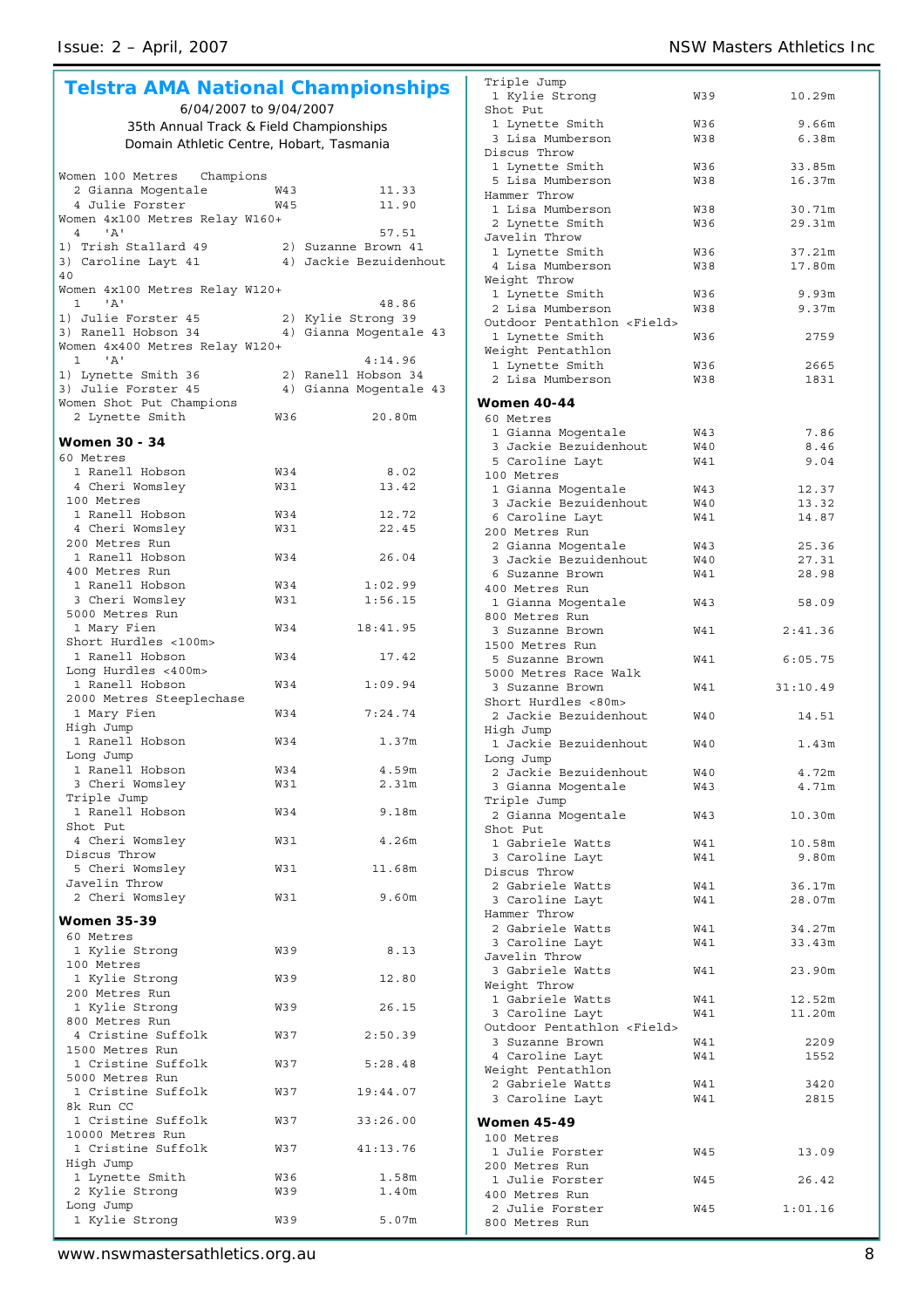| NSW Masters Athletics Inc |  |
|---------------------------|--|
|---------------------------|--|

| 3 Desie Joannides                          | W4 5         | 3:15.59                      | 7 <sub>L</sub>          |
|--------------------------------------------|--------------|------------------------------|-------------------------|
| 5000 Metres Run<br>4 Desie Joannides       |              | W45 23:17.67                 | 1000<br>4 <sub>l</sub>  |
| 8k Run CC                                  |              |                              | Shot                    |
| 3 Desie Joannides                          | W45          | 42:55.00                     | 3 N                     |
| 10000 Metres Run                           |              |                              | Disc                    |
| 2 Desie Joannides<br>5000 Metres Race Walk | W45          | 48:46.51                     | 1 <sub>1</sub><br>Hamn  |
| 3 Trish Stallard                           | W4 9         | 37:12.50                     | 2 N                     |
| 10k Race Walk RR                           |              |                              | Java                    |
| 2 Trish Stallard<br>3 Annette Tillman      | W46          | W49 1:18:24.00<br>1:28:33.00 | 1 <sub>1</sub><br>Weic  |
| 2000 Metres Steeplechase                   |              |                              | 3 <sub>1</sub>          |
| 1 Trish Stallard                           | W4 9         | 10:52.19                     | Weic                    |
| Pole Vault<br>1 Trish Stallard             | W4 9         |                              | 1 N                     |
| Long Jump                                  |              | 1.60m                        | Men 1                   |
| 5 Jennifer Buhler                          | W4 7         | 3.29m                        | 2 <sub>1</sub>          |
| Triple Jump                                |              |                              | 0.9                     |
| 3 Trish Stallard<br>Shot Put               | W49          | 7.00m                        | 3 <sup>1</sup><br>0.9   |
| 6 Annette Tillman                          | W4 6         | 5.39m                        | 6 <sup>1</sup>          |
| Discus Throw                               |              |                              | 0.9                     |
| 4 Jennifer Buhler<br>5 Annette Tillman     | W4 7<br>W4 6 | 18.59m<br>14.34m             | Men 4<br>2              |
| Hammer Throw                               |              |                              | $1)$ Ch                 |
| 2 Jennifer Buhler                          | W4 7         | 17.96m                       | 3) K1                   |
| 4 Annette Tillman                          | W46          | 17.11m                       | Men 4                   |
| Javelin Throw<br>6 Annette Tillman         | W46          | 11.70m                       | 2<br>$1)$ Jo            |
| Weight Throw                               |              |                              | 3) St                   |
| 2 Jennifer Buhler                          | W4 7         | 6.89m                        | Men 4                   |
| Outdoor Pentathlon <field></field>         |              |                              | $\sim$ $-$              |
| 3 Jennifer Buhler<br>Weight Pentathlon     | W4 7         | 863                          | $1)$ A<br>$3)$ To       |
| 3 Jennifer Buhler                          | W4 7         | 1706                         | Men 4                   |
| 4 Annette Tillman                          | W4 6         | 1498                         | 2                       |
| <b>Women 50-54</b>                         |              |                              | $1)$ Jo<br>3) A]        |
| 60 Metres                                  |              |                              | Men S                   |
| 4 Jill Taylor                              | W51          | 9.71                         | 1 <sup>5</sup>          |
| 1500 Metres Run<br>4 Nancy Lloyd           | W53          | 7:32.95                      | 2 <sub>1</sub>          |
| 5000 Metres Race Walk                      |              |                              | 6 N                     |
| 5 Nancy Lloyd                              | W53          | 31:24.77                     | Men                     |
| 10k Race Walk RR<br>4 Nancy Lloyd          | W53          | 1:05:56.00                   | High                    |
| High Jump                                  |              |                              | 1 F<br>Pole             |
| 1 Jill Taylor                              | W51          | 1.10m                        | $--$ E                  |
| Long Jump                                  |              |                              | Long                    |
| 2 Jill Taylor<br>Shot Put                  | <b>W51</b>   | 3.30m                        | 1 F<br>Shot             |
| 2 Jill Taylor                              | W51          | 8.38m                        |                         |
| Discus Throw                               |              |                              | 2 E                     |
|                                            |              |                              | Discu                   |
| 3 Jill Taylor                              | <b>W51</b>   | 20.12m                       | 2E                      |
| Hammer Throw<br>3 Jill Taylor              | W51          | 20.32m                       | Hamme<br>1 F            |
| Javelin Throw                              |              |                              | Javel                   |
| 4 Jill Taylor                              | W51          | 16.22m                       | 1 <sub>1</sub>          |
| Weight Throw                               | <b>W51</b>   |                              | 2E                      |
| 1 Jill Taylor<br>Shot Put                  |              | 9.19m                        | Weigh<br>1 F            |
| 5 Adriana Van Bockel                       | W55          | 6.36m                        | Weigh                   |
| Discus Throw                               |              |                              | 1 F                     |
| 4 Adriana Van Bockel<br>Hammer Throw       | W55          | 19.30m                       | Men                     |
| 4 Adriana Van Bockel                       | W55          | 24.19m                       | 60 Me                   |
| Javelin Throw                              |              |                              | 1 F                     |
| 5 Adriana Van Bockel                       | W55          | 15.34m                       | 2F                      |
| Weight Throw<br>4 Adriana Van Bockel       | W55          | 7.71m                        | 3 <sup>1</sup><br>100 M |
| Weight Pentathlon                          |              |                              | 1 F                     |
| 4 Adriana Van Bockel                       | W55          | 2240                         | 2 F                     |
| <b>Women 60-64</b>                         |              |                              | 3 <sup>1</sup><br>200 N |
| 800 Metres Run                             |              |                              | 1 F                     |
| 3 Dorothy Siepmann                         | W63          | 3:50.96                      | 2 <sup>2</sup>          |
| 1500 Metres Run<br>6 Dorothy Siepmann      | W63          | 7:45.67                      | 3 <sub>1</sub><br>400 N |
| 5000 Metres Run                            |              |                              | 1 F                     |
| 6 Dorothy Siepmann<br>8k Run CC            | W63          | 27:08.24                     | 5000<br>1 <sub>1</sub>  |

ı

| 7 Dorothy Siepmann                                                       | <b>W63</b>             | 53:15.00         |
|--------------------------------------------------------------------------|------------------------|------------------|
| 10000 Metres Run<br>4 Dorothy Siepmann                                   | W63                    | 55:11.42         |
| Shot Put                                                                 |                        |                  |
| 3 Mary Thomas<br>Discus Throw                                            | <b>W62</b>             | 8.94m            |
| 1 Mary Thomas                                                            | W62                    | 24.33m           |
| Hammer Throw<br>2 Mary Thomas                                            | <b>W62</b>             | 28.77m           |
| Javelin Throw                                                            |                        |                  |
| 1 Mary Thomas<br>Weight Throw                                            | <b>W62</b>             | 28.89m           |
| 3 Mary Thomas                                                            | <b>W62</b>             | 11.28m           |
| Weight Pentathlon<br>1 Mary Thomas                                       | <b>W62</b>             | 3900             |
|                                                                          |                        |                  |
| Men 100 Metres Champions<br>2 Peter Crombie                              | M62                    | 10.46            |
| 0.9<br>8.65113.19%<br>3 Neville McIntyre                                 | M64                    | 10.78            |
| 0.9<br>8.81111.22%                                                       |                        |                  |
| 6 John Van Stappen<br>9.32105.13%<br>0.9                                 | M57                    | 10.92            |
| Men 4x100 Metres Relay M120+                                             |                        |                  |
| $^{\prime}$ A $^{\prime}$<br>2<br>1) Chas Barclay 38                     | 2) Ernest Leseberg 35  | 48.25            |
| 3) Krzysztof Wardecki 38                                                 | 4) Noel Donohoe 66     |                  |
| Men 4x100 Metres Relay M170+<br>$^{\prime}$ A $^{\prime}$<br>$2^{\circ}$ |                        | 49.13            |
| 1) John Van Stappen 57                                                   | 2) Alan Carey 56       |                  |
| 3) Stephen Crocker 54<br>Men 4x100 Metres Relay M220+                    | 4) Greq Hepburn 52     |                  |
| $\overline{A}$<br>$\sim$ $  -$                                           |                        | DO               |
| 1) Alexander Walker 65                                                   | 2) Neville McIntyre 64 |                  |
| 3) Tony Nash 43                                                          | 4) Tony Ireland 65     |                  |
| Men 4x400 Metres Relay M220+<br>'A'<br>$\mathbf{2}$                      |                        | 4:05.74          |
| 1) John Van Stappen 57                                                   | 2) Neville McIntyre 64 |                  |
| 3) Alan Carey 56                                                         | 4) Tony Ireland 65     |                  |
| Men Shot Put Champions                                                   |                        |                  |
| 1 Stuart Gyngell                                                         | M43                    | 20.77m           |
| 2 Anthony Baker                                                          | M53                    | 20.25m           |
| 6 Mark Cepak                                                             | M47                    | 19.66m           |
| Men 30 - 34                                                              |                        |                  |
| High Jump                                                                |                        |                  |
| 1 Brett Kingston                                                         | M34                    | 1.40m            |
| Pole Vault<br>-- Brett Kingston                                          | M34                    | NΗ               |
| Long Jump                                                                |                        |                  |
| 1 Brett Kingston<br>Shot Put                                             | M34                    | 4.31m            |
| 2 Brett Kingston                                                         | M34                    | 8.26m            |
| Discus Throw<br>2 Brett Kingston                                         | M34                    | 26.89m           |
| Hammer Throw<br>1 Brett Kingston                                         | M34                    | 29.32m           |
| Javelin Throw                                                            |                        |                  |
| 1 Daniel Brown<br>2 Brett Kingston                                       | M33<br>M34             | 46.06m<br>30.19m |
| Weight Throw                                                             |                        |                  |
| 1 Brett Kingston<br>Weight Pentathlon                                    | M34                    | 9.95m            |
| 1 Brett Kingston                                                         | M34                    | 1631             |
| Men                                                                      |                        |                  |
| 60 Metres                                                                |                        |                  |
| 1 Ernest Leseberg                                                        | M35                    | 7.31             |
| 2 Krzysztof Wardecki                                                     | M38                    | 7.36             |
| 3 Chas Barclay                                                           | M38                    | 7.43             |
| 100 Metres                                                               |                        |                  |
| 1 Ernest Leseberg                                                        | M35                    | 11.60<br>11.70   |
| 2 Krzysztof Wardecki<br>3 Chas Barclay                                   | M38<br>M38             | 11.80            |
| 200 Metres Run                                                           |                        |                  |
| 1 Ernest Leseberg                                                        | M35                    | 23.16            |
| 2 Chas Barclay                                                           | M38                    | 23.67            |
| 3 Krzysztof Wardecki                                                     | M38                    | 23.78            |
| 400 Metres Run                                                           |                        |                  |
| 1 Krzysztof Wardecki<br>5000 Metres Race Walk                            | M38                    | 54.81            |
| 1 David Smyth                                                            | M37                    | 26:25.55         |
|                                                                          |                        |                  |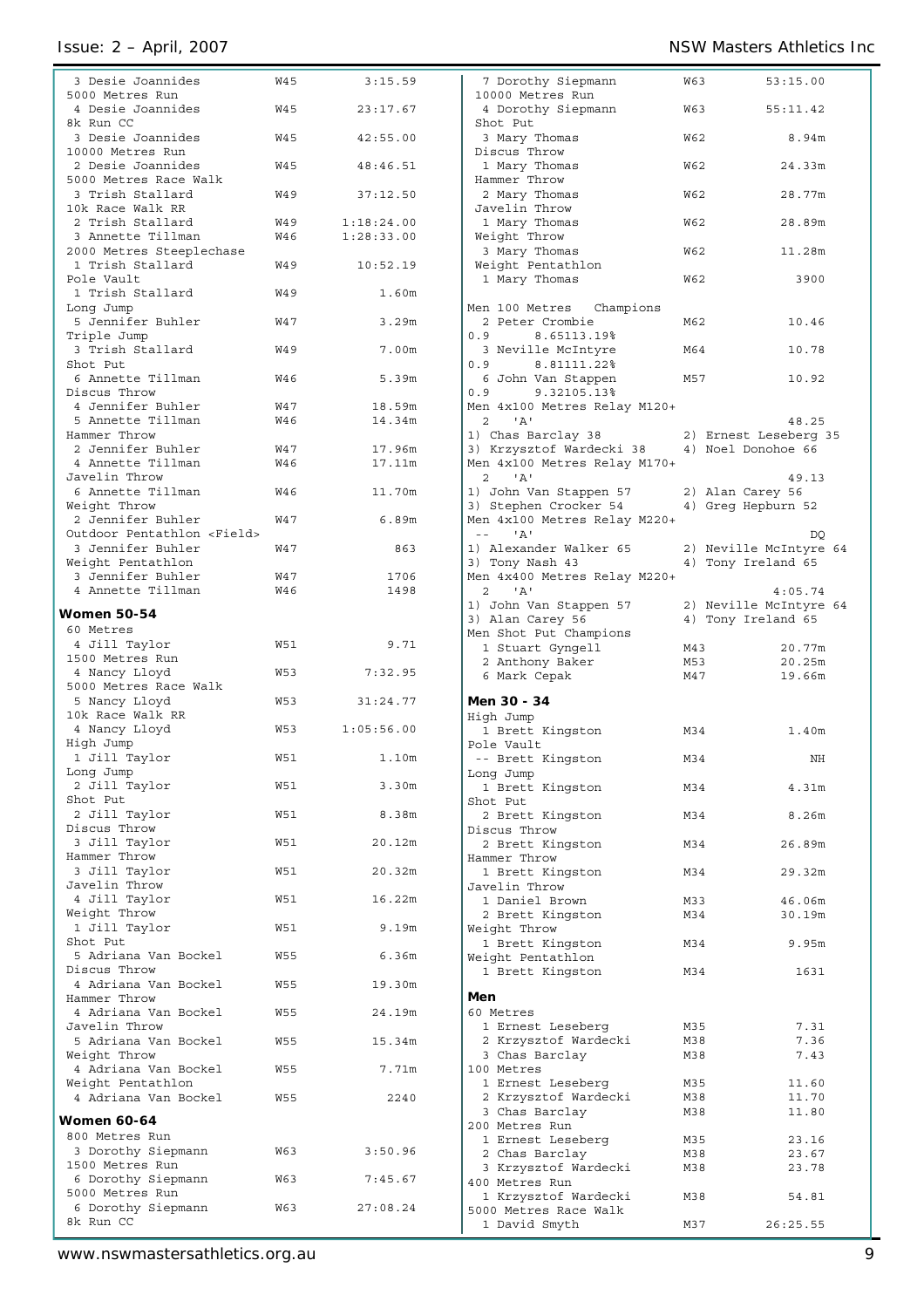|  |  | NSW Masters Athletics Inc |  |  |  |
|--|--|---------------------------|--|--|--|
|--|--|---------------------------|--|--|--|

| <b>Telstra AMA National Championships</b> |            |                  |  |  |  |
|-------------------------------------------|------------|------------------|--|--|--|
| 20k Race Walk RR<br>1 David Smyth         |            | M37 1:57:24.00   |  |  |  |
| Long Jump<br>1 Krzysztof Wardecki         | M38        | 5.99m            |  |  |  |
| Men 40-44                                 |            |                  |  |  |  |
| 60 Metres                                 |            |                  |  |  |  |
| 3 Tony Nash                               | M43        | 8.29             |  |  |  |
| 4 Garry Womsley<br>100 Metres             | M43        | 8.90             |  |  |  |
| 5 Tony Nash                               | M43        | 13.98            |  |  |  |
| 5000 Metres Run                           |            |                  |  |  |  |
| 6 Garry Womsley                           | M43        | 19:19.85         |  |  |  |
| 3000 Metres Steeplechase                  |            |                  |  |  |  |
| 1 Garry Womsley                           | M43        | 12:07.17         |  |  |  |
| High Jump                                 |            |                  |  |  |  |
| 2 Tony Nash<br>Pole Vault                 | M43        | 1.40m            |  |  |  |
| 1 Tony Nash                               | M43        | 2.60m            |  |  |  |
| Long Jump                                 |            |                  |  |  |  |
| 1 Tony Nash                               | M43        | 4.44m            |  |  |  |
| 2 Garry Womsley                           | M43        | 4.26m            |  |  |  |
| Triple Jump                               |            |                  |  |  |  |
| 3 Tony Nash                               | M43        | 8.49m            |  |  |  |
| Shot Put<br>1 Stuart Gyngell              | M43        | 15.82m           |  |  |  |
| 2 Tony Nash                               | M43        | 9.43m            |  |  |  |
| Discus Throw                              |            |                  |  |  |  |
| 1 Stuart Gyngell                          | M43        | 44.81m           |  |  |  |
| Hammer Throw                              |            |                  |  |  |  |
| 1 Stuart Gyngell                          | M4 3       | 42.33m           |  |  |  |
| Javelin Throw                             |            |                  |  |  |  |
| 1 Stuart Gyngell                          | M43        | 39.12m           |  |  |  |
| 2 Tony Nash<br>3 Garry Womsley            | M43<br>M43 | 36.40m<br>19.49m |  |  |  |
| Weight Throw                              |            |                  |  |  |  |
| 1 Stuart Gyngell                          | M43        | 14.01m           |  |  |  |
| Outdoor Pentathlon <field></field>        |            |                  |  |  |  |
| 2 Garry Womsley                           | M43        | 1755             |  |  |  |
| 3 Tony Nash                               | M43        | 1749             |  |  |  |
| Weight Pentathlon                         |            |                  |  |  |  |
| 1 Stuart Gyngell<br>2 Tony Nash           | M43<br>M43 | 3396<br>1310     |  |  |  |
|                                           |            |                  |  |  |  |
| Men 45-49                                 |            |                  |  |  |  |
| 60 Metres                                 |            |                  |  |  |  |
| 2 Neil Holmes                             | M45        | 8.52             |  |  |  |
| 3 Mark Cepak                              | M4 7       | 8.97             |  |  |  |
| 100 Metres<br>4 Neil Holmes               | M45        | 14.07            |  |  |  |
| 5 Mark Cepak                              | M47        | 14.63            |  |  |  |
| 200 Metres Run                            |            |                  |  |  |  |
| 4 Mark Cepak                              | M4 7       | 29.11            |  |  |  |
| 1500 Metres Run                           |            |                  |  |  |  |
| 8 Nick Fletcher                           | M48        | 4:54.27          |  |  |  |
| 5000 Metres Run                           |            |                  |  |  |  |
| 9 Nick Fletcher<br>8k Run CC              | M48        | 18:03.50         |  |  |  |
| 8 Nick Fletcher                           | M48        | 31:40.00         |  |  |  |
| 5000 Metres Race Walk                     |            |                  |  |  |  |
| 3 Gregory Rowe                            | M45        | 27:58.02         |  |  |  |
| High Jump                                 |            |                  |  |  |  |
| 1 Volodymyr Shelever                      | M45        | 1.76m            |  |  |  |
| 4 Simon Butler - White                    | M47        | 1.46m            |  |  |  |
| Pole Vault                                |            |                  |  |  |  |
| 1 William Tyler<br>Long Jump              | M47        | 3.00m            |  |  |  |
| 1 Volodymyr Shelever                      | M45        | 5.29m            |  |  |  |
| 3 William Tyler                           | M47        | 4.59m            |  |  |  |
| 5 Mark Cepak                              | M47        | 4.03m            |  |  |  |
| Triple Jump                               |            |                  |  |  |  |
| 1 Volodymyr Shelever                      | M45        | 11.79m           |  |  |  |
| 3 Kevin Fisher                            | M48        | 9.62m            |  |  |  |
| 5 Mark Cepak                              | M4 7       | 8.97m            |  |  |  |
| 6 Simon Butler - White<br>Shot Put        | M4 7       | 8.75m            |  |  |  |
| 1 Mark Cepak                              | M4 7       | 9.36m            |  |  |  |
| 3 William Tyler                           | M47        | 7.95m            |  |  |  |
| 5 Gregory Rowe                            | M45        | 6.39m            |  |  |  |
| Discus Throw                              |            |                  |  |  |  |

| 1 Simon Butler - White             | M4 7 | 29.07m   |
|------------------------------------|------|----------|
| 2 Mark Cepak                       | M4 7 | 28.57m   |
|                                    |      |          |
| 4 Gregory Rowe                     | M45  | 17.86m   |
| Hammer Throw                       |      |          |
|                                    |      |          |
| 2 Mark Cepak                       | M47  | 24.00m   |
| 3 Gregory Rowe                     | M45  | 17.82m   |
|                                    |      |          |
| Javelin Throw                      |      |          |
| 4 Volodymyr Shelever               | M45  | 39.68m   |
|                                    |      |          |
| 5 Kevin Fisher                     | M48  | 37.77m   |
| 6 Simon Butler - White             | M4 7 | 36.57m   |
|                                    |      |          |
| 8 Mark Cepak                       | M47  | 30.09m   |
| 9 Gregory Rowe                     | M45  | 14.42m   |
|                                    |      |          |
| Weight Throw                       |      |          |
| 2 Mark Cepak                       | M47  | 7.82m    |
|                                    |      |          |
| Outdoor Pentathlon <field></field> |      |          |
| 2 Kevin Fisher                     | M48  | 2546     |
|                                    |      |          |
| 4 Mark Cepak                       | M47  | 1974     |
| Weight Pentathlon                  |      |          |
|                                    |      |          |
| 2 Simon Butler - White             | M47  | 2096     |
| 3 Mark Cepak                       | M47  | 1712     |
|                                    |      |          |
| 4 Gregory Rowe                     | M45  | 1036     |
|                                    |      |          |
|                                    |      |          |
| Men 50-54                          |      |          |
| 60 Metres                          |      |          |
|                                    |      |          |
| 1 Greg Hepburn                     | M52  | 7.93     |
|                                    |      |          |
| 5 Stephen Crocker                  | M54  | 8.33     |
| 100 Metres                         |      |          |
|                                    |      |          |
| 1 Greg Hepburn                     | M52  | 12.63    |
| 4 Stephen Crocker                  | M54  | 13.39    |
|                                    |      |          |
| 6 Wayne Marriott                   | M52  | 14.23    |
| 200 Metres Run                     |      |          |
|                                    |      |          |
| 1 Greg Hepburn                     | M52  | 25.78    |
| 4 Wayne Marriott                   | M52  | 29.04    |
|                                    |      |          |
| 400 Metres Run                     |      |          |
| 3 Antony Morphis                   | M54  | 1:42.19  |
|                                    |      |          |
| 1500 Metres Run                    |      |          |
| 3 Stephen Ball                     |      | 4:49.62  |
|                                    | M53  |          |
| 5000 Metres Run                    |      |          |
| 6 Stephen Ball                     |      |          |
|                                    | M53  | 19:05.60 |
| 10000 Metres Run                   |      |          |
|                                    |      | 39:54.73 |
| 3 Stephen Ball                     | M53  |          |
| Short Hurdles <100m>               |      |          |
|                                    |      | 18.40    |
| 1 Wayne Marriott                   | M52  |          |
| Long Hurdles <400m>                |      |          |
|                                    |      |          |
| 2 Wayne Marriott                   | M52  | 1:19.66  |
| 3000 Metres Steeplechase           |      |          |
|                                    |      |          |
| 3 Barry Golding                    | M54  | 14:44.84 |
| High Jump                          |      |          |
|                                    |      |          |
| 3 Stephen Crocker                  | M54  | J1.47m   |
| 5 Robert Hanbury-Brown             | M50  | 1.20m    |
|                                    |      |          |
| Long Jump                          |      |          |
| 2 Gavin Murray                     | M53  | 4.91m    |
|                                    |      |          |
| 6 Stephen Crocker                  | M54  | 4.40m    |
|                                    |      |          |
| 7 Wayne Marriott                   | M52  | 4.32m    |
| Triple Jump                        |      |          |
|                                    |      |          |
| 2 Stephen Crocker                  | M54  | 9.66m    |
| Shot Put                           |      |          |
|                                    |      |          |
| 1 Anthony Baker                    | M53  | 11.62m   |
| 4 Lajos Joni                       | M51  | 11.06m   |
|                                    |      |          |
| 5 Robert Hanbury-Brown             | M50  | 10.74m   |
| 6 Gavin Murray                     | M53  | 10.57m   |
|                                    |      |          |
| 7 Andrew Atkinson - Howatt M50     |      | 10.37m   |
| 8 Stephen Crocker                  | M54  | 10.32m   |
|                                    |      |          |
| Discus Throw                       |      |          |
| 2 Robert Hanbury-Brown             | M50  | 37.98m   |
|                                    |      |          |
| 3 Andrew Atkinson - Howatt M50     |      | 36.15m   |
|                                    |      |          |
| 5 Lajos Joni                       | M51  | 34.82m   |
| 6 Anthony Baker                    | M53  | 32.74m   |
|                                    |      |          |
| 7 Stephen Crocker                  | M54  | 31.83m   |
| 8 Gavin Murray                     | M53  | 31.18m   |
|                                    |      |          |
| Hammer Throw                       |      |          |
| 2 Lajos Joni                       | M51  | 43.77m   |
|                                    |      |          |
| 4 Andrew Atkinson - Howatt M50     |      | 32.96m   |
| 5 Robert Hanbury-Brown             | M50  | 27.26m   |
|                                    |      |          |
| Javelin Throw                      |      |          |
| 1 Andrew Atkinson - Howatt M50     |      | 47.73m   |
|                                    |      |          |
| 3 Gavin Murray                     | M53  | 37.26m   |
|                                    |      |          |
| 5 Robert Hanbury-Brown             | M50  | 34.17m   |
| 7 Anthony Baker                    | M53  | 30.33m   |
|                                    |      |          |
| Weight Throw                       |      |          |
|                                    |      |          |
| 2 Lajos Joni                       | M51  | 14.92m   |
| 4 Robert Hanbury-Brown             | M50  | 10.96m   |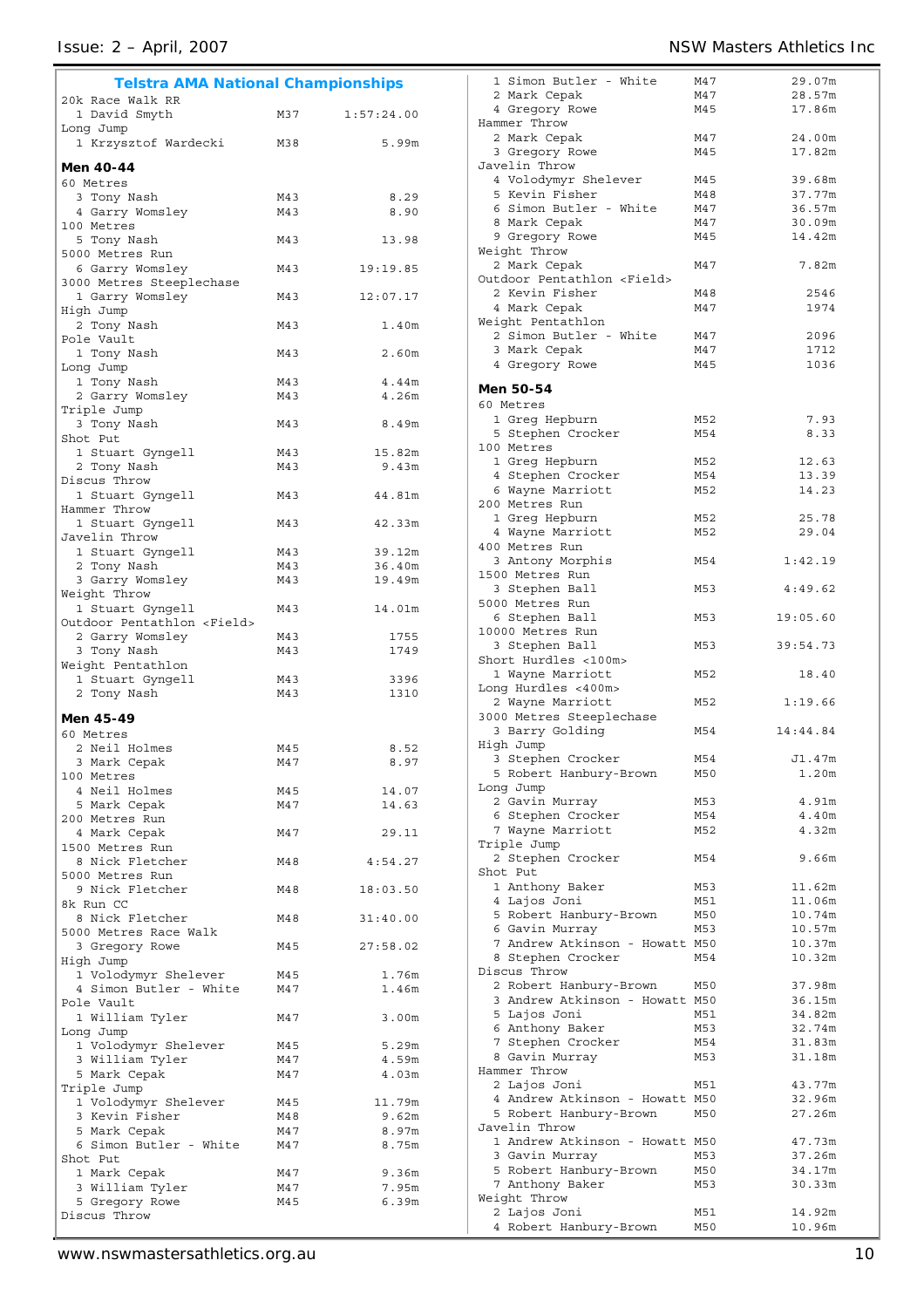### Issue: 2 - April, 2007 **NSW** Masters Athletics Inc

| Outdoor Pentathlon <field></field>        |            |              |
|-------------------------------------------|------------|--------------|
| 1 Robert Hanbury-Brown                    | M50        | 1447         |
| 2 Andrew Atkinson - Howatt M50            |            | 754          |
| Weight Pentathlon                         |            |              |
| 2 Andrew Atkinson - Howatt M50            |            | 3004         |
| 3 Lajos Joni                              | M51        | 2814         |
| 5 Robert Hanbury-Brown<br>6 Anthony Baker | M50<br>M53 | 2584<br>2366 |
|                                           |            |              |
| Men 55-59                                 |            |              |
| 60 Metres                                 |            |              |
| 1 John Van Stappen                        | M57        | 7.94         |
| 4 Alan Carey<br>8 Ian Heazlewood          | M56<br>M55 | 8.24<br>9.21 |
| 100 Metres                                |            |              |
| 1 John Van Stappen                        | M57        | 12.62        |
| 2 Alan Carey                              | M56        | 12.68        |
| 200 Metres Run                            |            |              |
| Preliminaries                             |            | 26.24        |
| 1 John Van Stappen<br>2 Alan Carey        | M57<br>M56 | 26.45        |
| 200 Metres Run                            |            |              |
| Finals                                    |            |              |
| 1 John Van Stappen                        | M57        | 25.47        |
| 2 Alan Carey                              | M56        | 25.75        |
| 400 Metres Run                            |            |              |
| Preliminaries<br>7 John Van Stappen       | M57        | 1:02.72      |
| 400 Metres Run                            |            |              |
| Finals                                    |            |              |
| 3 John Van Stappen                        | M57        | 1:00.01      |
| 800 Metres Run                            |            |              |
| 1 Neil Fowler                             | M55        | 2:16.43      |
| Short Hurdles <100m><br>1 Noel Peters     | M59        | 22.35        |
| Long Hurdles <400m>                       |            |              |
| 1 Neil Fowler                             | M55        | 1:06.20      |
| High Jump                                 |            |              |
| 3 Noel Peters                             | M59        | J1.32m       |
| Long Jump                                 |            |              |
| 1 Noel Peters<br>Triple Jump              | M59        | 4.94m        |
| 1 Noel Peters                             | M59        | 9.81m        |
| Shot Put                                  |            |              |
| 3 Ian Heazlewood                          | M55        | 9.10m        |
| 4 Michael Sharkey                         | M57        | 8.83m        |
| Discus Throw                              |            | 25.23m       |
| 3 Ian Heazlewood<br>Hammer Throw          | M55        |              |
| 3 Ian Heazlewood                          | M55        | 19.32m       |
| Javelin Throw                             |            |              |
| 4 Ian Heazlewood                          | M55        | 28.53m       |
| Weight Throw                              |            |              |
| 3 Ian Heazlewood                          | M55        | 8.06m        |
| Men 60-64                                 |            |              |
| 60 Metres                                 |            |              |
| 1 Peter Crombie                           | M62        | 8.03         |
| 2 Neville McIntyre                        | M64        | 8.24         |
| 100 Metres<br>1 Peter Crombie             | M62        | 12.51        |
| 3 Neville McIntyre                        | M64        | 13.10        |
| 200 Metres Run                            |            |              |
| 2 Neville McIntyre                        | M64        | 26.62        |
| 400 Metres Run                            |            |              |
| 1 Neville McIntyre                        | M64        | 1:01.54      |
| 2 Leslie Gillies<br>800 Metres Run        | M60        | 1:02.32      |
| 1 Leslie Gillies                          | M60        | 2:22.00      |
| 3 Donald Mathewson                        | M62        | 2:30.81      |
| 1500 Metres Run                           |            |              |
| 2 Donald Mathewson                        | M62        | 5:03.80      |
| 5000 Metres Run                           |            |              |
| 2 Donald Mathewson<br>8k Run CC           | M62        | 19:12.79     |
| 2 Donald Mathewson                        | M62        | 34:37.00     |
| Long Hurdles <300m>                       |            |              |
| 1 Leslie Gillies                          | M60        | 54.26        |
| Outdoor Pentathlon <field></field>        |            |              |
| 2 Leslie Gillies                          | M60        | 2618         |
| Men 65-69                                 |            |              |

| 60 Metres                               |            |                  |
|-----------------------------------------|------------|------------------|
| 6 Alexander Walker                      | M65        | 9.48             |
| 7 Noel Donohoe                          | M66        | 9.61             |
| 100 Metres                              |            |                  |
| 1 Tony Ireland                          | M65        | 13.78            |
| 5 David Chantrill<br>7 Alexander Walker | M68<br>M65 | 14.12<br>15.25   |
| 200 Metres Run                          |            |                  |
| 1 Tony Ireland                          | M65        | 27.91            |
| 5 David Chantrill                       | M68        | 28.80            |
| 7 Alexander Walker                      | M65        | 31.33            |
| 400 Metres Run                          |            |                  |
| 1 Tony Ireland                          | M65        | 1:01.75          |
| 5 Alexander Walker                      | M65        | 1:21.99          |
| 800 Metres Run                          |            |                  |
| 2 Tony Ireland<br>5000 Metres Race Walk | M65        | 2:25.06          |
| 3 Jim Seymon                            | M69        | 29:55.76         |
| 20k Race Walk RR                        |            |                  |
| 3 Jim Seymon                            | M69        | 2:10:31.00       |
| Short Hurdles <100m>                    |            |                  |
| 3 Noel Donohoe                          | M66        | 23.40            |
| Long Hurdles <300m>                     |            |                  |
| 3 Noel Donohoe                          | M66        | 1:12.78          |
| High Jump                               |            |                  |
| 2 Noel Donohoe<br>Triple Jump           | M66        | 1.21m            |
| 5 Noel Donohoe                          | M66        | 6.48m            |
| Shot Put                                |            |                  |
| 2 Keith James                           | M65        | 11.15m           |
| 4 Brett Sowerby                         | M67        | 9.36m            |
| Discus Throw                            |            |                  |
| 1 Keith James                           | M65        | 44.36m           |
| 2 Brett Sowerby                         | M67        | 35.46m           |
| Hammer Throw                            |            |                  |
| 2 Keith James<br>6 Brett Sowerby        | M65<br>M67 | 34.82m<br>27.31m |
| Javelin Throw                           |            |                  |
| 1 Keith James                           | M65        | 37.11m           |
| Weight Throw                            |            |                  |
|                                         |            |                  |
| 1 Keith James                           | M65        | 14.62m           |
| 7 Brett Sowerby                         | M67        | 10.13m           |
| Weight Pentathlon                       |            |                  |
| 1 Keith James                           | M65        | 4027             |
| 6 Brett Sowerby                         | M67        | 2675             |
| 9 Noel Donohoe                          | M66        | 2395             |
| Men 70-74                               |            |                  |
| 60 Metres                               |            |                  |
| 3 John Sturzaker                        | M74        | 9.93             |
| 100 Metres                              |            |                  |
| 4 John Sturzaker                        | M74        | 16.12            |
| 5000 Metres Run                         |            |                  |
| 4 Ronald Stuart                         | M74        | 26:44.20         |
| 8k Run CC                               | M74        |                  |
| 3 Ronald Stuart<br>10000 Metres Run     |            | 48:00.00         |
| 1 Ronald Stuart                         | M74        | 41:28.00         |
| 2000 Metres Steeplechase                |            |                  |
| 3 Ronald Stuart                         | M74        | 11:14.45         |
| Long Jump                               |            |                  |
| 1 John Sturzaker                        | M74        | 3.67m            |
| Triple Jump                             |            |                  |
| 1 John Sturzaker<br>Discus Throw        | M74        | 8.59m            |
| 2 John Sturzaker                        | M74        | 30.77m           |
| Weight Throw                            |            |                  |
| 3 John Sturzaker                        | M74        | 10.09m           |
| Weight Pentathlon                       |            |                  |
| 4 John Sturzaker                        | M74        | 2676             |
| Men 75-79                               |            |                  |
| 60 Metres                               |            |                  |
| 2 James Soutar                          | M76        | 11.45            |
| 100 Metres                              |            |                  |
| 2 James Soutar                          | M76        | 18.80            |
| Long Hurdles <300m>                     |            |                  |
| 2 Osmo Millridge                        | M76        | 1:04.48          |
| 2000 Metres Steeplechase                |            |                  |
| 1 Osmo Millridge<br>Pole Vault          | M76        | 11:16.32         |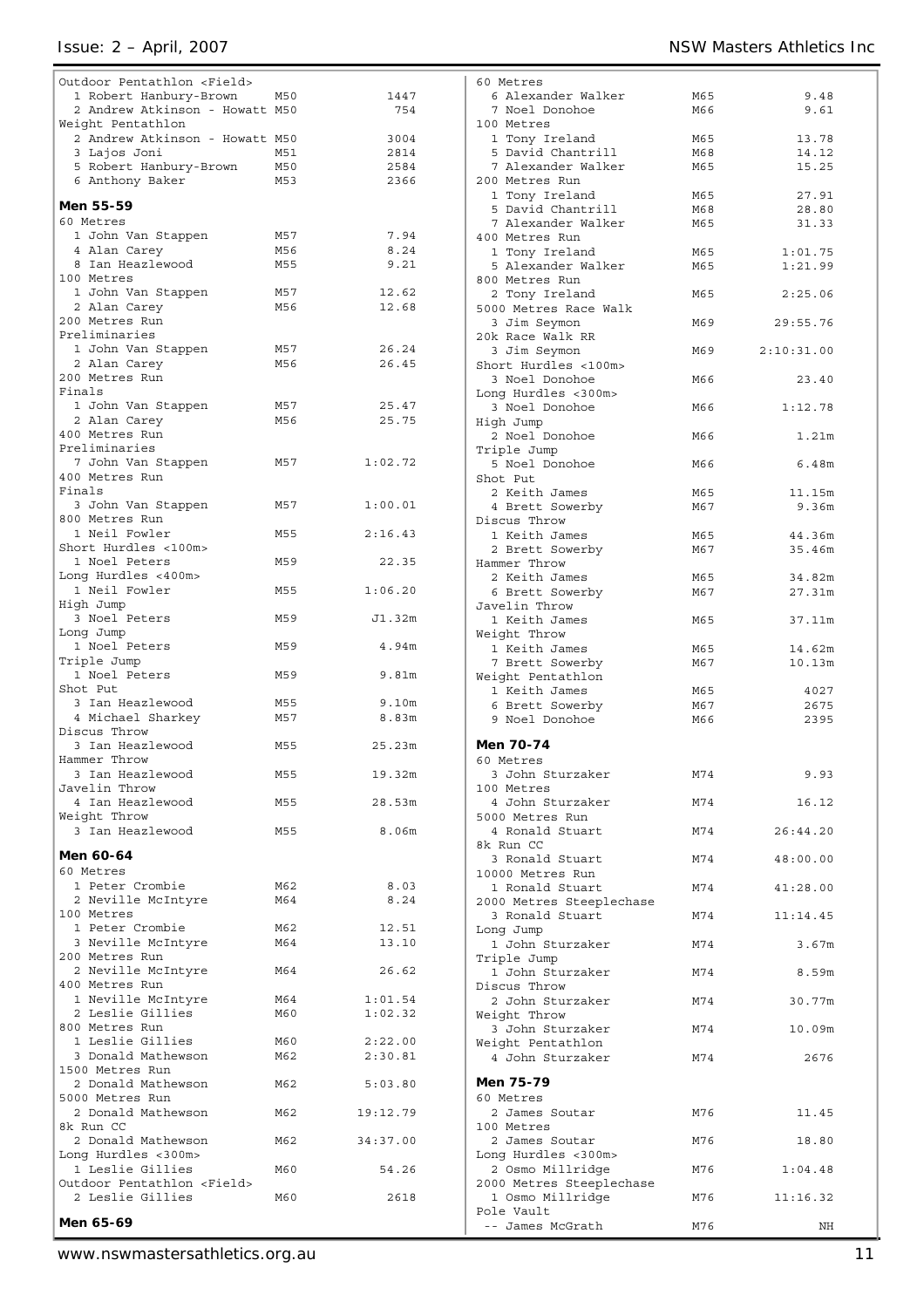| <b>Telstra AMA National Championships (cont'd)</b> |     |        | 4 Max McKay                        | M83 | 20.50    |
|----------------------------------------------------|-----|--------|------------------------------------|-----|----------|
| Long Jump                                          |     |        | 400 Metres Run                     |     |          |
| 1 James McGrath                                    | M76 | 3.31m  | 2 Max McKay                        | M83 | 1:44.05  |
| 3 James Soutar                                     | M76 | 2.73m  | 2000 Metres Steeplechase           |     |          |
| Triple Jump                                        |     |        | 1 Max McKay                        | M83 | 15:13.83 |
| 2 James Soutar                                     | M76 | 6.55m  | High Jump                          |     |          |
| Shot Put                                           |     |        | 1 Max McKay                        | M83 | 0.93m    |
| 1 Hans Platzer                                     | M76 | 8.03m  | Pole Vault                         |     |          |
| 3 James Soutar                                     | M76 | 7.28m  | -- Frederick O'Connor              | M83 | NH       |
| Discus Throw                                       |     |        | Long Jump                          |     |          |
| 1 Hans Platzer                                     | M76 | 24.98m | 1 Frederick O'Connor               | M83 | 3.27m    |
| 2 James McGrath                                    | M76 | 21.81m | 3 Max McKay                        | M83 | 3.06m    |
| 3 James Soutar                                     | M76 | 21.09m | Triple Jump                        |     |          |
| Hammer Throw                                       |     |        | 1 Frederick O'Connor               | M83 | 6.99m    |
| 1 James Soutar                                     | M76 | 20.14m | Shot Put                           |     |          |
| 2 Hans Platzer                                     | M76 | 19.74m | 2 Russell Foy                      | M80 | 7.25m    |
| Javelin Throw                                      |     |        | 3 Max McKay                        | M83 | 7.09m    |
| 1 James McGrath                                    | M76 | 20.23m | Discus Throw                       |     |          |
| Weight Throw                                       |     |        | 3 Russell Foy                      | M80 | 17.71m   |
| 1 Hans Platzer                                     | M76 | 9.16m  | 4 Max McKay                        | M83 | 16.71m   |
| 2 James Soutar                                     | M76 | 8.80m  | Hammer Throw                       |     |          |
| Weight Pentathlon                                  |     |        | 1 Russell Foy                      | M80 | 25.53m   |
| 1 Hans Platzer                                     | M76 | 2721   | Javelin Throw                      |     |          |
| 2 James Soutar                                     | M76 | 2379   | 1 Frederick O'Connor               | M83 | 23.40m   |
|                                                    |     |        | 5 Max McKay                        | M83 | 14.98m   |
| Men 80-84                                          |     |        | Weight Throw                       |     |          |
| 60 Metres                                          |     |        | 1 Russell Foy                      | M80 | 11.39m   |
| 2 Frederick O'Connor                               | M83 | 11.05  | Outdoor Pentathlon <field></field> |     |          |
| 100 Metres                                         |     |        | 1 Max McKay                        | M83 | 2109     |
| 3 Frederick O'Connor                               | M83 | 18.19  | Weight Pentathlon                  |     |          |
|                                                    |     |        | 2 Russell Foy                      | M80 | 2917     |

|                                                                                |                                            |                                           | Z RUSSCII POY      |                                     |        |        |
|--------------------------------------------------------------------------------|--------------------------------------------|-------------------------------------------|--------------------|-------------------------------------|--------|--------|
| NSW Masters Weight Pentathlon State Championships Results (cont'd from page 7) |                                            |                                           |                    |                                     |        |        |
| $---$ M65 $---$                                                                |                                            | HT .                                      | SP                 | DT                                  | JT     | WT     |
| 1 James, Keith                                                                 |                                            |                                           |                    | 36.92m 11.03m 36.58m 36.00m 14.51m  |        |        |
| Nsw Masters                                                                    |                                            | 4120 $-818$ $-865$ $-783$ $-729$ $-925$   |                    |                                     |        |        |
| 2 Bugden, Dave                                                                 |                                            | 31.35m 8.84m 23.82m 20.77m 12.19m         |                    |                                     |        |        |
| Campbelltown Uws Collegia                                                      | $2916$ $-671$ $-668$ $-461$ $-360$ $-756$  |                                           |                    |                                     |        |        |
| 3 Nicol, Gregor                                                                |                                            |                                           |                    | 23.45m 7.71m 23.21m 26.09m          |        | 8.20m  |
| Nsw Masters                                                                    |                                            | $2435$ $-466$ $-566$ $-446$ $-486$ $-471$ |                    |                                     |        |        |
| DNF Sowerby, Brett                                                             |                                            |                                           | __________________ | 27.46m 8.64m 30.35m DNS             |        | DNS    |
| Blue Mountains Athletic C                                                      |                                            |                                           |                    | $-570$ $-650$ $-623$ 0              |        | 0      |
| ____________________<br>$--- M70 ---$                                          | ________________                           |                                           |                    |                                     |        |        |
| 1 Simcock, Ron                                                                 |                                            |                                           |                    | $31.36m$ $10.68m$ $28.60m$ $30.19m$ |        | 12.27m |
| Athletics Wollongong<br>---------------                                        |                                            | $3494$ $-685$ $-722$ $-673$ $-629$ $-785$ |                    |                                     |        |        |
| 2 Sturzaker, John                                                              |                                            |                                           |                    | 25.00m 7.71m 26.15m 16.54m 9.86m    |        |        |
|                                                                                |                                            |                                           |                    |                                     |        |        |
| $---$ M75 $---$                                                                |                                            |                                           |                    |                                     |        |        |
| 1 Platzer, Hans                                                                |                                            | 22.49m 7.89m 20.57m 15.85m 8.54m          |                    |                                     |        |        |
| Hills District Athletic C<br><u>. La La La La La La La La La</u>               | $2599$ $-548$ $-598$ $531$ ) $-325$ $-597$ |                                           |                    |                                     |        |        |
| 2 Soutar, James                                                                |                                            |                                           |                    | 21.77m 6.93m 19.77m                 | ND 200 | 8.84m  |
| Gosford City Athletics                                                         |                                            | $2163 -525 -511 -505$ 0                   |                    |                                     |        | $-622$ |
| $---$ M80 $---$                                                                |                                            |                                           |                    |                                     |        |        |
| 1 Foy, Russell                                                                 |                                            |                                           |                    | 26.17m 7.28m 15.32m 13.59m          |        | 9.38m  |
| Nsw Masters                                                                    | 2695                                       | $-693$                                    | $-562$             | $-448$                              | $-271$ | $-721$ |

----------------------------------------------------------------------------------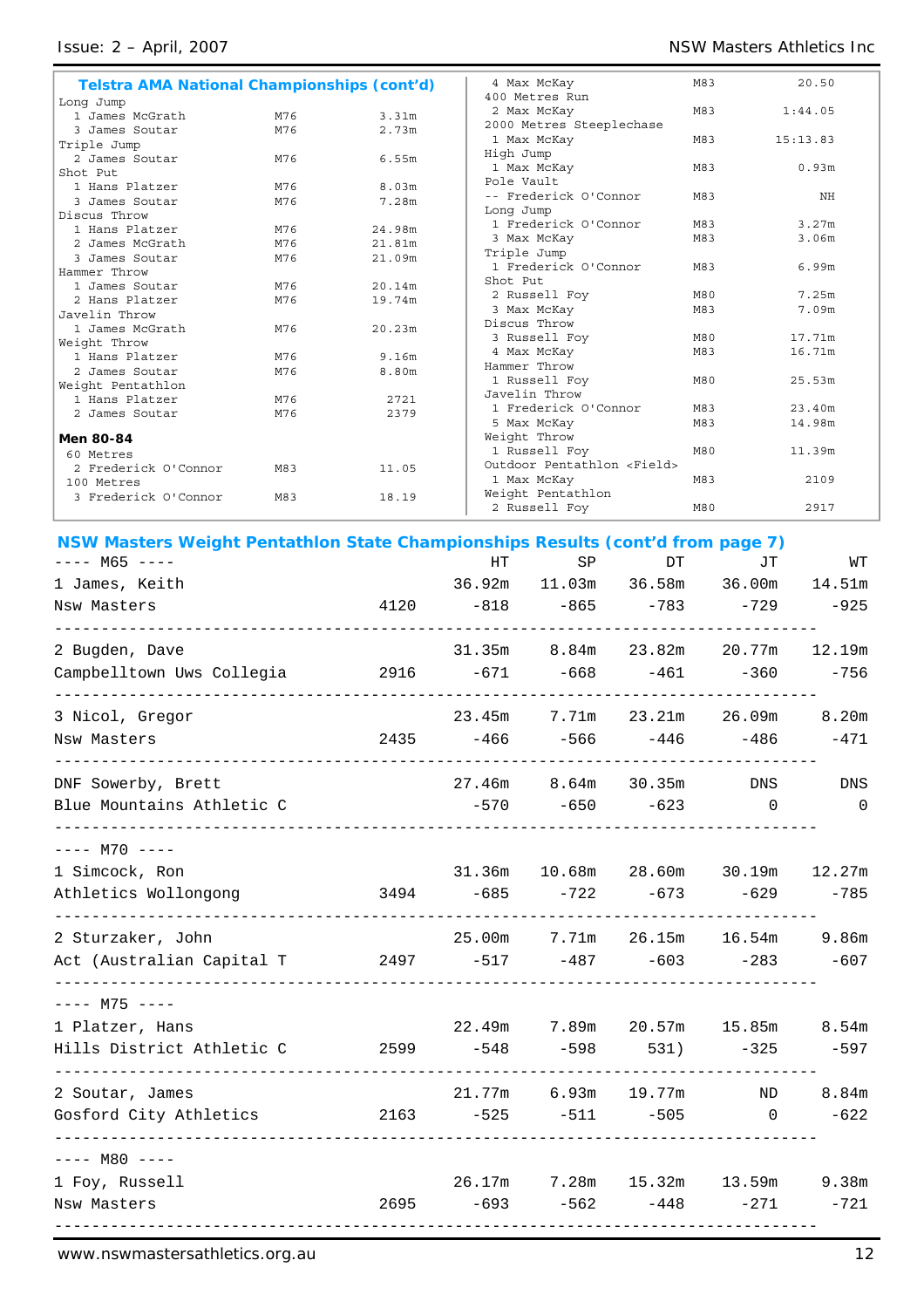| <b>NSW State Masters Championships</b>                   |                            |  |  |
|----------------------------------------------------------|----------------------------|--|--|
| 24/03/2007 to 25/03/2007<br>Campbelltown Athletic Centre |                            |  |  |
| Name                                                     | Finals                     |  |  |
|                                                          |                            |  |  |
| Women<br>45-49 2000m Steeplechase                        |                            |  |  |
| 1 Stallard, Trish                                        | 11:24.91                   |  |  |
| -- Yarnell, Caroline                                     | DQ                         |  |  |
| 30-34 High Jump 30+<br>1 Hobson, Ranell                  | 1.40m                      |  |  |
| 35-39 High Jump 30+                                      |                            |  |  |
| 1 Smith, Lynette                                         | 1.57m                      |  |  |
| 2 Strong, Kylie<br>40-44 High Jump 30+                   | 1.45m                      |  |  |
| 1 Bezuidenhout, Jacqualine                               | 1.35m                      |  |  |
| 2 Engeler, Deborah<br>45-49 High Jump 30+                | 1.15m                      |  |  |
| 1 Agius, Salvina                                         | 1.00m                      |  |  |
| 50-54 High Jump 30+                                      |                            |  |  |
| 1 Macey, Kerrie<br>2 Taylor, Jill                        | 1.20 <sub>m</sub><br>1.10m |  |  |
| 55-59 High Jump 30+                                      |                            |  |  |
| 1 Brown, Judy                                            | 0.95m                      |  |  |
| 35-39 Pole Vault 30+<br>1 Tubby, Jenny                   | 2.00m                      |  |  |
| 45-49 Pole Vault 30+                                     |                            |  |  |
| 1 Stallard, Trish<br>30-34 Long Jump 30+                 | 1.50m                      |  |  |
| 1 Hobson, Ranell                                         | 4.62m                      |  |  |
| 2 Blackwood, Kathyrn                                     | 4.58m                      |  |  |
| 3 Womsley, Cheri<br>35-39 Long Jump 30+                  | 2.27m                      |  |  |
| 1 Strong, Kylie                                          | 5.17m                      |  |  |
| 2 Ward, Sue                                              | 5.03m                      |  |  |
| 40-44 Long Jump 30+<br>1 Mogentale, Gianna               | 4.92m                      |  |  |
| 2 Bezuidenhout, Jacqualine                               | 4.47m                      |  |  |
| 3 Whatley, Susan<br>45-49 Long Jump 30+                  | 3.83m                      |  |  |
| 1 Agius, Salvina                                         | 2.59m                      |  |  |
| 50-54 Long Jump 30+                                      |                            |  |  |
| 1 Macey, Kerrie<br>2 Taylor, Jill                        | 3.95m<br>3.34m             |  |  |
| 55-59 Long Jump 30+                                      |                            |  |  |
| 1 Brown, Judy                                            | 2.39m                      |  |  |
| 30-34 Triple Jump 30+<br>1 Hobson, Ranell                | 9.19m                      |  |  |
| 35-39 Triple Jump 30+                                    |                            |  |  |
| 1 Ward, Sue                                              | 10.49m<br>10.20m           |  |  |
| 2 Strong, Kylie<br>40-44 Triple Jump 30+                 |                            |  |  |
| 1 Mogentale, Gianna                                      | 10.23m                     |  |  |
| 2 Whatley, Susan<br>45-49 Triple Jump 30+                | 7.46m                      |  |  |
| 1 Stallard, Trish                                        | 6.45m                      |  |  |
| 2 Agius, Salvina                                         | 6.10m                      |  |  |
| $50 - 54$ 60m $50 +$<br>1 Taylor, Jill                   | 10.26                      |  |  |
| 55-59 60m 50+                                            |                            |  |  |
| 1 Perry, Rosalind<br>50-54 100m 50+                      | 11.23                      |  |  |
| 1 Taylor, Jill                                           | 16.34                      |  |  |
| 55-59 100m 50+                                           |                            |  |  |
| 1 Giumelli, Kerri<br>55-59 800m 50+                      | 15.81                      |  |  |
| 1 Perry, Rosalind                                        | 3:49.08                    |  |  |
| 60-64 5000m 50+                                          |                            |  |  |
| 1 Siepmann, Dorothy<br>50-54 5000m Race Walk 50+         | 26:42.74                   |  |  |
| 1 Lloyd, Nancy                                           | 34:30.44                   |  |  |

| 55-59 5000m Race Walk 50+   |          |
|-----------------------------|----------|
| 1 Brown, Judy               | 37:42.31 |
| 50-54 80m Hurdles 0.762m 50 |          |
| 1 Macey, Kerrie             | 15.91    |
| 50-54 Shot Put 50+          |          |
| 1 Taylor, Jill              | 8.21m    |
| 2 Macey, Kerrie             | 7.72m    |
| 3 Jones, Karen              | 5.74m    |
| 55-59 Shot Put 50+          |          |
| 1 Van Bockel, Adriana       | 6.49m    |
| 2 Brown, Judy               | 5.87m    |
| 60-64 Shot Put 50+          |          |
| 1 Thomas, Mary              | 8.98m    |
| 50-54 Discus Throw 50+      |          |
| 1 Taylor, Jill              | 21.05m   |
|                             |          |
| 2 Macey, Kerrie             | 19.15m   |
| 3 Jones, Karen              | 16.10m   |
| 55-59 Discus Throw 50+      |          |
| 1 Van Bockel, Adriana       | 16.73m   |
| 2 Brown, Judy               | 15.60m   |
| 60-64 Discus Throw 50+      |          |
| 1 Thomas, Mary              | 23.75m   |
| 45-49 Hammer Throw 50+      |          |
| 1 Tillman, Annette          | 14.70m   |
| 2 Agius, Salvina            | 13.88m   |
| 50-54 Hammer Throw 50+      |          |
| 1 Jones, Karen              | 21.46m   |
| 2 Taylor, Jill              | 21.30m   |
| 55-59 Hammer Throw 50+      |          |
| 1 Van Bockel, Adriana       | 24.83m   |
| 2 Perry, Rosalind           | 20.73m   |
| 3 Brown, Judy               | 13.91m   |
| 60-64 Hammer Throw 50+      |          |
| 1 Thomas, Mary              | 27.13m   |
| 50-54 Javelin Throw 50+     |          |
| 1 Macey, Kerrie             | 23.84m   |
| 2 Taylor, Jill              | 18.27m   |
| 3 Jones, Karen              | 7.85m    |
| 55-59 Javelin Throw 50+     |          |
| 1 Van Bockel, Adriana       | 13.94m   |
| 2 Brown, Judy               | 12.45m   |
| 60-64 Javelin Throw 50+     |          |
| 1 Thomas, Mary              | 28.23m   |
| 50-54 Weight Throw 50+      |          |
| 1 Taylor, Jill              | 9.61m    |
| 2 Jones, Karen              | 6.08m    |
| 55-59 Weight Throw 50+      |          |
| 1 Van Bockel, Adriana       | 7.68m    |
| 2 Brown, Judy               | 5.63m    |
| 60-64 Weight Throw 50+      |          |
| 1 Thomas, Mary              | 10.98m   |
| $30 - 34$ 60m $30 - 49$     |          |
| 1 Hobson, Ranell            | 8.21     |
| 2 Lloyd, Alison             | 9.18     |
| 3 Womsley, Cheri            | 14.12    |
| $35 - 39$ 60m $30 - 49$     |          |
| 1 Strong, Kylie             | 8.44     |
| $40 - 44$ 60m $30 - 49$     |          |
| 1 Mogentale, Gianna         | 8.23     |
| 2 Bezuidenhout, Jacqualine  | 8.72     |
| 3 Layt, Caroline            | 9.36     |
| 4 Whatley, Susan            | 9.51     |
| 45-49 60m 30-49             |          |
| 1 Agius, Salvina            | 12.01    |
| 30-34 100m 30-49            |          |
| 1 Hobson, Ranell            |          |
|                             | 12.66    |
| 2 Lloyd, Alison             | 14.33    |
| 35-39 100m 30-49            |          |
| 1 Strong, Kylie             | 12.79    |
| 2 Flannery, Loretta         | 13.14    |
| 3 Kermond, Catherine        | 13.67    |
| $40 - 44$ 100m 30-49        |          |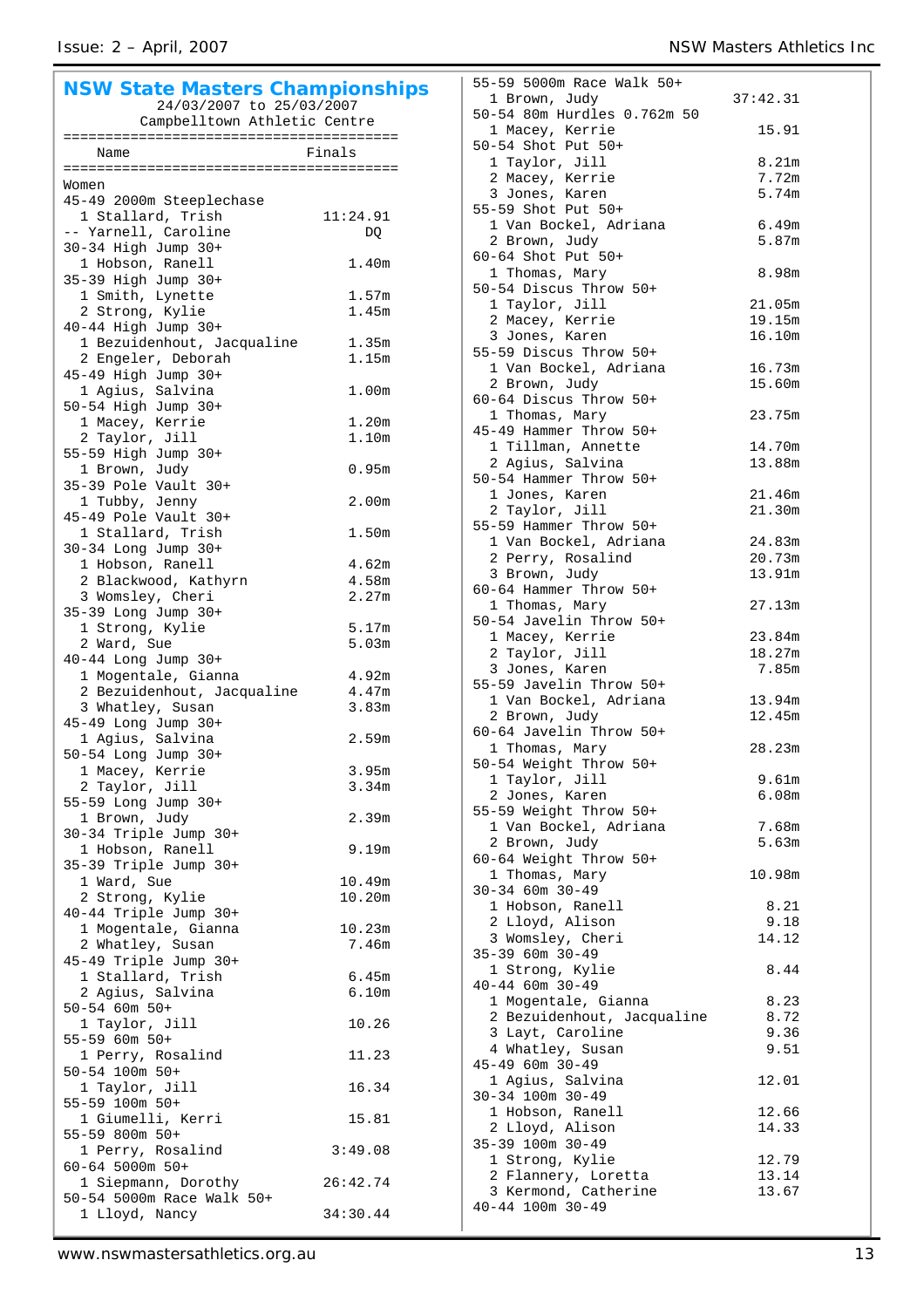| 1 Mogentale, Gianna         | 12.26    |
|-----------------------------|----------|
| 2 Bezuidenhout, Jacqualine  | 13.21    |
|                             |          |
| 3 Naylon, Janet             | 13.85    |
| 4 Osiander, Daniela         | 13.93    |
| 5 Layt, Caroline            | 14.78    |
|                             |          |
| 45-49 100m 30-49            |          |
| 1 Forster, Julie            | 12.82    |
| 2 Suttor, Robyn             | 14.57    |
|                             |          |
| 3 Hord, Wendy               | 17.04    |
| 4 Agius, Salvina            | 18.28    |
| 30-34 200m 30-49            |          |
|                             |          |
| 1 Hobson, Ranell            | 28.10    |
| 2 Lloyd, Alison             | 31.70    |
| 35-39 200m 30-49            |          |
|                             |          |
| 1 Strong, Kylie             | 28.18    |
| 2 Ward, Sue                 | 29.04    |
| 3 Flannery, Loretta         | 29.05    |
|                             |          |
| 4 Kermond, Catherine        | 29.34    |
| $40 - 44$ 200m 30-49        |          |
| 1 Mogentale, Gianna         | 26.81    |
|                             |          |
| 2 Bezuidenhout, Jacqualine  | 28.89    |
| 3 Osiander, Daniela         | 30.06    |
| 4 Brown, Suzanne            | 30.13    |
|                             |          |
| 5 Gore, Suzanne             | 32.60    |
| $45 - 49$ 200m 30-49        |          |
|                             |          |
| 1 Forster, Julie            | 27.37    |
| 2 Peksis, Julie             | 31.51    |
| 3 Suttor, Robyn             | 31.56    |
| 4 Hord, Wendy               | 38.05    |
|                             |          |
| 35-39 400m 30-49            |          |
| 1 Ward, Sue                 | 1:02.36  |
|                             | 1:03.10  |
| 2 Flannery, Loretta         |          |
| 3 Smith, Lynette            | 1:07.23  |
| $40 - 44$ $400m$ $30 - 49$  |          |
|                             |          |
| 1 Mogentale, Gianna         | 1:00.24  |
| 2 Osiander, Daniela         | 1:08.30  |
| 3 Whatley, Susan            | 1:20.27  |
| 45-49 400m 30-49            |          |
|                             |          |
| 1 Forster, Julie            | 1:03.66  |
| 2 Suttor, Robyn             | 1:08.87  |
| 3 Peksis, Julie             | 1:08.94  |
|                             |          |
| 4 Hord, Wendy               | 1:33.34  |
| -- Agius, Salvina           | DNF      |
| $40 - 44$ 800m 30-49        |          |
|                             |          |
| 1 Mogentale, Gianna         | 2:31.23  |
| 2 Gore, Suzanne             | 2:46.61  |
| 45-49 800m 30-49            |          |
|                             |          |
| 1 Peksis, Julie             | 2:43.77  |
| 2 Suttor, Robyn             | 2:58.57  |
| 3 Hord, Wendy               | 3:54.32  |
|                             |          |
| 30-34 1500m 30-49           |          |
| 1 Cayzer, Heidi             | 5:01.05  |
| 35-39 1500m 30-49           |          |
|                             |          |
| 1 Suffolk, Cristine         | 5:38.63  |
| 45-49 1500m 30-49           |          |
|                             | 5:18.78  |
| 1 Beardslee, Margaret       |          |
| 2 Yarnell, Caroline         | 5:53.60  |
| 3 Joannides, Desie          | 6:30.48  |
|                             | 7:39.62  |
| 4 Agius, Salvina            |          |
| 30-34 5000m 30-49           |          |
| 1 Cayzer, Heidi             | 18:52.93 |
|                             |          |
| 35-39 5000m 30-49           |          |
| 1 Suffolk, Cristine         | 20:10.16 |
| 2 Squire, Katherine         | 21:11.55 |
| 3 Perle, Elizabeth          | 22:47.17 |
|                             |          |
| $40 - 44$ 5000m 30-49       |          |
| 1 Mitford, Michelle         | 20:39.72 |
| 45-49 5000m 30-49           |          |
|                             |          |
| 1 Beardslee, Margaret       | 19:40.15 |
| 2 Joannides, Desie          | 23:34.31 |
|                             |          |
| 35-39 5000m Race Walk 30-49 |          |
| 1 Cruickshank, Michelle     | 31:05.13 |
| 40-44 5000m Race Walk 30-49 |          |
|                             |          |

| 1 Brown, Suzanne                                 | 32:35.39       |
|--------------------------------------------------|----------------|
| 2 Engeler, Deborah                               | 35:47.41       |
| 3 Thompson, Lauren                               | 38:11.38       |
|                                                  |                |
| 45-49 5000m Race Walk 30-49                      |                |
| 1 Agius, Salvina                                 | 32:41.41       |
| 2 Stallard, Trish                                | 39:18.86       |
| 3 Tillman, Annette                               | 42:38.23       |
|                                                  |                |
| 30-34 Shot Put 30-49                             |                |
| 1 Sudarikova, Tatiana                            | 10.57m         |
| 35-39 Shot Put 30-49                             |                |
|                                                  |                |
| 1 Smith, Lynette                                 | 10.40m         |
| 2 bonser, melissa                                | 9.90m          |
| 3 Mumberson, Lisa                                | 6.48m          |
| 40-44 Shot Put 30-49                             |                |
|                                                  |                |
| 1 Watts, Gabriele                                | 11.02m         |
| 2 Layt, Caroline                                 | 9.90m          |
| 3 Engeler, Deborah                               | 6.69m          |
|                                                  |                |
| 45-49 Shot Put 30-49                             |                |
| 1 Hord, Wendy                                    | 6.85m          |
| 2 Tillman, Annette                               | 5.53m          |
| 3 Agius, Salvina                                 | 5.46m          |
|                                                  |                |
| 35-39 Discus Throw 30-49                         |                |
| 1 Smith, Lynette                                 | 36.24m         |
| 2 Mumberson, Lisa                                | 16.22m         |
| 40-44 Discus Throw 30-49                         |                |
|                                                  |                |
| 1 Watts, Gabriele                                | 36.32m         |
| 2 Layt, Caroline                                 | 29.98m         |
| 3 Whatley, Susan                                 | 23.30m         |
|                                                  |                |
| 4 Engeler, Deborah                               | 16.57m         |
| 45-49 Discus Throw 30-49                         |                |
| 1 Tillman, Annette                               | 14.42m         |
| 2 Agius, Salvina                                 | 11.87m         |
| 30-34 Hammer Throw 30-49                         |                |
|                                                  |                |
| 1 Sudarikova, Tatiana                            | 28.39m         |
| 35-39 Hammer Throw 30-49                         |                |
| 1 bonser, melissa                                | 34.71m         |
| 2 Mumberson, Lisa                                | 30.32m         |
| 3 Smith, Lynette                                 | 27.24m         |
|                                                  |                |
| 40-44 Hammer Throw 30-49                         |                |
| 1 Layt, Caroline                                 | 34.46m         |
| 2 Watts, Gabriele                                | 32.60m         |
| 3 Engeler, Deborah                               | 19.93m         |
| 30-34 Javelin Throw 30-49                        |                |
|                                                  |                |
| 1 Sudarikova, Tatiana                            | 34.62m         |
| 2 Womsley, Cheri                                 | 9.14m          |
| 35-39 Javelin Throw 30-49                        |                |
| 1 Smith, Lynette                                 | 36.18m         |
|                                                  |                |
| 2 Mumberson, Lisa                                | 16.00m         |
| 40-44 Javelin Throw 30-49                        |                |
| 1 Whatley, Susan                                 | 19.58m         |
| 2 Engeler, Deborah                               | 16.00m         |
|                                                  |                |
| 45-49 Javelin Throw 30-49                        |                |
| 1 Hord, Wendy                                    | 14.76m         |
| 2 Agius, Salvina                                 | 12.86m         |
| 3 Tillman, Annette                               | 11.94m         |
|                                                  |                |
| 30-34 Weight Throw 30-49                         |                |
| 1 Sudarikova, Tatiana                            | 10.55m         |
| 35-39 Weight Throw 30-49                         |                |
| 1 bonser, melissa                                | 11.28m         |
| 2 Smith, Lynette                                 | 10.30m         |
| 3 Mumberson, Lisa                                |                |
|                                                  | 8.83m          |
| 40-44 Weight Throw 30-49                         |                |
| 1 Watts, Gabriele                                | 12.41m         |
| 2 Layt, Caroline                                 | 11.99m         |
| 3 Engeler, Deborah                               | 7.68m          |
|                                                  |                |
| 45-49 Weight Throw 30-49                         |                |
| 1 Tillman, Annette                               | 5.94m          |
| 2 Agius, Salvina                                 | 5.60m          |
| 30-34 100m Hurdles 0.840m 3                      |                |
| 1 Hobson, Ranell                                 | 22.33          |
| 40-44 80m Hurdles 0.762m 40                      |                |
|                                                  |                |
|                                                  |                |
| 1 Bezuidenhout, Jacqualine<br>2 Engeler, Deborah | 14.84<br>21.24 |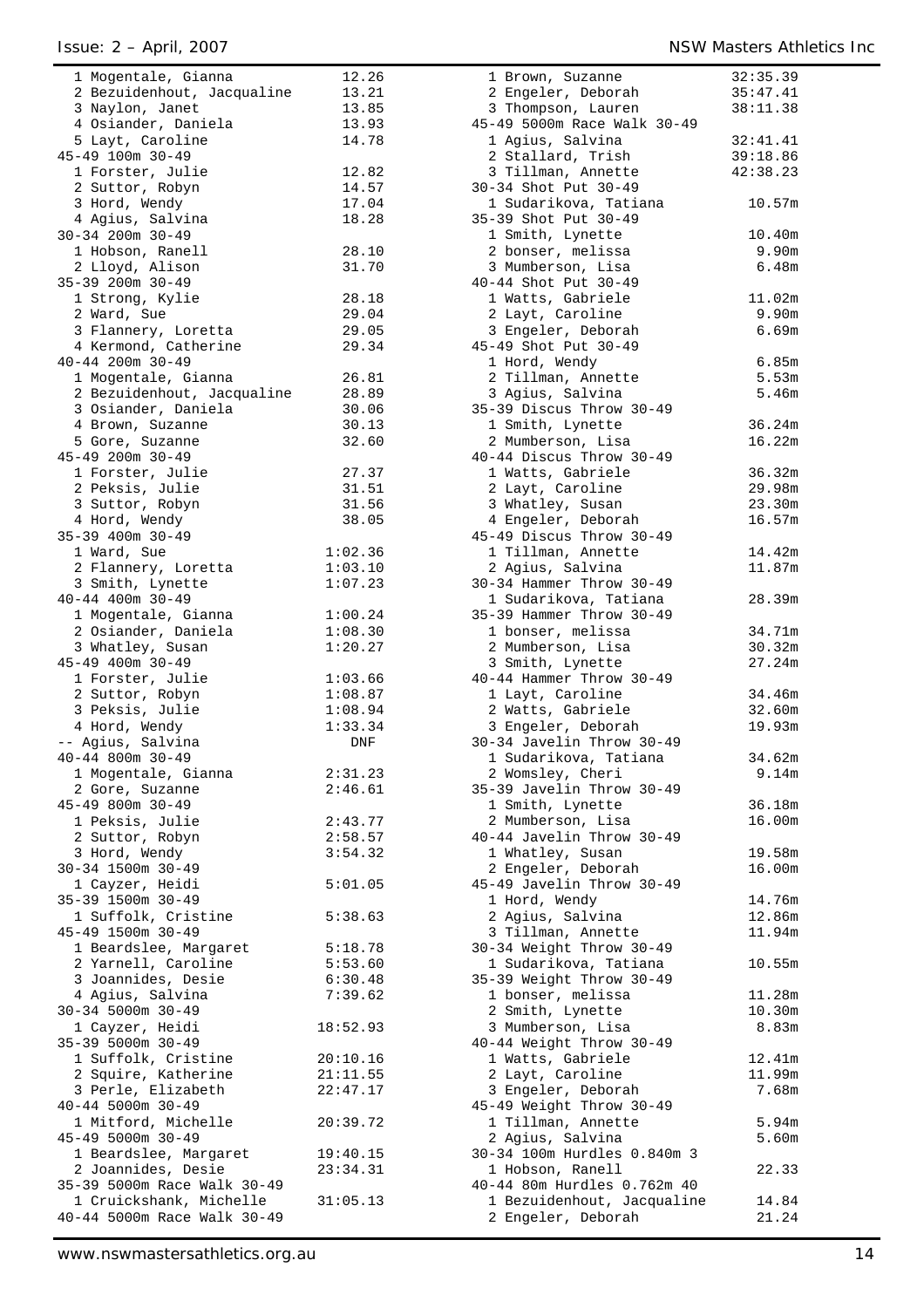| 45-49 80m Hurdles 0.762m 40 |                   | 3 Edwards, George     | 9.39    |
|-----------------------------|-------------------|-----------------------|---------|
| 1 Agius, Salvina            | 30.23             | $65 - 69$ 60m $50 +$  |         |
|                             |                   |                       |         |
| Men                         |                   | 1 Gay, Albert         | 9.15    |
| 30-34 High Jump 30+         |                   | 2 Donohue, Noel       | 10.24   |
|                             |                   |                       |         |
| 1 Butt, Anthony             | 1.65m             | 3 Hamilton, Brian     | 10.55   |
| 2 Kingston, Brett           | 1.35m             | $70 - 74$ 60m 50+     |         |
| 35-39 High Jump 30+         |                   | 1 Condon, Bernard     | 9.39    |
|                             |                   |                       |         |
| 1 Collins, Paul             | 1.50m             | 2 David, Morris       | 10.30   |
| $40-44$ High Jump $30+$     |                   | 3 Sturzaker, John     | 10.68   |
|                             |                   |                       |         |
| 1 Burfoot, John             | 1.65m             | $75 - 79$ 60m $50 +$  |         |
| 2 Nash, Tony                | 1.50m             | 1 Soutar, James       | 12.09   |
|                             |                   |                       |         |
| 45-49 High Jump 30+         |                   | $50 - 54$ 100m $50 +$ |         |
| 1 Shelever, Volodymyr       | 1.80m             | 1 Warner, Ray         | 12.80   |
| 2 Devery, Todd              | 1.50 <sub>m</sub> | 2 Hepburn, Gregory    | 12.90   |
|                             |                   |                       |         |
| 3 Butler-White, Simon       | 1.30m             | 3 crocker, stephen    | 13.14   |
| 4 Cepak, Mark               | 1.30m             | 4 Adams, Vince        | 13.74   |
|                             |                   |                       |         |
| 50-54 High Jump 30+         |                   | 5 Marriott, Wayne     | 14.16   |
| 1 Tompkins, Clay            | 1.60m             | 55-59 100m 50+        |         |
| 2 crocker, stephen          | 1.45m             | 1 Van Stappen, John   | 12.80   |
|                             |                   |                       |         |
| 3 hanbury-brown, robert     | 1.30m             | 2 Morison, John       | 12.94   |
| 55-59 High Jump 30+         |                   | 3 Shirvington, Pat    | 13.75   |
|                             |                   |                       |         |
| 1 Peters, Noel              | 1.35m             | 4 Peters, Noel        | 14.52   |
| 65-69 High Jump 30+         |                   | $60 - 64$ 100m $50 +$ |         |
| 1 Donohue, Noel             | 1.25m             | 1 Crombie, Peter      | 12.51   |
|                             |                   |                       |         |
| 70-74 High Jump 30+         |                   | 2 Green, Bruce        | 13.58   |
| 1 Simcock, Ron              | 1.25m             | 3 Edwards, George     | 14.06   |
|                             |                   |                       |         |
| 80-84 High Jump 30+         |                   | 65-69 100m 50+        |         |
| 1 McKay, Max                | 0.95m             | 1 Ireland, Tony       | 13.46   |
| 30-34 Pole Vault 30+        |                   | 2 Gay, Albert         | 13.79   |
|                             |                   |                       |         |
| 1 Butt, Anthony             | 3.65m             | 3 Hamilton, Brian     | 16.35   |
| $40-44$ Pole Vault $30+$    |                   | 70-74 100m 50+        |         |
|                             |                   |                       |         |
| 1 Nash, Tony                | 2.80m             | 1 Condon, Bernard     | 14.46   |
| $45-49$ Pole Vault $30+$    |                   | 2 David, Morris       | 15.73   |
| 1 Tyler, William            | 3.00m             | 75-79 100m 50+        |         |
|                             |                   |                       |         |
| 55-59 Pole Vault 30+        |                   | 1 Hughes, Richard     | 14.96   |
| 1 Carrero, Phillip          | 3.30m             | 2 McGrath, James      | 17.25   |
|                             |                   |                       |         |
| 65-69 Pole Vault 30+        |                   | 3 Soutar, James       | 18.91   |
| 1 Gay, Albert               | 2.80m             | 80-84 100m 50+        |         |
| 75-79 Pole Vault 30+        |                   | 1 McKay, Max          | 19.46   |
|                             |                   |                       |         |
| -- McGrath, James           | NH                | 50-54 200m 50+        |         |
| 35-39 Triple Jump 30+       |                   | 1 Hepburn, Gregory    | 26.76   |
|                             |                   |                       |         |
| 1 Collins, Paul             | 10.58m            | 2 Warner, Ray         | 27.16   |
| $40-44$ Triple Jump $30+$   |                   | 3 Temple, Garry       | 27.76   |
|                             | 9.56m             |                       | 28.52   |
| 1 Nash, Tony                |                   | 4 crocker, stephen    |         |
| 2 Hreszczuk, Paul           | 6.86m             | 5 Marriott, Wayne     | 29.71   |
| 45-49 Triple Jump 30+       |                   | 6 Adams, Vince        | 29.72   |
|                             |                   |                       |         |
| 1 Shelever, Volodymyr       | 11.70m            | 55-59 200m 50+        |         |
| 2 Butler-White, Simon       | 9.15m             | 1 Morison, John       | 26.72   |
| 3 Cepak, Mark               | 8.88m             | $60 - 64$ 200m $50 +$ |         |
|                             |                   |                       |         |
| 50-54 Triple Jump 30+       |                   | 1 Crombie, Peter      | 26.80   |
| 1 Tompkins, Clay            | 12.23m            | 2 Green, Bruce        | 29.94   |
|                             |                   |                       |         |
| 2 crocker, stephen          | 9.65m             | 3 Edwards, George     | 30.15   |
| 55-59 Triple Jump 30+       |                   | 65-69 200m 50+        |         |
| 1 Peters, Noel              | 8.97m             | 1 Ireland, Tony       | 29.79   |
|                             |                   |                       |         |
| 65-69 Triple Jump 30+       |                   | 2 Gay, Albert         | 30.18   |
| 1 Donohue, Noel             | 6.28m             | 3 Francis, Geoffrey   | 31.35   |
|                             |                   |                       |         |
| 70-74 Triple Jump 30+       |                   | 4 Walker, Alexander   | 33.09   |
| 1 Sturzaker, John           | 7.84m             | 5 Hamilton, Brian     | 35.31   |
| 2 David, Morris             | 5.80m             | 6 Donohue, Noel       | 36.54   |
|                             |                   |                       |         |
| 75-79 Triple Jump 30+       |                   | 70-74 200m 50+        |         |
| 1 Soutar, James             | 6.50m             | 1 Condon, Bernard     | 31.64   |
| $50 - 54$ 60m $50 +$        |                   | 2 David, Morris       | 36.54   |
|                             |                   |                       |         |
| 1 Warner, Ray               | 8.43              | 75-79 200m 50+        |         |
| 2 Hepburn, Gregory          | 8.58              | 1 Hughes, Richard     | 32.76   |
|                             |                   |                       |         |
| 3 crocker, stephen          | 8.71              | $50 - 54$ 400m $50 +$ |         |
| 4 Adams, Vince              | 8.96              | 1 Temple, Garry       | 1:00.78 |
| 55-59 60m 50+               |                   | 2 Marriott, Wayne     | 1:08.09 |
|                             |                   |                       |         |
| 1 Carey, Alan               | 8.30              | 55-59 400m 50+        |         |
| 2 Van Stappen, John         | 8.43              | 1 Hayward, Stuart     | 56.48   |
|                             |                   |                       |         |
| 3 Peters, Noel              | 9.63              | 2 Morison, John       | 58.54   |
| $60 - 64$ 60m 50+           |                   | 3 Shirvington, Pat    | 1:02.65 |
|                             |                   |                       |         |
| 1 Crombie, Peter            | 8.47              | $60 - 64$ 400m $50 +$ |         |
| 2 Green, Bruce              | 8.98              | 1 Crombie, Peter      | 59.78   |
|                             |                   |                       |         |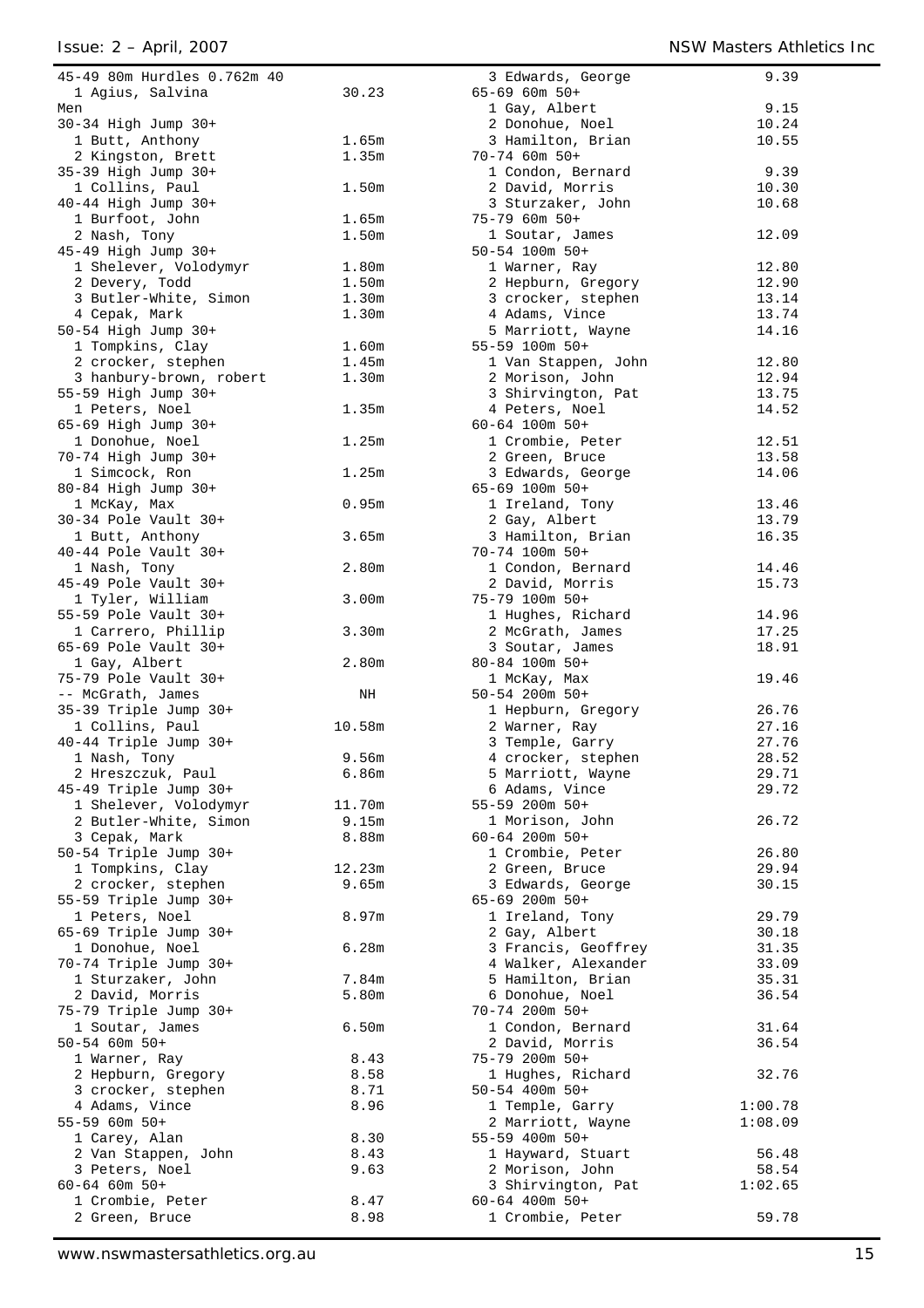| 2 Auster, Martin          | 1:01.55  |  |
|---------------------------|----------|--|
| 3 Napper, Stephen         | 1:14.67  |  |
|                           |          |  |
| 65-69 400m 50+            |          |  |
|                           |          |  |
| 1 Ireland, Tony           | 1:00.76  |  |
| 2 Francis, Geoffrey       | 1:07.31  |  |
|                           |          |  |
| 3 Walker, Alexander       | 1:18.31  |  |
| 75-79 400m 50+            |          |  |
|                           |          |  |
| -- Hughes, Richard        | DNF      |  |
|                           |          |  |
| 50-54 800m 50+            |          |  |
|                           |          |  |
| 1 Barrett, Doug           | 2:36.29  |  |
| 55-59 800m 50+            |          |  |
|                           |          |  |
| 1 Hayward, Stuart         | 2:14.78  |  |
|                           |          |  |
| $60 - 64$ 800m $50 +$     |          |  |
| 1 Auster, Martin          | 2:26.65  |  |
|                           |          |  |
| 2 Mathewson, Donald       | 2:37.32  |  |
|                           |          |  |
| 3 Wright, Noel            | 2:50.62  |  |
| 4 Napper, Stephen         | 2:53.88  |  |
|                           |          |  |
| 5 Gravitis, Vilis         | 3:25.42  |  |
| -- Mills, Alan            |          |  |
|                           | DNF      |  |
| 65-69 800m 50+            |          |  |
|                           |          |  |
| 1 Ireland, Tony           | 2:25.65  |  |
| 2 Francis, Geoffrey       | 2:46.13  |  |
|                           |          |  |
| 3 Perry, Ronald           | 3:09.89  |  |
|                           |          |  |
| 50-54 1500m 50+           |          |  |
| 1 Bateman, Keith          | 4:20.45  |  |
|                           |          |  |
| 2 Willis, Barry           | 4:41.53  |  |
|                           |          |  |
| 3 Paterson, Stuart        | 4:42.90  |  |
|                           |          |  |
| 4 Ball, Stephen           | 4:55.76  |  |
| 5 McEwan, David           | 4:58.40  |  |
|                           |          |  |
| 6 Barnes, James           | 5:16.92  |  |
|                           |          |  |
| $60 - 64$ 1500m 50+       |          |  |
| 1 Mathewson, Donald       | 5:10.80  |  |
|                           |          |  |
| 2 Napper, Stephen         | 5:44.45  |  |
|                           |          |  |
| 3 Wright, Noel            | 6:00.86  |  |
| 65-69 1500m 50+           |          |  |
|                           |          |  |
| 1 Wills, Ron              | 6:07.26  |  |
|                           |          |  |
| 50-54 5000m 50+           |          |  |
| 1 Willis, Barry           | 17:18.71 |  |
|                           |          |  |
| 2 McEwan, David           | 17:49.62 |  |
|                           | 18:50.21 |  |
| 3 Ball, Stephen           |          |  |
| 4 Barnes, James           | 19:53.86 |  |
|                           |          |  |
| 5 Osborne, Robert         | 20:14.38 |  |
| 55-59 5000m 50+           |          |  |
|                           |          |  |
| 1 Schwebel, Ron           | 18:39.65 |  |
|                           |          |  |
| 2 Mallitt, Philip         | 19:17.18 |  |
| $60 - 64$ 5000m 50+       |          |  |
|                           |          |  |
| 1 Scorzelli, Frank        | 19:08.04 |  |
|                           |          |  |
| 2 Mathewson, Donald       | 19:18.10 |  |
| 3 Napper, Stephen         | 21:45.49 |  |
|                           |          |  |
| 60-64 5000m Race Walk 50+ |          |  |
|                           |          |  |
| 1 Allomes, Graham         | 32:42.45 |  |
| 65-69 5000m Race Walk 50+ |          |  |
|                           |          |  |
| 1 Seymon, Jim             | 30:16.93 |  |
|                           |          |  |
| 50-54 Long Jump 50+       |          |  |
| 1 Tompkins, Clay          | 5.67m    |  |
|                           |          |  |
| 2 Murray, Gavin           | 4.86m    |  |
|                           |          |  |
| 3 Marriott, Wayne         | 4.11m    |  |
|                           |          |  |
| 55-59 Long Jump 50+       |          |  |
| 1 Peters, Noel            | 4.90m    |  |
|                           |          |  |
| 65-69 Long Jump 50+       |          |  |
|                           | 4.24m    |  |
| 1 Gay, Albert             |          |  |
| 2 Donohue, Noel           | 2.55m    |  |
|                           |          |  |
| 70-74 Long Jump 50+       |          |  |
| 1 Sturzaker, John         | 3.40m    |  |
|                           |          |  |
| 2 David, Morris           | 2.98m    |  |
|                           |          |  |
| 75-79 Long Jump 50+       |          |  |
|                           | 3.31m    |  |
| 1 McGrath, James          |          |  |
| 50-54 Hammer Throw 50+    |          |  |
|                           |          |  |
| 1 Joni, Lajos             | 43.87m   |  |
| 2 Atkinson-Howatt, Andrew |          |  |
|                           | 33.70m   |  |
| 55-59 Hammer Throw 50+    |          |  |
|                           |          |  |
| 1 Stammers, James         | 26.84m   |  |
| 2 Peters, Noel            | 20.21m   |  |
|                           |          |  |

| 60-64 Hammer Throw 50+             |                |
|------------------------------------|----------------|
| 1 Fitzgerald, Jim                  | 23.76m         |
| 2 Basile, Vince                    | 20.45m         |
|                                    |                |
| 65-69 Hammer Throw 50+             |                |
| 1 Bugden, Dave                     | 33.35m         |
| 2 Sowerby, Brett                   | 28.27m         |
|                                    |                |
| 70-74 Hammer Throw 50+             |                |
| 1 Simcock, Ron                     | 32.33m         |
| 75-79 Hammer Throw 50+             |                |
|                                    | 31.03m         |
| 1 Mullins, Tom<br>2 Platzer, Hans  |                |
|                                    | 20.57m         |
| 2 Soutar, James                    | 20.57m         |
| 80-84 Hammer Throw 50+             |                |
|                                    |                |
| 1 Foy, Russell                     | 26.18m         |
| 50-54 Javelin Throw 50+            |                |
| 1 Atkinson-Howatt, Andrew          | 45.61m         |
| 2 Murray, Gavin                    | 35.07m         |
|                                    |                |
| 3 hanbury-brown, robert            | 31.10m         |
| 4 Joni, Lajos                      | 28.75m         |
| 55-59 Javelin Throw 50+            |                |
|                                    |                |
| 1 Perkins, Ron                     | 31.54m         |
| 2 Stammers, James                  | 25.88m         |
| 3 Peters, Noel                     | 23.72m         |
| 60-64 Javelin Throw 50+            |                |
|                                    |                |
| 1 Basile, Vince                    | 32.40m         |
| 65-69 Javelin Throw 50+            |                |
| 1 Gay, Albert                      | 30.54m         |
|                                    |                |
| 2 nicol, gregor                    | 28.04m         |
| 3 Bugden, Dave                     | 21.04m         |
| 4 Donohue, Noel                    | 14.56m         |
|                                    |                |
| 70-74 Javelin Throw 50+            |                |
| 1 Simcock, Ron                     | 35.09m         |
| 75-79 Javelin Throw 50+            |                |
| 1 McGrath, James                   | 16.18m         |
|                                    |                |
| 2 Platzer, Hans                    | 15.43m         |
| 80-84 Javelin Throw 50+            |                |
| 1 McKay, Max                       | 12.28m         |
|                                    |                |
|                                    |                |
| 30-34 60m 30-49                    |                |
| 1 McMahon, Ashley                  | 7.42           |
|                                    |                |
| 2 Butt, Anthony                    | 8.19           |
| 3 Kingston, Brett                  | 9.39           |
| $35-39$ 60m $30-49$                |                |
|                                    | 7.62           |
| 1 Wardecki, Krzysztof              |                |
| 2 Leseberg, Ernest                 | 7.64           |
| 3 Barclay, Chas                    | 7.68           |
| 4 Clarke, Rod                      | 7.79           |
|                                    |                |
| 5 Collins, Paul                    | 8.22           |
| $40 - 44$ 60m $30 - 49$            |                |
| 1 Burfoot, John                    | 8.34           |
| 2 Smith, Steven                    | 8.56           |
|                                    |                |
| 3 Nash, Tony                       | 8.61           |
| 4 Kelly, John                      | $8\,. \, 8\,7$ |
| 5 Hreszczuk, Paul                  | 9.99           |
| $45 - 49$ 60m $30 - 49$            |                |
|                                    |                |
| 1 Isackson, David                  | 8.01           |
| 2 Devery, Todd                     | 8.68           |
| 3 Luck, David                      | 8.89           |
|                                    | 8.95           |
| 4 Hatemi, Parviz                   |                |
| 5 holmes, neil                     | 9.18           |
| 6 smith, martin                    | 9.27           |
| 7 Cepak, Mark                      | 9.63           |
| 30-34 100m 30-49                   |                |
|                                    |                |
| 1 McMahon, Ashley                  | 10.86          |
| 2 Butt, Anthony                    | 12.17          |
| 35-39 100m 30-49                   |                |
|                                    |                |
| 1 Leseberg, Ernest                 | 11.20          |
| 2 Wardecki, Krzysztof              | 11.32          |
| 3 Barclay, Chas                    | 11.53          |
|                                    | 12.39          |
| 4 Collins, Paul                    |                |
| $40 - 44$ 100m 30-49               |                |
| 1 Jenkins, Darren                  | 11.79          |
| 2 Riley, Darren<br>3 Smith, Steven | 11.96<br>13.04 |

www.nswmastersathletics.org.au intervention of the control of the control of the control of the control of the control of the control of the control of the control of the control of the control of the control of the contro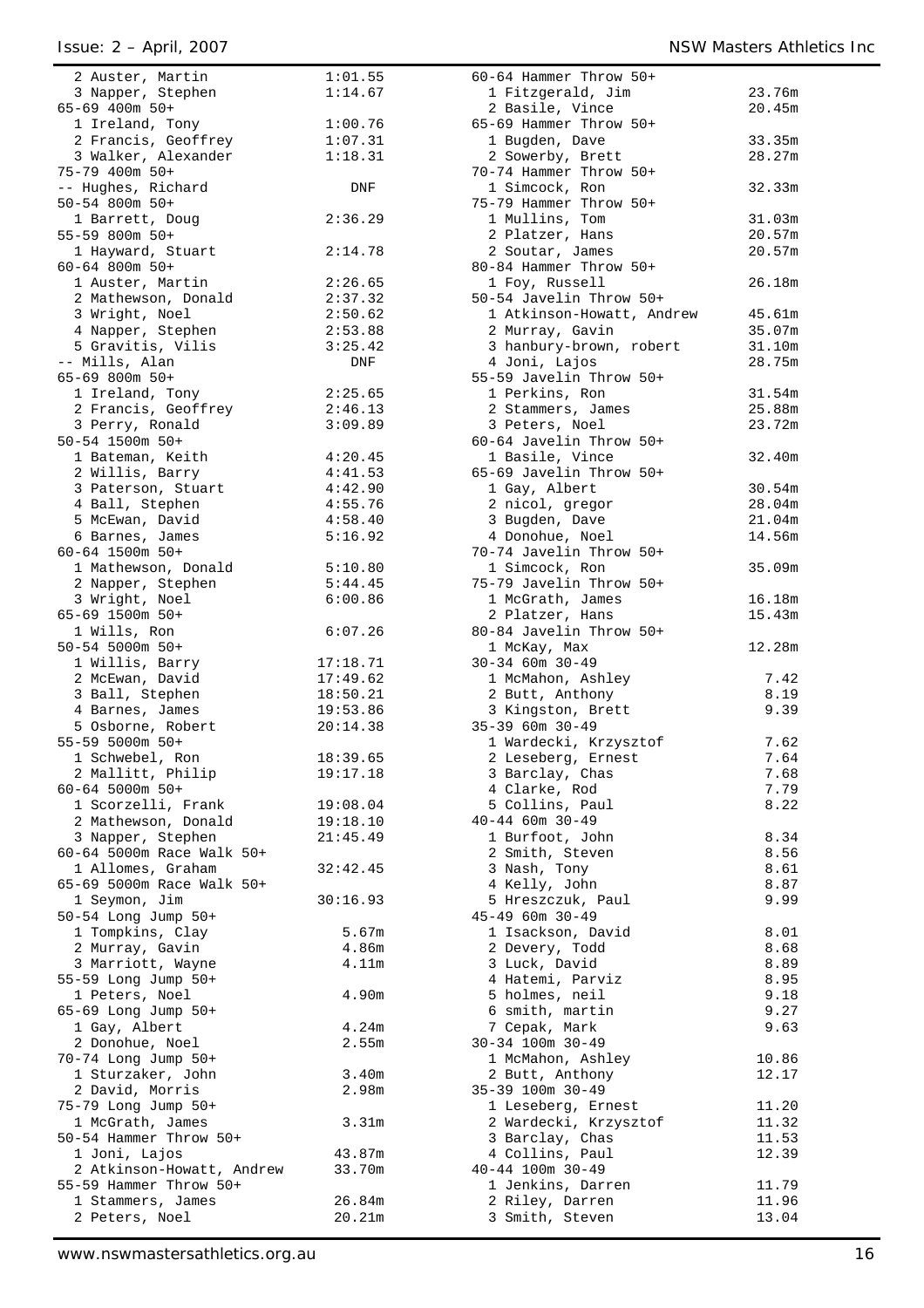| 4 Hreszczuk, Paul                     | 15.12                |
|---------------------------------------|----------------------|
| 45-49 100m 30-49                      |                      |
| 1 Isackson, David<br>2 Devery, Todd   | 11.72<br>12.40       |
| 3 Luck, David                         | 12.89                |
| 4 holmes, neil                        | 13.44                |
| 5 smith, martin                       | 13.55                |
| 6 Cepak, Mark                         | 14.27                |
| 30-34 200m 30-49                      |                      |
| 1 McMahon, Ashley                     | 22.98                |
| 35-39 200m 30-49                      |                      |
| 1 Leseberg, Ernest                    | 23.43                |
| 2 Wardecki, Krzysztof                 | 23.84                |
| 3 Hanna, Robert                       | 24.04                |
| 4 Barclay, Chas<br>5 Clarke, Rod      | 24.26<br>24.57       |
| $40 - 44$ 200m 30-49                  |                      |
| 1 Riley, Darren                       | 24.75                |
| 2 Smith, Steven                       | 27.19                |
| 45-49 200m 30-49                      |                      |
| 1 Isackson, David                     | 25.37                |
| 2 Devery, Todd                        | 26.09                |
| 3 Luck, David                         | 27.25                |
| 4 Hatemi, Parviz                      | 28.15                |
| 5 holmes, neil                        | 29.08                |
| 6 smith, martin                       | 29.09                |
| 7 Cepak, Mark                         | 30.28                |
| 35-39 400m 30-49                      |                      |
| 1 Leseberg, Ernest<br>2 Hanna, Robert | 51.70<br>52.81       |
| 3 Wardecki, Krzysztof                 | 52.85                |
| 4 Lynch, Michael                      | 53.12                |
| 5 Smart, Stephen                      | 53.81                |
| $40 - 44$ $400m$ $30 - 49$            |                      |
| 1 Riley, Darren                       | 57.60                |
| $45 - 49$ $400m$ $30 - 49$            |                      |
| 1 Devery, Todd                        | 56.63                |
| 2 Dwyer, Brendan                      | 58.51                |
| 3 Hatemi, Parviz                      | 1:02.97              |
| 4 smith, martin<br>30-34 800m 30-49   | 1:08.72              |
| 1 Howard, Gary                        | 2:00.11              |
| 2 Doggett, Michael                    | 2:01.73              |
| 35-39 800m 30-49                      |                      |
| 1 Lynch, Michael                      | 2:05.18              |
| 2 Smart, Stephen                      | 2:06.60              |
| $40 - 44$ 800m 30-49                  |                      |
| 1 Moore, Barry                        | 2:07.66              |
| 2 Young, Andrew                       | 2:19.57              |
| 45-49 800m 30-49                      |                      |
| 1 Dwyer, Brendan                      | 2:12.50              |
| 2 Gonye, Leslie<br>30-34 1500m 30-49  | 2:53.63              |
| 1 Doggett, Michael                    | 4:26.50              |
| 35-39 1500m 30-49                     |                      |
| 1 Hastie, Roger                       | 4:32.49              |
| 2 Ridgway, Andrew                     | 4:48.52              |
| 3 Scott, David                        | 4:56.47              |
| 40-44 1500m 30-49                     |                      |
| 1 Moore, Barry                        | 4:35.27              |
| 2 Young, Andrew                       | 4:41.75              |
| 45-49 1500m 30-49                     |                      |
| 1 Dwyer, Brendan                      | 4:39.40              |
| 35-39 5000m 30-49                     |                      |
| 1 Hastie, Roger<br>2 Hinwood, Stephen | 17:16.90<br>17:36.87 |
| 3 Ridgway, Andrew                     | 18:52.51             |
| 4 Smyth, David                        | 25:33.51             |
| 45-49 5000m 30-49                     |                      |
| 1 Spehr, Peter                        | 18:30.49             |
| 2 Mifsud, Stephen                     | 20:11.38             |
| 3 Gonye, Leslie                       | 21:55.89             |
| 30-34 5000m Race Walk 30-49           |                      |

| 1 Brien, Daniel                                 | 30:58.18         |
|-------------------------------------------------|------------------|
| 35-39 5000m Race Walk 30-49                     |                  |
| 1 Smyth, David                                  | 26:58.53         |
| 45-49 5000m Race Walk 30-49                     |                  |
| 1 Albanese, Anthony                             | 29:59.06         |
| 40-44 110m Hurdles 0.991m 3                     |                  |
| 1 O'Connor, Anthony                             | 19.32            |
| 35-39 400m Hurdles 0.914m 3                     |                  |
| 1 Hales, Matthew<br>40-44 400m Hurdles 0.914m 3 | 1:00.86          |
| 1 O'Connor, Anthony                             | 1:04.57          |
| 2 Womsley, Garry                                | 1:21.34          |
| 30-34 Long Jump 30-49                           |                  |
| 1 Butt, Anthony                                 | 5.75m            |
| 2 Kingston, Brett                               | 4.12m            |
| 35-39 Long Jump 30-49                           |                  |
| 1 Wardecki, Krzysztof                           | 5.86m            |
| 2 Leseberg, Ernest                              | 5.67m            |
| 3 Collins, Paul                                 | 5.12m            |
| 40-44 Long Jump 30-49                           |                  |
| 1 Burfoot, John                                 | 5.57m            |
| 2 Nash, Tony                                    | 4.56m            |
| 3 Smith, Steven                                 | 4.27m            |
| 4 Womsley, Garry                                | 4.08m            |
| 5 Hreszczuk, Paul<br>45-49 Long Jump 30-49      | 3.62m            |
| 1 Shelever, Volodymyr                           | 5.47m            |
| 2 Hatemi, Parviz                                | 4.73m            |
| 3 Cepak, Mark                                   | 4.16m            |
| 30-34 Shot Put 30-49                            |                  |
| 1 Butt, Anthony                                 | 9.83m            |
| 2 Kingston, Brett                               | 8.26m            |
| 35-39 Shot Put 30-49                            |                  |
| 1 Collins, Paul                                 | 9.91m            |
| 40-44 Shot Put 30-49                            |                  |
| 1 frkovic, philip                               |                  |
|                                                 | 11.53m           |
| 2 Nash, Tony                                    | 9.29m            |
| 3 Kelly, John                                   | 8.64m            |
| 45-49 Shot Put 30-49                            |                  |
| 1 Butler-White, Simon                           | 8.94m            |
| 2 Cepak, Mark                                   | 8.86m            |
| 30-34 Discus Throw 30-49                        |                  |
| 1 Butt, Anthony                                 | 28.52m<br>28.45m |
| 2 Kingston, Brett<br>35-39 Discus Throw 30-49   |                  |
| 1 Collins, Paul                                 | 31.69m           |
| 40-44 Discus Throw 30-49                        |                  |
| 1 frkovic, philip                               | 35.62m           |
| 2 Webb, Michael                                 | 28.61m           |
| 3 Nash, Tony                                    | 26.29m           |
| 4 Womsley, Garry                                | 15.26m           |
| 45-49 Discus Throw 30-49                        |                  |
| 1 Hornsell, Matthew                             | 29.28m           |
| 2 Butler-White, Simon                           | 27.57m           |
| 3 Cepak, Mark                                   | 27.17m           |
| 30-34 Hammer Throw 30-49                        |                  |
| 1 Kingston, Brett                               | 31.70m           |
| 40-44 Hammer Throw 30-49                        | 38.57m           |
| 1 frkovic, philip<br>2 Nash, Tony               | 14.83m           |
| 45-49 Hammer Throw 30-49                        |                  |
| 1 Zablotskii, Sergei                            | 47.00m           |
| 2 Hornsell, Matthew                             | 31.52m           |
| 3 Cepak, Mark                                   | 22.71m           |
| 4 Butler-White, Simon                           | 21.69m           |
| 30-34 Javelin Throw 30-49                       |                  |
| 1 Butt, Anthony<br>2 Kingston, Brett            | 44.92m<br>29.93m |

**NSW State Masters Championships cont'd p.18**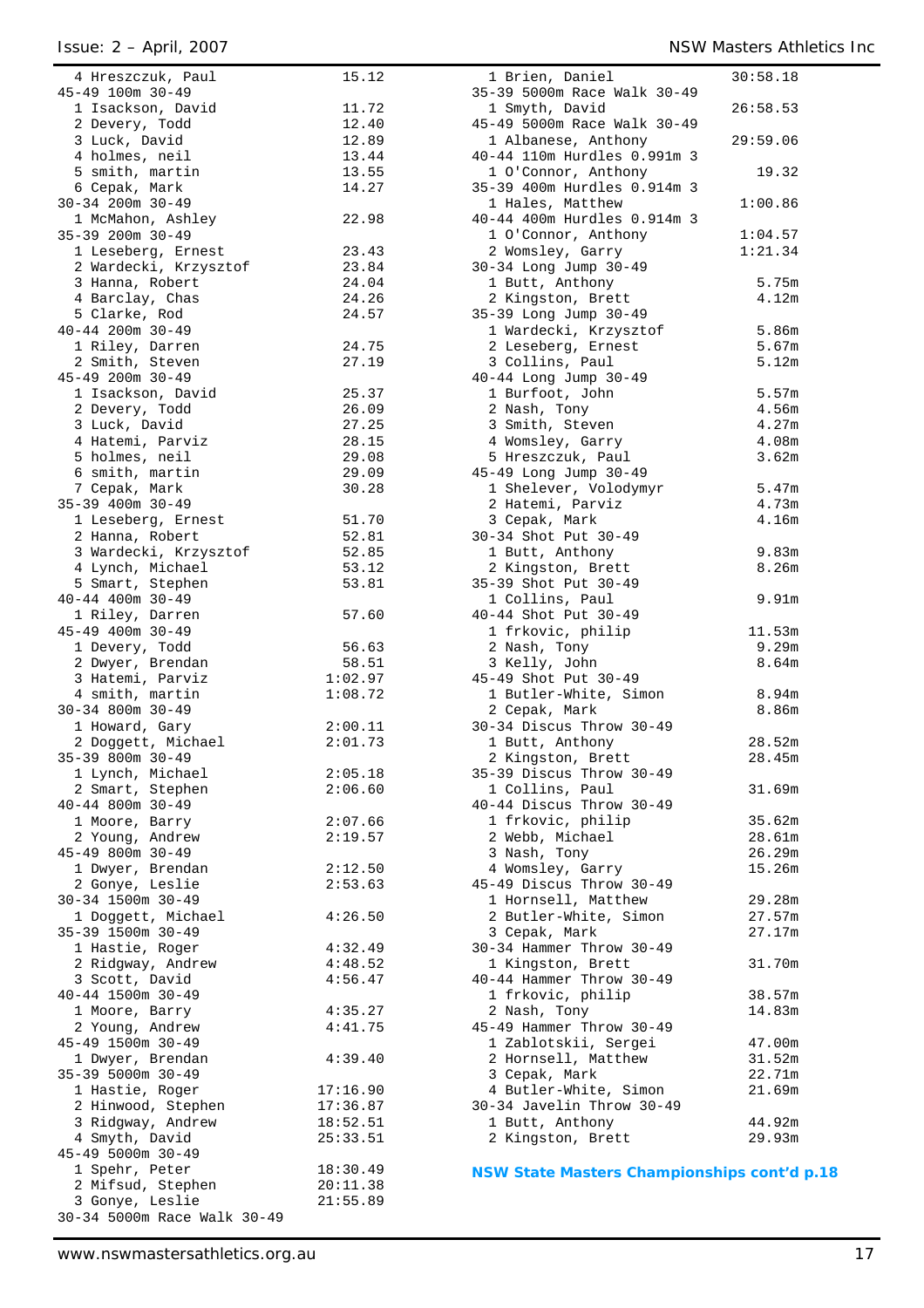| <b>2007 Masters Allcomers Pointscore</b> |                       | 1<br>$\mathbf{1}$ | Cris Penn<br>Lauren Thomson | 15<br>15               |    |
|------------------------------------------|-----------------------|-------------------|-----------------------------|------------------------|----|
|                                          | <b>Trophy Results</b> |                   |                             |                        |    |
|                                          |                       |                   | $\mathbf 1$                 | Stephen Parker         | 48 |
| Position                                 |                       | Points            | $\overline{a}$              | Barry Moore            | 30 |
| Sprints                                  |                       |                   | 3                           | Garry Womsley          | 17 |
| 1                                        | Julie Foster          | 69                | $\overline{4}$              | David Scott            | 16 |
| $\overline{a}$                           | Kylie Stronq          | 51                | 5                           | Mohammed Alkub         | 15 |
| 3                                        | Cris Penn             | 2.4               | $\overline{5}$              | Jim Seymon             | 15 |
| 4                                        | Lynette Smith         | 22                | 5                           | John Spinney           | 15 |
| 5                                        | Daniela Osiadner      | 17                | 5                           | Leslie Gonye           | 15 |
| 6                                        | Robyn Suttor          | 17                | 9                           | David Smyth            | 12 |
| 7                                        | Gianna Mogentale      | 15                | 10                          | Kevin Gaidies          | 9  |
| 8                                        | Catherine Kermond     | 15                | 10                          | Paul Bruning           | 9  |
| 9                                        | Julie Peksis          | 14                | 10                          | Stephen Ball           | 9  |
| 10                                       | Sue Ward              | 9                 | 13                          | James barnes           | 7  |
| 11                                       | Jane tNaylon          | 7                 | 14                          | Mark Henney            | 6  |
| 1                                        | Todd Devery           | 64.5              | Field                       |                        |    |
| $\overline{2}$                           | John Van Stappen      | 54                | $\mathbf{1}$                | Lynette Smith          | 72 |
| 3                                        | Stuart Hayward        | 30                | $\overline{a}$              | Caroline Layt          | 63 |
| 4                                        | Wayne Marriott        | 24                | $\overline{c}$              | Kylie Strong           | 63 |
| 5                                        | Martin Lynch          | 23                | $\overline{4}$              | Sue Ward               | 12 |
| 6                                        | Alan Carey            | 20.5              |                             |                        |    |
| 7                                        | Martin Smith          | 20                | $\mathbf{1}$                | Keith James            | 87 |
| 8                                        | Dean Taylor           | 19                | $\overline{a}$              | Simon Butler- White    | 78 |
| 9                                        | Pat Shirvington       | 16                | 3                           | Andrew Atkinson-Howatt | 60 |
| 10                                       | David Luck            | 15                | $\overline{4}$              | Mark Johnston          | 57 |
| 10                                       | Bruce Green           | 15                | 5                           | Lagos Joni             | 51 |
| 10                                       | Matthew Hales         | 15                | 6                           | Robert Hanbury- Brown  | 38 |
| 10                                       | Dennis Celi           | 15                | 7                           | Phillip Carrero        | 30 |
| 13                                       | StephenBall           | 12                | 7                           | Stuart Gyngell         | 30 |
| 14                                       | Mark Henney           | 9                 | 7                           | Clay Tompkins          | 30 |
| 15                                       | Ernest Leseburg       | 7                 | 10                          | Albert Gay             | 15 |
| 16                                       | Vince Adams           | 5                 | 11                          | Volodymr Shelever      | 12 |
| 16                                       | Kevin Gaiddes         | 5                 | 11                          | Krzysztof Wardecki     | 12 |
|                                          |                       |                   | 11                          | Dean Taylor            | 12 |
|                                          | Middle Distance       |                   | 14                          | Philip Frkovic         | 8  |

| <b>NSW State Masters Championships cont'd</b> |            | 4 crocker, stephen                          | 10.74m  |
|-----------------------------------------------|------------|---------------------------------------------|---------|
| 40-44 Javelin Throw 30-49                     |            | 5 Tompkins, Clay                            | 10.63m  |
| 1 Webb, Michael                               | 37.41m     | 6 Atkinson-Howatt, Andrew                   | 10.11m  |
| 2 Nash, Tony                                  | 36.50m     | 7 hanbury-brown, robert                     | 9.73m   |
| 3 Womsley, Garry                              | 20.10m     | 55-59 Shot Put 50-59                        |         |
| 4 Hreszczuk, Paul                             | 15.79m     | 1 Stammers, James                           | 8.94m   |
| 45-49 Javelin Throw 30-49                     |            | 2 Perkins, Ron                              | 6.77m   |
| 1 Hornsell, Matthew                           | 40.16m     | 50-54 Discus Throw 50-59                    |         |
| 2 Fisher, Kevin                               | 39.38m     | 1 Atkinson-Howatt, Andrew                   | 35.62m  |
| 3 Butler-White, Simon                         | 34.78m     | 2 Tompkins, Clay                            | 35.19m  |
| 4 Crook, Geoffrey                             | 34.35m     | 3 hanbury-brown, robert                     | 35.09m  |
| 5 Cepak, Mark                                 | 30.77m     | 4 Joni, Lajos                               | 33.99m  |
| 30-34 Weight Throw 30-49                      |            | 5 Baker, Anthony                            | 29.85m  |
| 1 Kingston, Brett                             | 9.40m      | 6 Murray, Gavin                             | 29.34m  |
| 40-44 Weight Throw 30-49                      |            | 55-59 Discus Throw 50-59                    |         |
| 1 frkovic, philip                             | 10.95m     | 1 Stammers, James                           | 24.24m  |
| 2 Nash, Tony                                  | 7.44m      | 2 Peters, Noel                              | 20.90m  |
| 45-49 Weight Throw 30-49                      |            | 65-69 100m Hurdles 0.840m 6                 |         |
| 1 Cepak, Mark                                 | 8.25m      | 1 Gay, Albert                               | 21.03   |
| 2 Butler-White, Simon                         | 7.53m      | 65-69 300m Hurdles 0.762m 6                 |         |
| 50-54 100m Hurdles 0.914m 5                   |            | 1 Gay, Albert                               | 57.08   |
| 1 Marriott, Wayne                             | 18.50      | 2 Donohue, Noel                             | 1:18.41 |
| 2 Warner, Ray                                 | 20.07      | $60-64$ Shot Put $60+$                      |         |
| 55-59 100m Hurdles 0.914m 5                   |            | 1 Basile, Vince                             | 9.84m   |
| 1 Burge, Conrad                               | 18.06      | 2 Fitzgerald, Jim                           | 8.71m   |
| -- Peters, Noel                               | <b>DNF</b> | 70-74 Shot Put 60+                          |         |
| 50-54 400m Hurdles 0.840m 5                   |            | 1 Simcock, Ron                              | 11.10m  |
| 1 Temple, Garry                               | 1:11.50    |                                             |         |
| 2 Marriott, Wayne                             | 1:21.66    |                                             |         |
| 55-59 400m Hurdles 0.840m 5                   |            | NSW State Masters Championships cont'd p.19 |         |
| 1 Fowler, Neil                                | 1:06.64    |                                             |         |
| 50-54 Shot Put 50-59                          |            |                                             |         |
| 1 Baker, Anthony                              | 11.35m     |                                             |         |
| 2 Joni, Lajos                                 | 11.21m     |                                             |         |
| 3 Murray, Gavin                               | 11.08m     |                                             |         |
|                                               |            |                                             |         |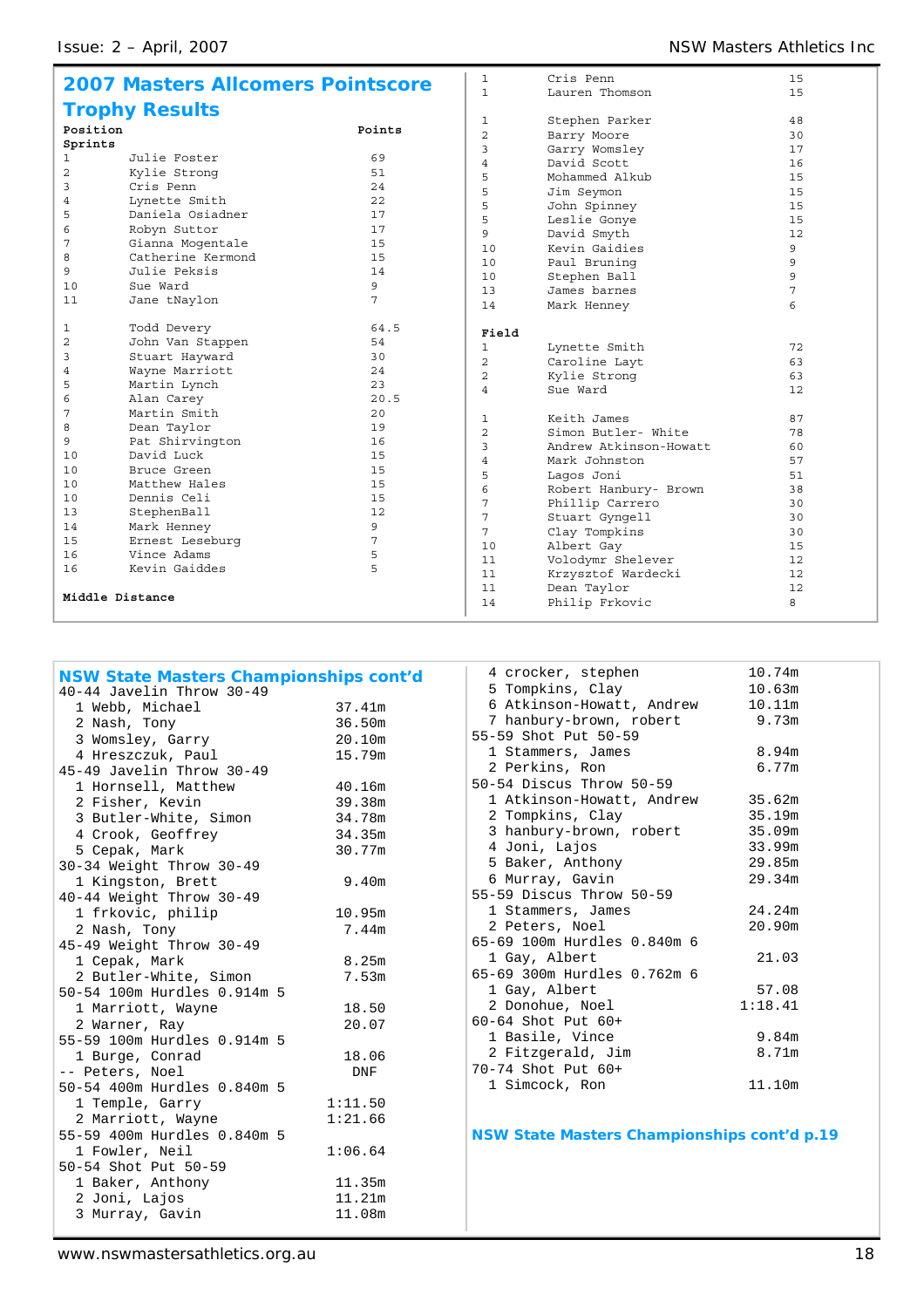# **Updated Track Merit Award Tables**

| <b>MEN</b>   |       |       |       |        |         |          |            |            |          |
|--------------|-------|-------|-------|--------|---------|----------|------------|------------|----------|
| Age Group    | 60 m  | 100 m | 200 m | 400 m  | 800 m   | 1500 m   | 2000 m s/c | 3000 m s/c | 3000 m   |
| M30-34       | 7.86  | 12.14 | 25.07 | 54.98  | 2:17.25 | 4:53.09  |            | 11:07.50   | 9:52.50  |
| M35-39       | 7.94  | 12.3  | 25.51 | 56.71  | 2:19.77 | 4:58.55  |            | 11:20.00   | 10:03.50 |
| M40-44       | 8.25  | 12.72 | 26.42 | 58.58  | 2:24.75 | 05:09.3  |            | 11:44.30   | 10:25.00 |
| M45-49       | 8.57  | 13.15 | 27.37 | 60.6   | 2:30.16 | 5:20.76  |            | 12:10.50   | 10:48.50 |
| M50-54       | 8.88  | 13.59 | 28.36 | 62.83  | 2:36.19 | 5:33.55  |            | 12:39.50   | 11:14.30 |
| M55-59       | 9.19  | 14.05 | 29.39 | 65.27  | 2:42.81 | 5:47.81  |            | 13:12.00   | 11:43.00 |
| M60-64       | 9.51  | 14.53 | 30.48 | 68.08  | 2:50.40 | 06:04.1  | 9:55.50    |            | 12:16.00 |
| M65-69       | 9.82  | 15.1  | 31.76 | 71.35  | 2:59.33 | 6:22.94  | 10:26.50   |            | 12:54.00 |
| M70-74       | 10.14 | 15.79 | 33.32 | 75.25  | 3:09.90 | 6:45.57  | 11:03.50   |            | 13:40.00 |
| M75-79       | 10.51 | 16.63 | 35.23 | 80.01  | 3:22.93 | 7:13.43  | 11:49.00   |            | 14:36.00 |
| M80-84       | 11.06 | 17.68 | 37.61 | 86.04  | 3:39.50 | 7:49.00  | 12:47.00   |            | 15:48.00 |
| M85-89       | 11.8  | 19    | 40.62 | 94.18  | 4:02.00 | 8:37.00  | 14:05.50   |            | 17:25.00 |
| M90-94       | 13.76 | 20.67 | 44.49 | 106.3  | 4:35.80 | 9:49.00  | 16:03.50   |            | 19:51.00 |
|              |       |       |       |        |         |          |            |            |          |
| <b>WOMEN</b> |       |       |       |        |         |          |            |            |          |
| Age Group    | 60 m  | 100 m | 200 m | 400 m  | 800 m   | 1500 m   | 2000 m s/c |            | 3000 m   |
| W30-34       | 8.87  | 14.03 | 28.4  | 62.08  | 2:37.63 | 5:18.46  | 8:29.20    |            | 11:57.30 |
| W35-39       | 8.87  | 14.03 | 28.4  | 62.08  | 2:37.63 | 5:29.39  | 8:46.70    |            | 12:21.70 |
| W40-44       | 9.19  | 14.92 | 30.22 | 66.05  | 2:42.15 | 5:42.83  | 9:08.20    |            | 12:52.00 |
| W45-49       | 9.72  | 15.54 | 31.47 | 68.78  | 2:49.50 | 5:57.46  | 9:31.70    |            | 13:25.30 |
| W50-54       | 10.25 | 16.19 | 32.78 | 71.67  | 2:56.80 | 6:13.87  | 9:58.00    |            | 12:02.00 |
| W55-59       | 10.78 | 16.88 | 34.17 | 74.71  | 3:08.70 | 6:32.43  | 10:27.50   |            | 14:43.60 |
| W60-64       | 11.32 | 17.63 | 35.69 | 78.02  | 3:22.90 | 6:53.60  | 11:01.50   |            | 15:31.50 |
| W65-69       | 11.85 | 18.3  | 37.44 | 81.86  | 3:44.30 | 7:18.63  | 11:41.30   |            | 16:28.00 |
| W70-74       | 12.38 | 19.57 | 39.6  | 86.60  | 4:08.10 | 7:48.94  | 12:29.70   |            | 17:36.00 |
| W75-79       | 13.19 | 20.88 | 42.28 | 92.45  | 4:41.40 | 8:26.50  | 13:30.00   |            | 19:01.00 |
| W80-84       | 14.09 | 22.55 | 45.65 | 99.80  | 5:19.40 | 9:15.50  | 14:48.30   |            | 20:51.00 |
| W85-89       | 15.12 | 24.68 | 49.95 | 109.25 | 6:07.00 | 10:23.00 | 16:36.00   |            | 23:22.70 |
| W90-94       | 17.42 | 27.49 | 55.65 | 121.70 | 7:08.80 | 12:07.50 | 19:23.50   |            | 27:19.00 |

| <b>NSW State Masters Championships cont'd</b> |                   |
|-----------------------------------------------|-------------------|
| 65-69 Shot Put 60+                            |                   |
| 1 James, Keith                                | 10.22m            |
| 2 Bugden, Dave                                | 9.31m             |
| 3 Sowerby, Brett                              | 9.07 <sub>m</sub> |
| 4 Donohue, Noel                               | 8.05m             |
| 75-79 Shot Put 60+                            |                   |
| 1 Platzer, Hans                               | 7.95m             |
| 2 Soutar, James                               | 7.22m             |
| 3 McGrath, James                              | 7.21m             |
| 80-84 Shot Put 60+                            |                   |
| 1 Foy, Russell                                | 7.42m             |
| $60-64$ Discus Throw $60+$                    |                   |
| 1 Basile, Vince                               | 31.80m            |
| 2 Allomes, Graham                             | 27.04m            |
| 3 Fitzgerald, Jim                             | 25.79m            |
| $65-69$ Discus Throw $60+$                    |                   |
| 1 James, Keith                                | 40.99m            |
| 2 Spaits, Attilo                              | 33.52m            |
| 3 Sowerby, Brett                              | 30.22m            |
| 4 Bugden, Dave                                | 27.24m            |
| 5 Perry, Ronald                               | 17.28m            |
|                                               |                   |

| 70-74 Discus Throw 60+      |          |
|-----------------------------|----------|
| 1 Simcock, Ron              | 29.52m   |
| 2 Sturzaker, John           | 28.06m   |
| 75-79 Discus Throw 60+      |          |
| 1 Platzer, Hans             | 22.85m   |
| 2 Soutar, James             | 22.78m   |
| $80-84$ Discus Throw $60+$  |          |
| 1 Foy, Russell              | 17.09m   |
| 35-39 3000m Steeplechase 0. |          |
| 1 Davidson, Paul            | 11:32.71 |
| 40-44 3000m Steeplechase 0. |          |
| 1 Womsley, Garry            | 12:39.19 |
| 45-49 3000m Steeplechase 0. |          |
| 1 Gonye, Leslie             | 15:07.18 |
| 70-74 80m Hurdles 70+       |          |
| 1 McEnearney, Peter         | 16.39    |
| 70-74 300m Hurdles 0.686m 7 |          |
| 1 McEnearney, Peter         | 59.00    |
|                             |          |
| The End                     |          |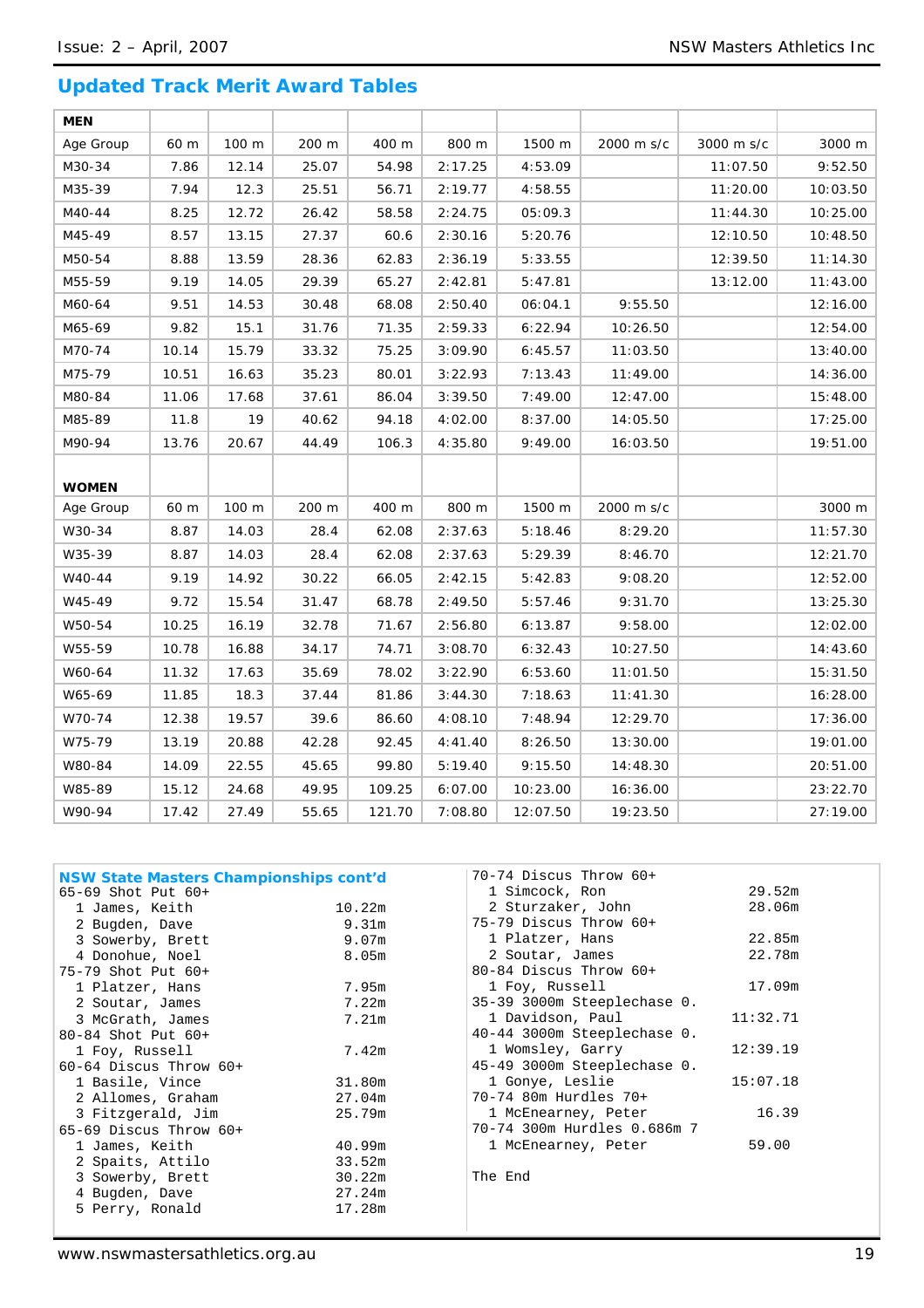



**Your invitation to the 36th Australian Masters Track** and Field Championships

# **Sydney 2008**



Make it a royal experience and visit Sydney's famous Royal Easter Show-great entertainment for the family and easily accessible by train!

### Your invitation to the 36th Australian **Masters Track and Field Championships**

Information **NSW Masters Athletics Inc.** http://www.nswmastersathletics.org.au

**Athletics NSW** http://www.nswathletics.org.au

**Blacktown Olympic Park** http://www.blacktownolympicpark.com.au

**Expressions of interest to:** president@nswmastersathletics.org.au Hosted by NSW Masters Athletics and Athletics NSW the 2008 Nationals will be held at Blacktown Olympic Park from 21-24 March, 2008

The venue was used for training during the 2000 Olympics and features an 8 lane mondo track and additional external throws areas.

Walks & Cross Country in nearby reserves.

### **Accommodation ideas**

- Holiday Inn Railway St, Rooty Hill, Tel. 02 9832 3888. 6 min drive (start \$135)
- Travelodge cnr Reservoir and Holbeche Rds, Blacktown, Tel. 02 8822 2000. 20 min drive (start \$120)
- Plumpton Inn Hotel Richmond Road, Glendenning, Tel. 02 9626 9766. 15 min drive (\$95 twin share)
- Hotel Formule 1 Wentworthville Great Western Highway, Wentworthville, Tel. 02 9769 1240. 20 min drive (start \$75)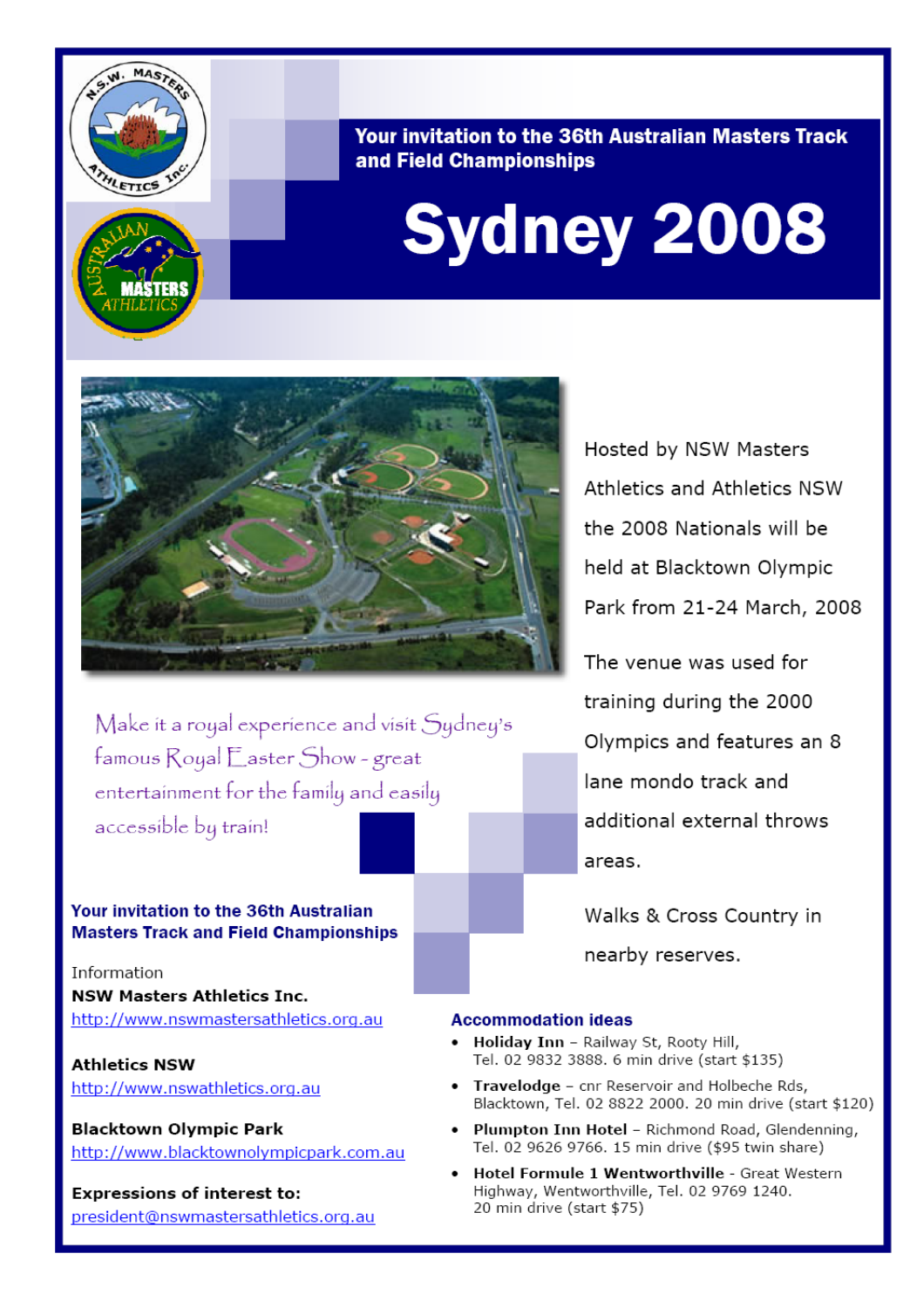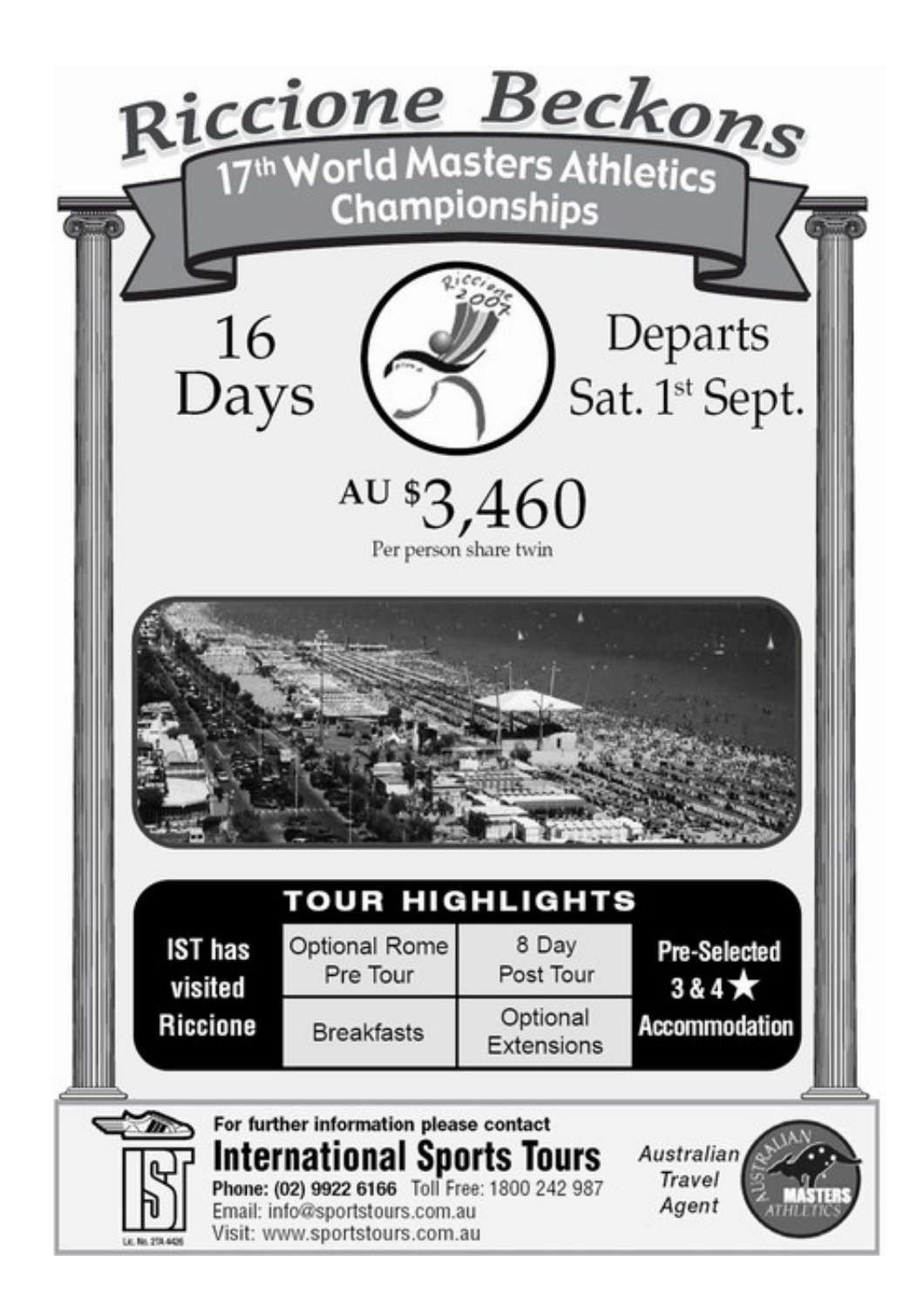# **NSW MASTERS ATHLETICS INC UNIFORM ORDER**

| <b>First Name</b>    |          |  |
|----------------------|----------|--|
| <b>Surname</b>       |          |  |
| <b>Address</b>       |          |  |
| Town/Suburb          | Postcode |  |
| Phone                |          |  |
| <b>Email Address</b> |          |  |

| <b>ITEM</b>       | <b>XS</b> | S | M | L | <b>XL</b> | 2XL | 3XL | 4XL | 5XL | <b>COST</b> | <b>TOTAL</b> |
|-------------------|-----------|---|---|---|-----------|-----|-----|-----|-----|-------------|--------------|
| <b>Crop Top</b>   |           |   |   |   |           |     |     |     | N/A | \$32.50     |              |
| <b>Briefs</b>     |           |   |   |   |           |     |     |     | N/A | \$32.50     |              |
| Singlet           |           |   |   |   |           |     |     |     |     | \$32.50     |              |
| <b>Shorts</b>     |           |   |   |   |           |     |     |     |     | \$32.50     |              |
| <b>Bike Pants</b> |           |   |   |   |           |     |     |     | N/A | \$32.50     |              |

| <b>SUB TOTAL</b>              |         |
|-------------------------------|---------|
| <b>POSTAGE &amp; HANDLING</b> | \$10.00 |
| <b>TOTAL</b>                  |         |

Payment Method: Cheque or **Money Order** 

Made payable to: NSW Masters Athletics Inc

Please direct and enquiries, or mail completed form with payment to:

Lynette Smith Unit 4, No 5 Sandpiper Crescent Newington NSW 2127

Phone: 9737 8675 (h) 9895 7859 (w) 0419 420 393 (m)

Email: lynette.smith@ozemail.com.au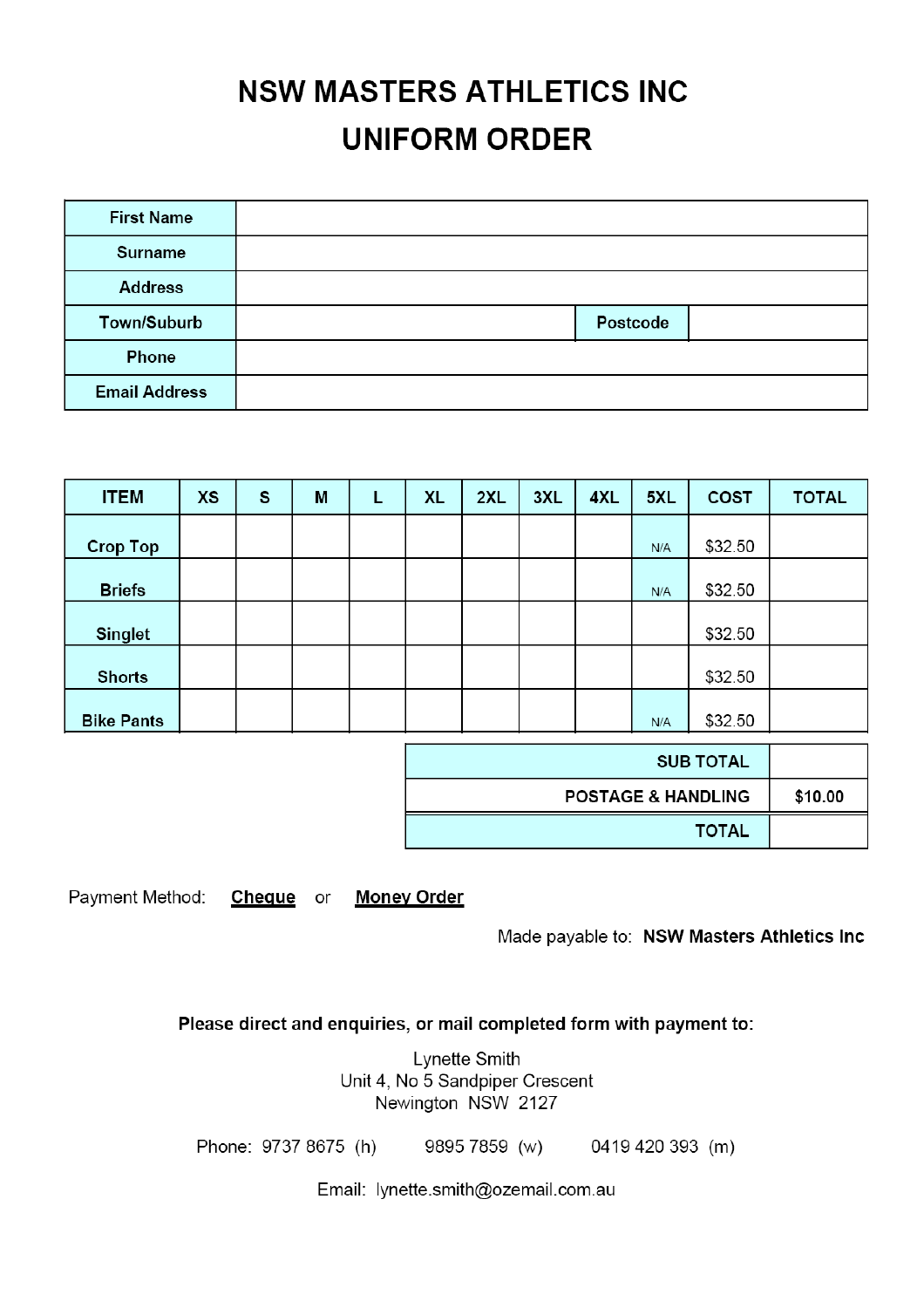## **Links on the Web**

### **International**

World Masters Athletics *www.world-masters-athletics.org*

International Association of Athletic Federations *www.iaaf.org*

Oceania Masters Athletics *www.oceaniamastersathletics.org*

### **Australia**

Australian Masters Athletics *www.australianmastersathletics.org.au*

Athletics Australia *www.athletics.org.au*

Athletics Gold *www.geocities.com/geetee*

Athletics in Australia - Historical Results *www.athletics.org.au/history* 

Australian Track and Field Coaches Association *www.atfca.com.au*

### **States**

NSW Masters Athletics *www.nswmastersathletics.org.au*

Athletics New South Wales *www.nswathletics.org.au*

Lollylegs - Masters Athletics *www.lollylegs.com*

ACT Veterans Athletic Club *www.apex.net.au/~actvac\_web/index.html*

Queensland Masters Athletics Association *www.mastersathletics.com.au* 

Victorian Masters Athletics *home.vicnet.net.au/~vicvets/introfr.html*

South Australian Masters Athletics *www.samastersathletics.org.au*

Masters Athletics WA *www.mastersathleticswa.org*

### **Competition Sites**

Pan-Pacific Masters Games *www.mastersgames.com.au*

2007 World Championships *www.riccione.vma2007.org*

World Masters Games *www.sydney2009mastersgames.com.au*

### **Throwing**

Australian Hammer Throwing *www.hammerthrowing.com.au*

Coaching the Throwing Events Field *www.thethrows.com*

Hammer Circle www.hammer-circle.co.uk

Hammerthrow.org by Harold Connnelly *www.hammerthrow.org*

Australia's—Hot Circle Coaching *www.hotcirclecoaching.com* Mac Throw Video

*www.macthrowvideo.com*

Throwers Club of NSW *throwersclub.creativit.com.au*

### **Equipment Manufacturers and Suppliers**

Kings Track & Field *www.ktf.com.au*

Nelco *www.nelcoathletics.com*

### **Statistics**

Athletics Data *http://www.athleticsdata.com/*